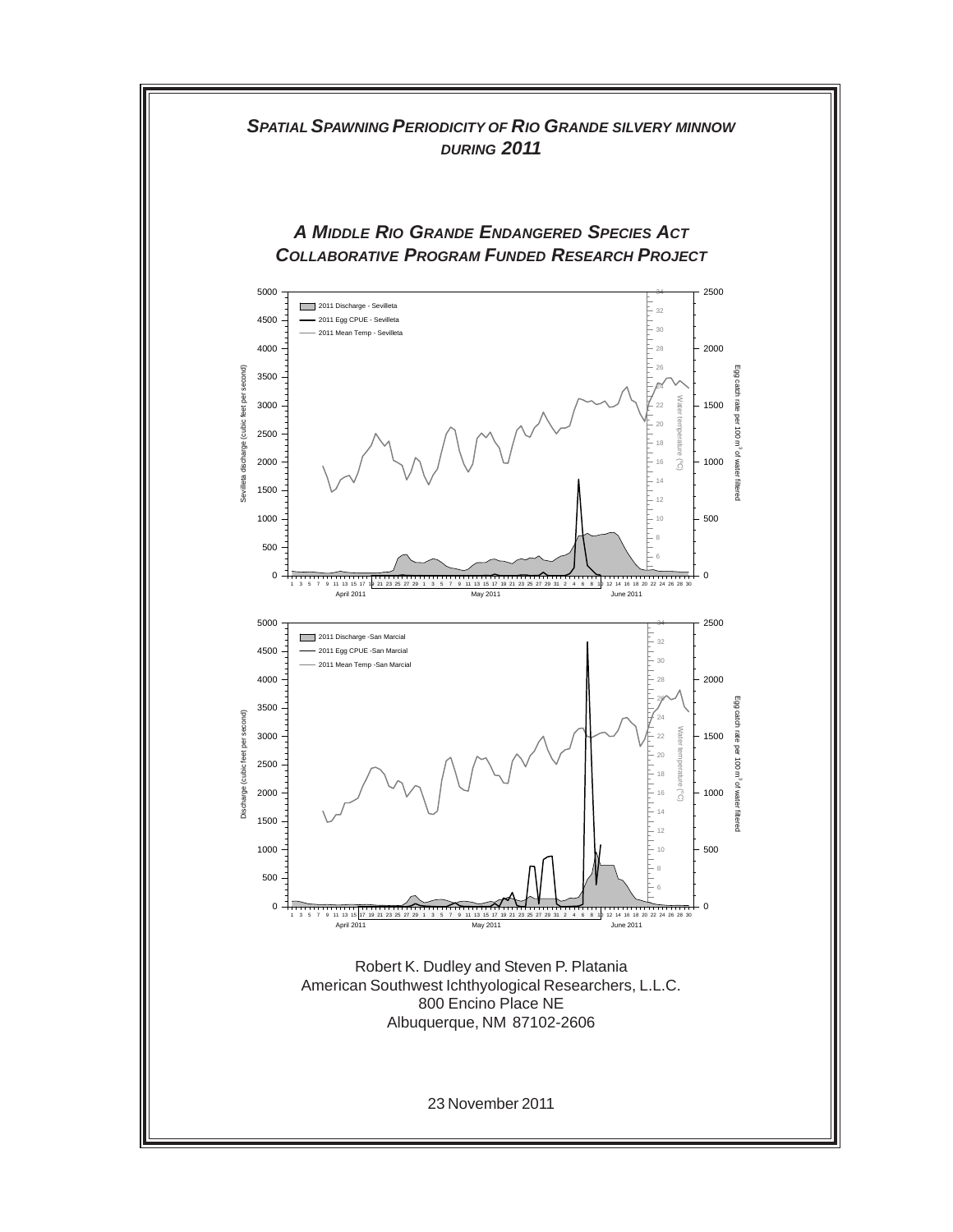# *SPATIAL SPAWNING PERIODICITY OF RIO GRANDE SILVERY MINNOW DURING 2011*

prepared for:

*MIDDLE RIO GRANDE ENDANGERED SPECIES ACT COLLABORATIVE PROGRAM*

under USBR contract:

Number R10PS40031 U. S. Bureau of Reclamation Upper Colorado Regional Office 125 South State Street, Room 6107 Salt Lake City, UT 84138-1102

prepared by:

Robert K. Dudley and Steven P. Platania American Southwest Ichthyological Researchers, L.L.C. 800 Encino Place NE Albuquerque, NM 87102-2606

submitted to:

U. S. Bureau of Reclamation 555 Broadway NE, Suite 100 Albuquerque, NM 87102-2352

23 November 2011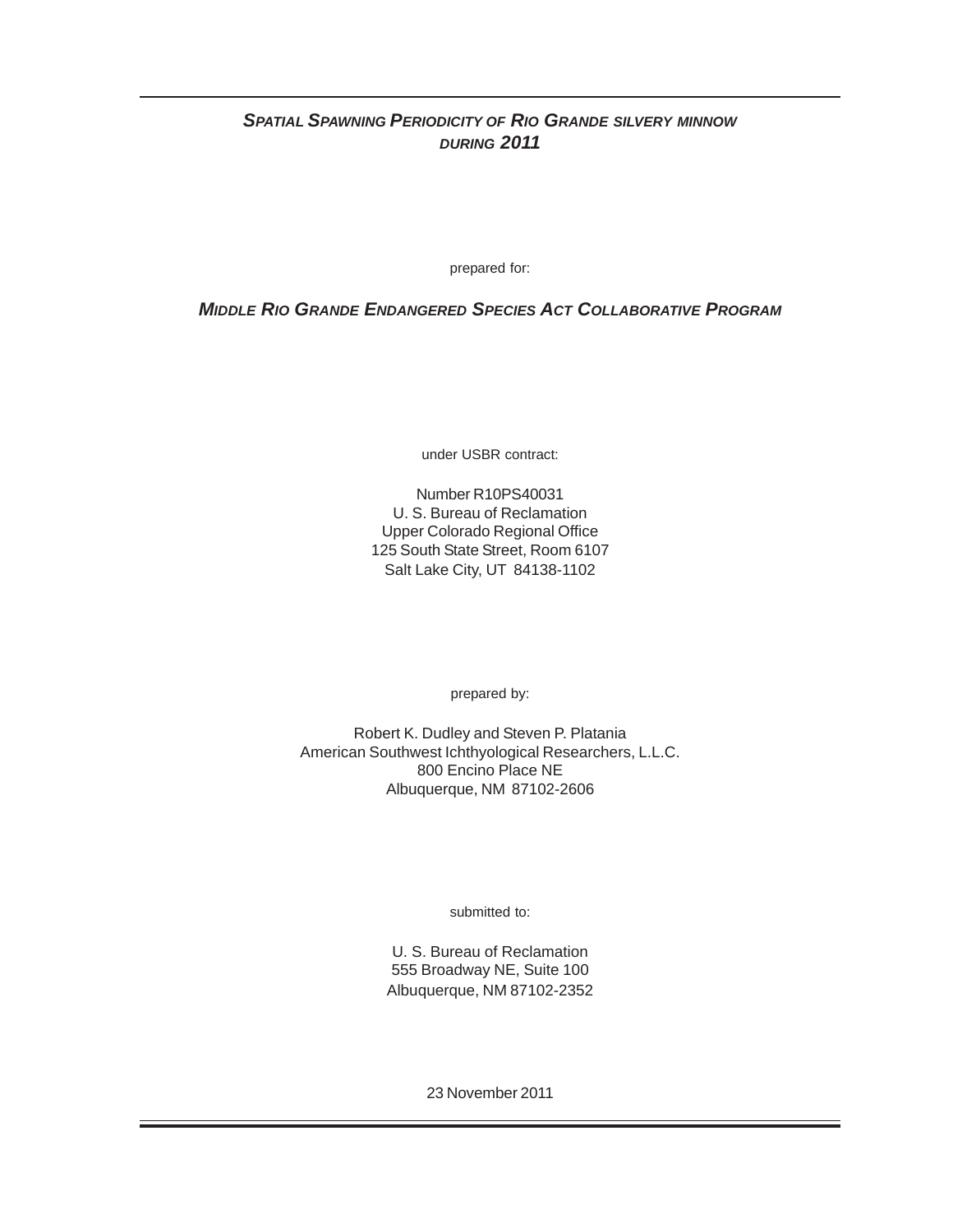# **TABLE OF CONTENTS**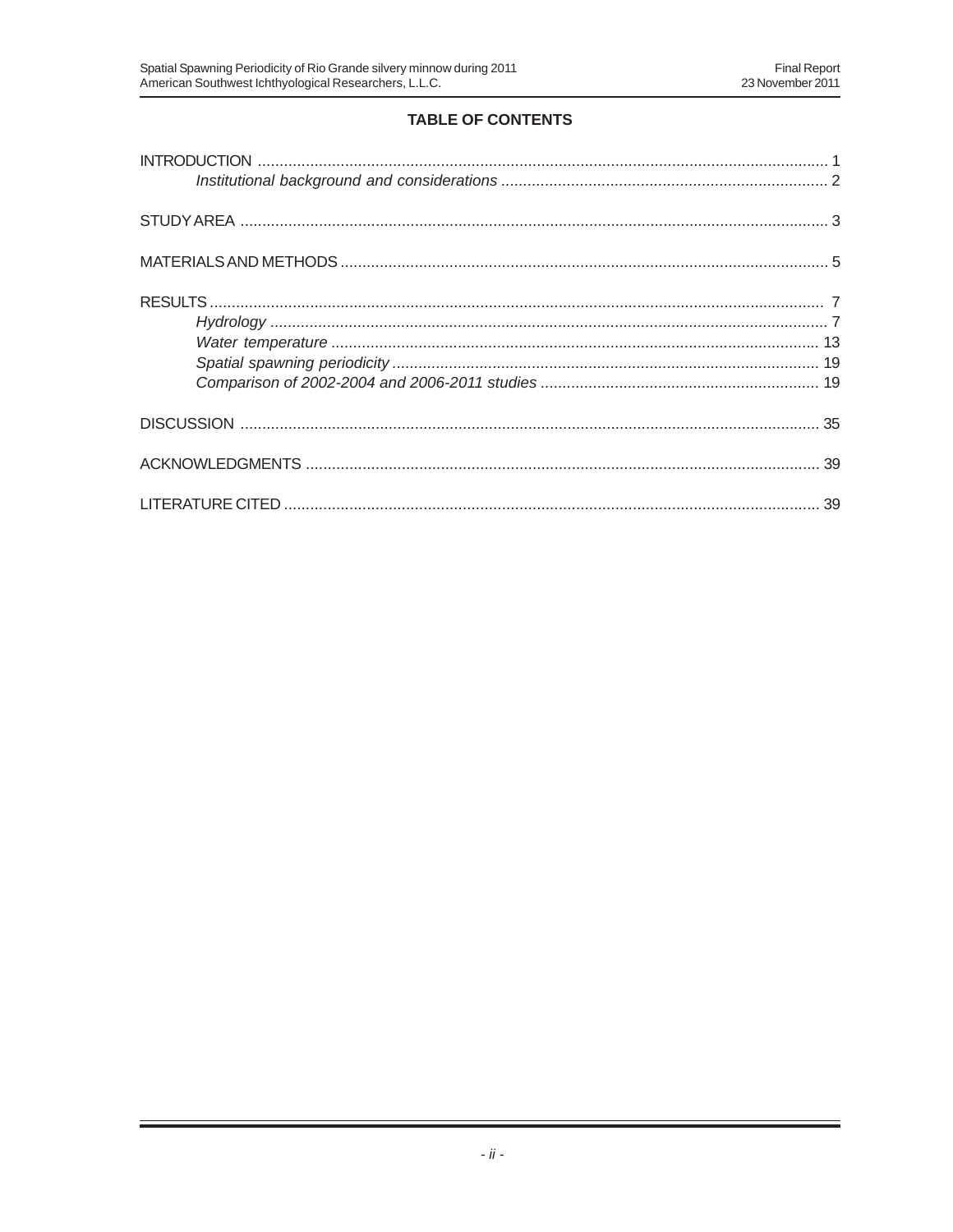# **LIST OF TABLES**

| Table 1. | Summary of 2011 mainstem Rio Grande sampling effort for Rio Grande silvery                                                                                        |
|----------|-------------------------------------------------------------------------------------------------------------------------------------------------------------------|
| Table 2. | Number of Rio Grande silvery minnow eggs collected per day by site  21                                                                                            |
| Table 3. | Volume of water sampled (6 hours), volume of water available (6 hours), and number<br>of Rio Grande silvery minnow eggs estimated to be transported downstream of |
| Table 4. | Catch rates of Rio Grande silvery minnow eggs by year, site, and category (mean                                                                                   |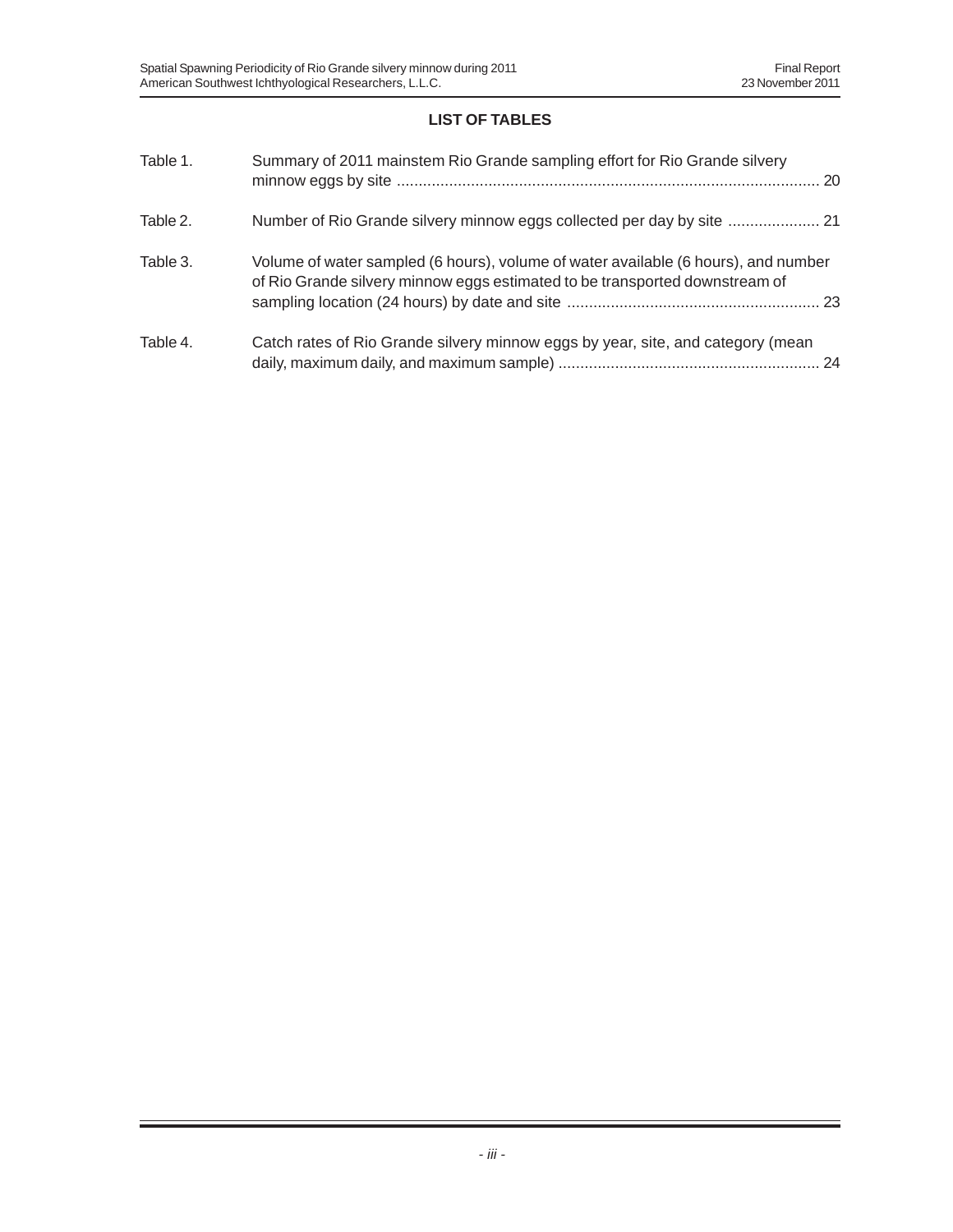# **LIST OF FIGURES**

| Figure 1.  | Map of the Middle Rio Grande, New Mexico, and the 2011 study site locations  4                                                                                       |
|------------|----------------------------------------------------------------------------------------------------------------------------------------------------------------------|
| Figure 2.  | Hydrograph of the Rio Grande, New Mexico, at the San Marcial Gauging Station                                                                                         |
| Figure 3.  | Annual hydrographs of the Rio Grande, New Mexico, at San Marcial before, during,<br>and after the 2001-2003 Rio Grande silvery minnow spawning periodicity study     |
| Figure 4.  | Annual hydrographs of the Rio Grande, New Mexico, at San Marcial before, during,<br>and after the 2004 and 2006 Rio Grande silvery minnow spawning periodicity       |
| Figure 5.  | Annual hydrographs of the Rio Grande, New Mexico, at San Marcial before, during,<br>and after the 2007-2009 Rio Grande silvery minnow spawning periodicity study     |
| Figure 6.  | Annual hydrographs of the Rio Grande, New Mexico, at San Marcial before, during,<br>and after the 2010-2011 Rio Grande silvery minnow spawning periodicity study     |
| Figure 7.  | Rio Grande discharge from March through August 2010 and March through June                                                                                           |
| Figure 8.  | April-June 2011 hydrographs of the Rio Grande, New Mexico, from State Hwy. 346                                                                                       |
| Figure 9.  | Daily water temperatures (mean, minimum, and maximum) at the 2011 Rio Grande                                                                                         |
| Figure 10. | Annual minimum, maximum, and mean daily water temperatures at the San Marcial<br>site during the 2001-2004 Rio Grande silvery minnow spawning periodicity study      |
| Figure 11. | Annual minimum, maximum, and mean daily water temperatures at the San Marcial<br>site during the 2006-2009 Rio Grande silvery minnow spawning periodicity study      |
| Figure 12. | Annual minimum, maximum, and mean daily water temperatures at the San Marcial<br>site during the 2010-2011 Rio Grande silvery minnow spawning periodicity study      |
| Figure 13. | Mean daily discharge, mean daily egg catch rate, and mean daily water temperature<br>during the 2011 Rio Grande silvery minnow spawning periodicity study period  22 |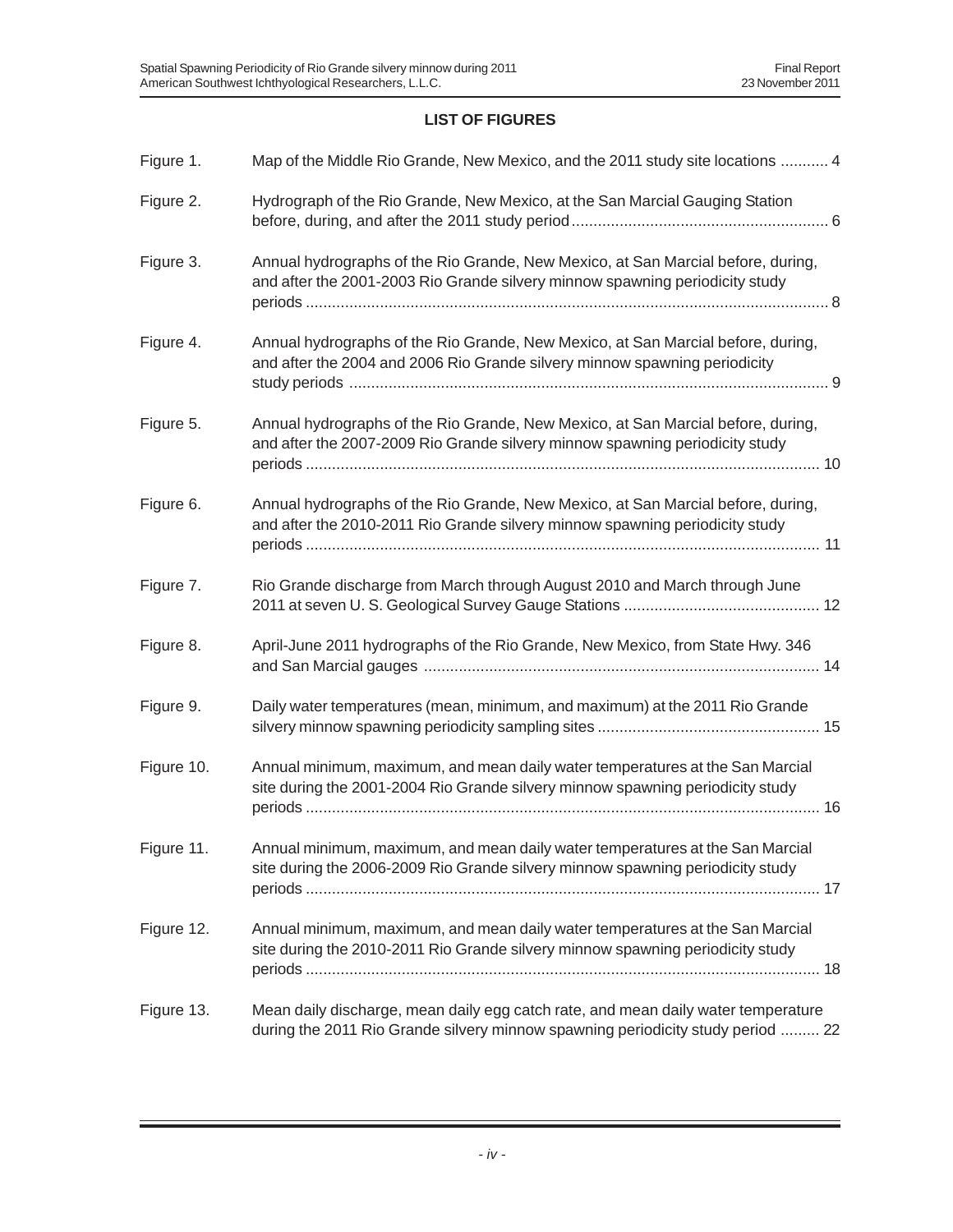# **LIST OF FIGURES (continued)**

| Figure 14. | Mean daily discharge, mean daily egg catch rate, and mean daily water temperature<br>during the 2001-2003 Rio Grande silvery minnow spawning periodicity study                                                                                 |
|------------|------------------------------------------------------------------------------------------------------------------------------------------------------------------------------------------------------------------------------------------------|
| Figure 15. | Mean daily discharge, mean daily egg catch rate, and mean daily water temperature<br>during the 2004 and 2006 Rio Grande silvery minnow spawning periodicity study                                                                             |
| Figure 16. | Mean daily discharge, mean daily egg catch rate, and mean daily water temperature<br>during the 2007-2009 Rio Grande silvery minnow spawning periodicity study periods                                                                         |
| Figure 17. | Mean daily discharge, mean daily egg catch rate, and mean daily water temperature<br>during the 2010-2011 Rio Grande silvery minnow spawning periodicity study periods                                                                         |
| Figure 18. | Log-transformed egg densities (standardized for discharge, Q) at the Sevilleta Site                                                                                                                                                            |
| Figure 19. | Regression analysis of log-transformed egg densities (standardized for discharge)<br>and discharge at the Sevilleta Site, using USGS Gauge # 08331510, and the<br>San Marcial Site, using USGS Gauge # 08358400, over the period of record  31 |
| Figure 20. | Regression analysis of log-transformed egg densities (standardized for discharge)<br>and percentage increase in discharge (over two days) at the Sevilleta Site,<br>using USGS Gauge # 08331510, and the San Marcial Site, using USGS          |
| Figure 21. | Regression analysis of log-transformed egg densities (standardized for discharge)<br>and water temperature at the Sevilleta Site and the San Marcial Site over the                                                                             |
| Figure 22. | Contour plot of discharge, water temperature, and log-transformed egg densities<br>(standardized for discharge) at the Sevilleta Site and the San Marcial Site over                                                                            |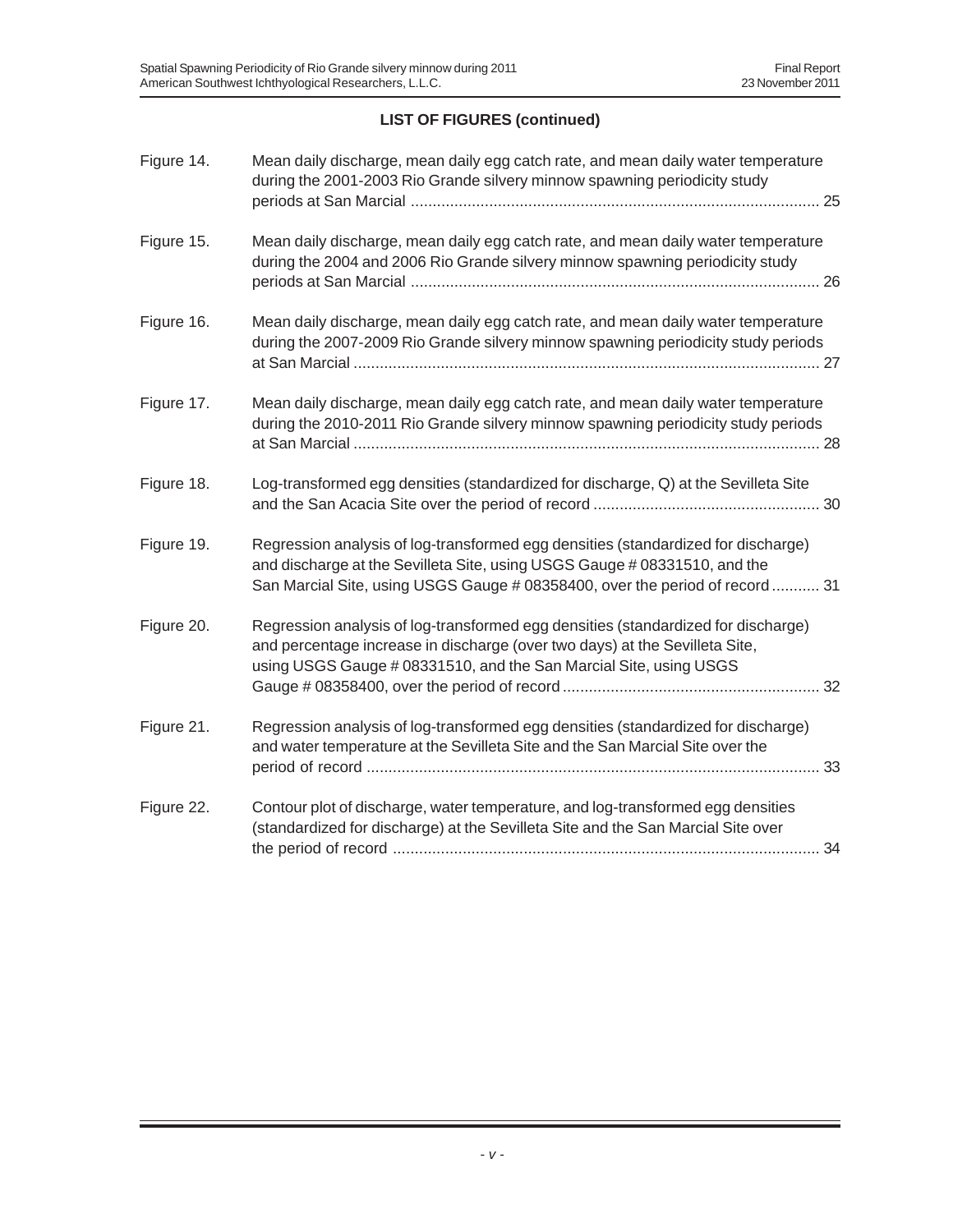# **EXECUTIVE SUMMARY**

Systematic monitoring of the reproductive output of Rio Grande silvery minnow at multiple sites in the Middle Rio Grande was first conducted in 1999 and has continued annually (except 2005) since 2001. Previous studies demonstrated May and June as the primary period of spawning activity. The 2011 study was structured to monitor the spatial and temporal reproductive output of Rio Grande silvery minnow in the two downstream-most river reaches (Isleta and San Acacia), where the majority of the population currently persists.

Sampling at the Sevilleta Site was conducted from 19 April through 10 June 2011 (53 days) and at the San Marcial Site from 16 April through 10 June (56 days). The cumulative volume of water sampled at the two Rio Grande sites in 2011 was 222,290.1  $m^3$  (180.2 acre-feet). The cumulative volume of water sampled at the Sevilleta Site was 131,533.3  $\text{m}^{_3}$  and the total amount of water sampled at the San Marcial Site was 90,756.8 m $^{\rm 3}$ . A cumulative total of 120,280 Rio Grande silvery minnow eggs were collected at the two sites during 2011. The majority ( $n = 96,266$ ; 80.0%) of the catch was taken at the San Marcial Site while the number and cumulative percent of Rio Grande silvery minnow eggs collected at the Sevilleta site was lower ( $n = 24,014$ ; 20.0%). Daily egg catch rates at the Sevilleta Site ranged between 0.06 and 850.6 eggs per 100  $\text{m}^3$  of water sampled (n = 1 and n = 12,198, respectively) while daily egg catch rates at the San Marcial Site ranged between 0.05 and 2,334.97 eggs per 100 m<sup>3</sup> of water sampled (n = 1 and n = 34,129, respectively). During the study, the overall egg catch rates at the Sevilleta and San Marcial sites were 18.26 and 106.07 eggs per 100 m3 of water sampled, respectively. The number of eggs estimated to be transported downstream of the Sevilleta Site over the duration of the study was 25,113,808 with a daily maximum of 14,651,180. The number of eggs estimated to be transported downstream of the San Marcial Site over the duration of the study was 67,294,278 with a daily maximum of 27,420,356.

Analysis of reproductive output revealed a significant difference (*F* = 4.84; *p* < 0.0001) among mean values of catch rate (#/100m<sup>3</sup>) at the San Marcial Site over the period of record (2002 to 2004 and 2006 to 2011). The natural log-transformed mean egg catch rate (standardized for discharge) was highest in 2002 (5.86), followed by 2007 (4.77), 2011 (4.10), 2008 (3.22), 2003 (2.89), 2009 (2.57), 2010 (2.24), 2006 (1.44), and 2004 (0.96). Additional statistical analyses for the Isleta Reach (2006-2011) revealed a significant difference (*F* = 5.78; *p* < 0.0001) among mean values of catch rate (#/100m<sup>3</sup>) for the five years of the study in the Isleta Reach. The natural logtransformed mean egg catch rate (standardized for discharge) was highest in 2009 (4.68), followed by 2008 (4.28), 2007 (4.19), 2011 (3.53), 2010 (2.60), and 2006 (1.96) in the Isleta Reach.

Additional comparisons of reproductive output (2006 to 2011) revealed significant differences ( $p$  < 0.05) in mean values of catch rate (#/100m<sup>3</sup>) among reaches in 2006, 2007, and 2009. In 2006, the natural log-transformed mean egg catch rate (standardized for discharge) was higher (*p* < 0.05) in the Angostura Reach than in the San Acacia Reach. This pattern was reversed in 2007 when the natural log-transformed mean egg catch rate (standardized for discharge) was higher (*p* < 0.05) in the San Acacia Reach than in Angostura Reach. The natural log-transformed mean egg catch rate (standardized for discharge) was higher (*p* < 0.05) in the Isleta Reach than in the San Acacia Reach during 2009.

Regression analyses of reproductive effort and key river parameters (i.e., discharge and water temperature) revealed several significant, albeit variable, relationships. A comparison between log-transformed egg catch rate (standardized for discharge) and discharge at the Sevilleta and San Marcial sites yielded significant ( $F = 8.37$ ;  $p < 0.005$ ;  $r^2 = 0.06$  and  $F = 5.93$ ;  $p < 0.05$ ;  $r^2 = 0.04$ , respectively) positive relationships. Similarly, a comparison between log-transformed egg catch rate (standardized for discharge) and the percentage increase in discharge (over two days) at the Sevilleta and San Marcial sites yielded significant ( $F = 13.10$ ;  $p < 0.001$ ;  $r^2 = 0.09$  and  $F = 14.39$ ;  $p < 0.001$ ;  $r^2$ = 0.09, respectively) positive relationships. Comparisons between log-transformed egg catch rate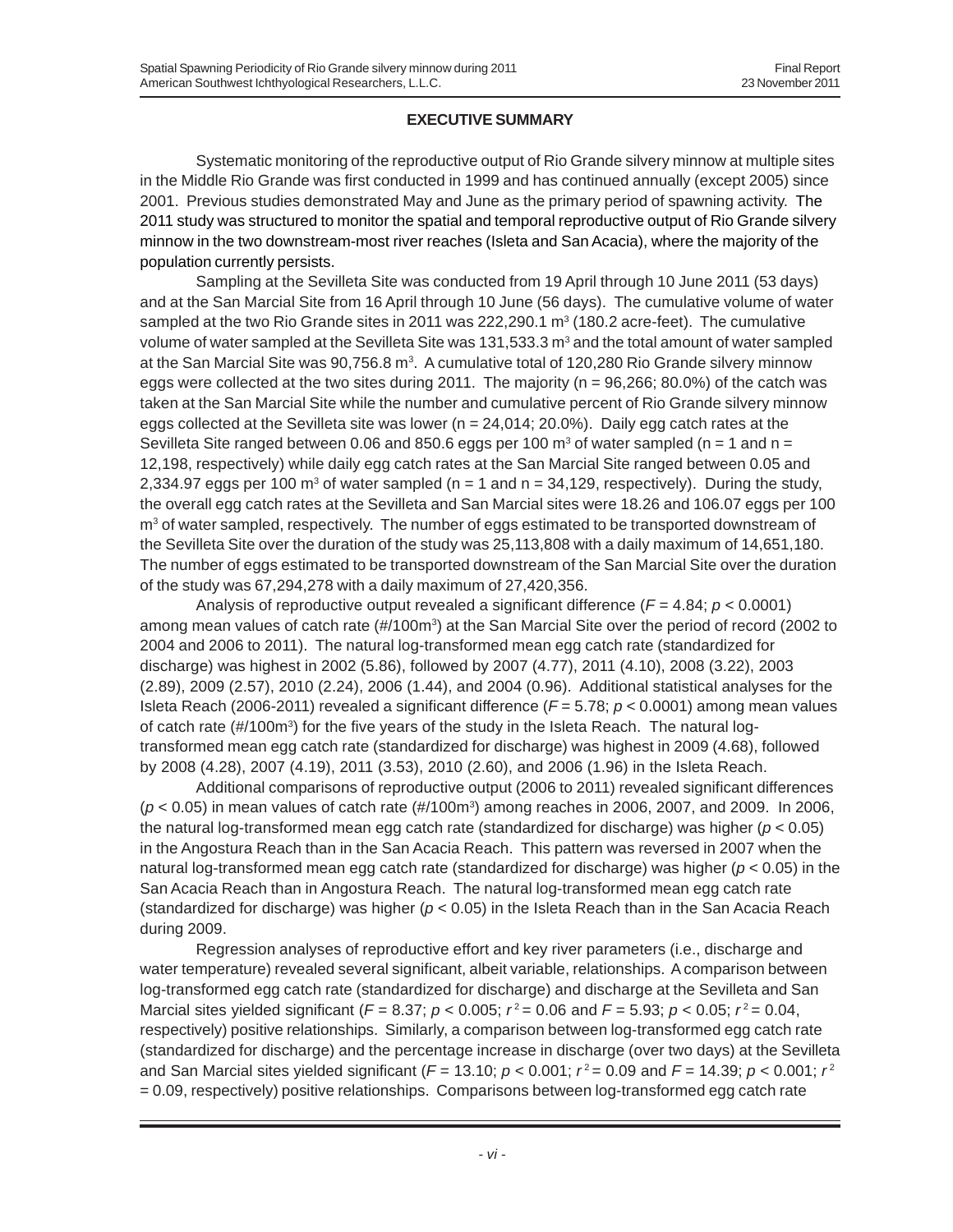(standardized for discharge) and water temperature were non-significant at both the Sevilleta Site (*F* = 0.63;  $p = 0.43$ ;  $r^2 = 0.00$ ) and at the San Marcial Site ( $F = 0.32$ ;  $p = 0.57$ ;  $r^2 = 0.00$ )

While some spawning events occurred at cool water temperatures  $(<15^{\circ}C$ ) at either site, most spawning occurred between water temperatures of about 17 to 23°C. At warmer water temperatures  $(ca, 20$  to  $26^{\circ}$ C), there was a gradual decline in the flow at which spawning was observed (i.e., generally coinciding with low June discharge). The highest densities of eggs were colleted from the Sevilleta Site between about 16 to 24°C, coinciding with flows between about 500 to 3,000 cfs. In contrast, the highest densities of eggs were collected at the San Marcial Site between about 19 to 23°C, coinciding with either low flows (ca. 200 to 1,000 cfs) or high flows (ca. 1,700 to 2,300 cfs).

These results suggest that spawning intensity may be related to some combination of discharge and water temperature conditions. Large increases in flow over a relatively short period (one to two days) seemed particularly related to increased spawning activity in Rio Grande silvery minnow. Increased flow leads to a series of changes to the physical dynamics of the river (e.g., increased water velocities/depths in some areas and augmented or new "flooded" low velocity habitats in other areas) and changing water chemistry conditions (e.g., increased turbidity and salinity levels) that could be important spawning cues associated with rising flows. While increases in discharge appear to be the primary cue for spawning, water temperature seems to be an important factor as well. Spawning appears to occur over a wide range of mean daily water temperatures (ca. 13 to  $26^{\circ}$ C) but with the majority occurring over a narrower range temperatures (ca. 17 to 23 $^{\circ}$ C).

Population trends lend support to the observation that substantial numbers of eggs, and presumably larvae, are being transported downstream every year. In support of these observations, the highest densities of juvenile Rio Grande silvery minnow are most frequently found in the southern reaches of the Middle Rio Grande. The few exceptions to this trend (i.e., higher densities of juveniles found in upstream reaches) have almost always occurred following years when flows were very low in the San Acacia Reach, resulting in moderate to substantial river drying and loss of fish in that area.

Despite the seemingly large number of Rio Grande silvery minnow propagules transported downstream every year, some portion do remain upstream. It is likely that the proportion of individuals retained and successfully recruited upstream is related to the complexity of instream habitat conditions and the long-term availability of nursery habitat. Years with elevated and extended spring runoff conditions appear to create the favorable habitat conditions required for the successful recruitment of early life stages of Rio Grande silvery minnow.

The high snow pack runoff and elevated discharge that stimulates spawning by Rio Grande silvery minnow resulted in an elevated spawning effort during the 2011 study period. Rio Grande silvery minnow appear to have had a good year for spawning but it is possible that poor recruitment in 2011 (as a result of persistently low summer flows) could translate into decreased numbers of reproductively capable females available to spawn in the spring of 2012. Populations of Rio Grande silvery minnow appear to have declined since 2009 and the lack of an adequately high spring runoff (high magnitude over an extended duration) combined with summer drying in 2011 could result in a rapid decline to 2002/2003 population levels. The loss of individuals from downstream reaches during river drying events is particularly problematic as these are the areas that most frequently and consistently support the highest densities of Rio Grande silvery minnow (except in years with low flows and extensive downstream drying). The future conservation status of Rio Grande silvery minnow appears dependent on ensuring adequate flow and habitat conditions during the spawning and early recruitment phases of this species while also allowing upstream recolonization by individuals transported downstream.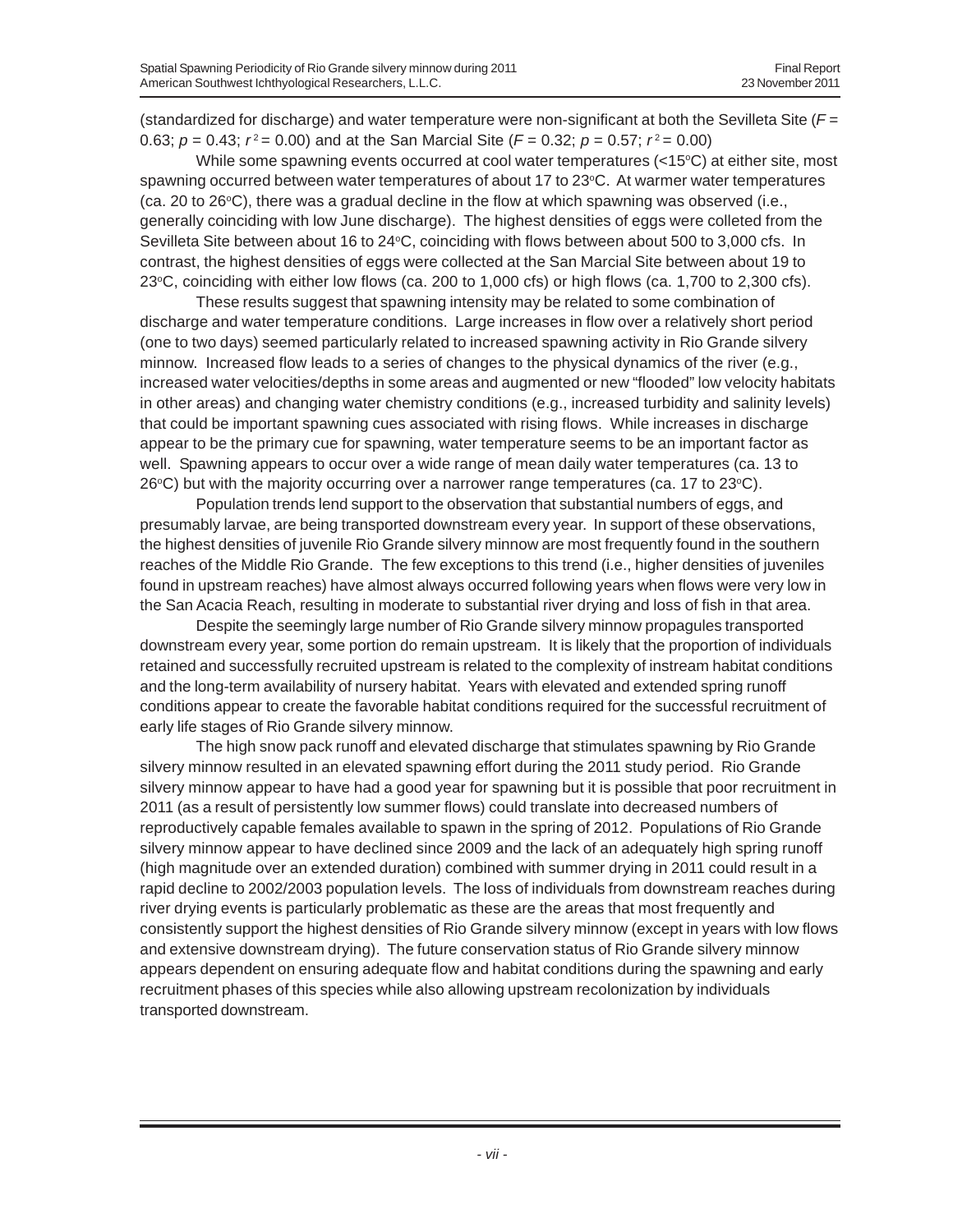# **INTRODUCTION**

The reach of the Rio Grande between Cochiti Dam and Elephant Butte Reservoir (Middle Rio Grande) has been greatly modified over the last 50 years; this has alternatively led to aggradation, degradation, armoring, and narrowing of the river channel in different portions of the reach (Lagasse, 1985). This section of the river flows through the massive Rio Grande rift and historically resulted in a wide floodplain within the sparsely vegetated Rio Grande valley. Extensive braiding of the river through the relatively linear Rio Grande rift valley was common as it flowed over shifting sand and alluvium substrata; flow in the Middle Rio Grande was generally perennial except during times of severe or extended drought (Scurlock, 1998).

The Middle Rio Grande was relatively shallow throughout most of the year because of regionally low precipitation levels (Gold and Dennis, 1985) but was subjected to periods of high discharge. Flows were generally highest during the annual spring snow melt runoff (April-June). However, intense localized rainstorms (monsoonal events that generally occur in July and August) often caused severe flooding and were important in maintaining perennial flow throughout the summer. The cyclic pattern of drought and flooding over mobile substrata likely helped to promote the active interaction between the river and its floodplain. Historically, the Middle Rio Grande in many ways possessed all of the characteristics distinctive of a dynamic semi-arid river ecosystem.

The reduced species diversity typical of semi-arid ecosystems was also reflected in the depauperate ichthyofaunal composition of the Middle Rio Grande. Despite the reduced species richness of the Rio Grande, the river supported numerous native cyprinids that were endemic to this drainage (Platania and Altenbach, 1998). However, many of the endemic pelagic-spawning cyprinids that historically occupied the Rio Grande basin have been extirpated (speckled chub, *Macrhybopsis aestivalis*, Rio Grande shiner, *Notropis jemezanus*, and Rio Grande bluntnose shiner, *Notropis simus simus*) or have become extinct (phantom shiner, *Notropis orca*) over the past century (Bestgen and Platania, 1990). Rio Grande silvery minnow, *Hybognathus amarus*, is the only extant pelagicspawning cyprinid in the Middle Rio Grande (Bestgen and Platania, 1991; Platania, 1991).

This group of pelagic-spawning cyprinids shared several life-history characteristics. All were small (generally <100 mm TL), short-lived (2-5 years), fishes that occupied mainstem habitats. In addition to these shared traits, all five species were members of a reproductive guild of fishes that spawn semibuoyant eggs (Platania and Altenbach, 1998). Reproduction in this guild of fishes is characterized by the production of non-adhesive eggs that, upon expulsion from the female, swell rapidly with water and become nearly neutrally buoyant. Spawning is generally associated with increases in discharge, such as spring run-off or summer rainstorms. The eggs are about 1.6 mm in diameter shortly after spawning but quickly expand (ca. 3.0 mm) and remain suspended in the water column during development. Egg hatching time is temperature dependent, but rapid, occurring in 24- 48 hours. Recently hatched larval fish remain a component of the drift until development of the gas bladder. This physiological development corresponds with a shift in swimming behavior as larvae actively seek low-velocity habitats.

The 3-5 days necessary for propagules to attain the developmental stage necessary to control horizontal movements and freely disperse allows for considerable downstream displacement of eggs and larvae in the Middle Rio Grande. As has been well documented for other aquatic organisms, it is necessary for at least some portion of the drifting propagules to settle in appropriate nearby low-velocity habitats or move upstream to maintain viable populations (Speirs and Gurney, 2001). Downstream transport distance of the progeny of Rio Grande silvery minnow is dependent on a variety of factors including flow magnitude and duration, water temperature, and channel morphology (Dudley and Platania, 2007). Historically, there were no permanent barriers to upstream dispersal of fishes in the Middle Rio Grande. There are currently three instream diversion structures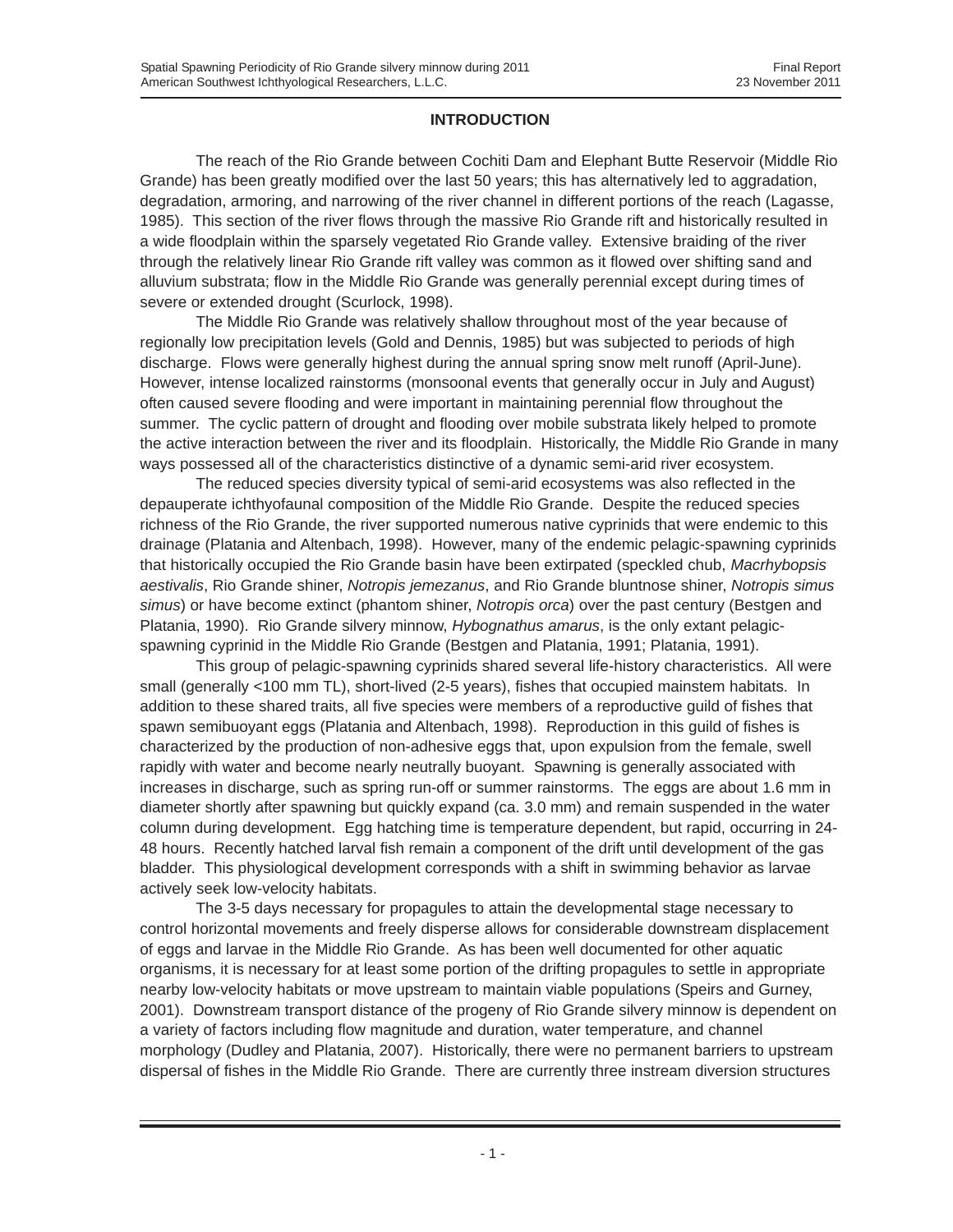between Cochiti Dam and Elephant Butte Reservoir that act as barriers to upstream movement of fishes and fragment the once continuous range of the Rio Grande silvery minnow.

Population monitoring efforts over the past decade have documented vast changes (i.e., order of magnitude increases and decreases) in the abundance of Rio Grande silvery minnow within the fragmented reaches of the Middle Rio Grande (Dudley and Platania, 2011). Recent monitoring efforts (Dudley and Platania, 2011) show that the October density of Rio Grande silvery minnow was significantly lower (*p*<0.05) in 2010 than in recent years (e.g., 2007, 2008, and 2009) but that it was significantly higher ( $p<0.05$ ) than in 2002 and 2003 (years with the lowest densities ever recorded). In October 2010, the San Acacia Reach yielded the highest density of Rio Grande silvery minnow and the lowest density of this species was observed in the Angostura Reach.

Systematic monitoring of the reproductive output of Rio Grande silvery minnow at several sites in the Middle Rio Grande was first conducted in 1999 (Platania and Dudley, 2000). The 1999 monitoring effort involved collecting and quantifying catch rate of Rio Grande silvery minnow eggs at several Middle Rio Grande sites during the relatively short spawning period of this species. Limited Rio Grande silvery minnow egg collecting efforts were also conducted at selected sites in the Middle Rio Grande (Platania and Hoagstrom, 1996) and in the Low Flow Conveyance Channel (Smith, 1998, 1999) from 1996 to 1999. These latter samples provide information on the magnitude of reproduction during certain times and for specific sites. However, consistent monitoring throughout the spawning season produces the most reliable measure of the duration and magnitude of Rio Grande silvery minnow reproductive output. The first site-specific sampling effort to document the magnitude of the reproductive effort of Rio Grande silvery minnow occurred daily throughout May and June 2001 (Platania and Dudley, 2002) at a location near the southern end of the San Acacia Reach of the Middle Rio Grande (River Mile 58.8). Monitoring of the reproductive effort of Rio Grande silvery minnow also occurred daily at this site in May and June 2002 (Platania and Dudley, 2003), 2003 (Platania and Dudley, 2004), and 2004 (Platania and Dudley, 2005). More intensive monitoring efforts were conducted from 2006 to 2008 (Platania and Dudley, 2006, 2007, 2008) and resulted in the sampling of the Angostura, Isleta, and San Acacia reaches of the Middle Rio Grande. Since 2009, monitoring of the Rio Grande silvery minnow reproductive effort has occurred annually in the Isleta and San Acacia reaches of the Middle Rio Grande.

The spatial spawning periodicity study conducted herein is at its core a continuation of the systematic Rio Grande silvery minnow reproductive monitoring research activity, fulfills multiple recovery goals, and will provide detailed catch-per-unit-effort (CPUE) values for Rio Grande silvery minnow eggs. The primary objective of this study is to provide data that will enable characterization of the timing, duration, and magnitude of Rio Grande silvery minnow reproduction in two reaches of the Middle Rio Grande to assess temporal and spatial differences in spawning effort. This document presents the results of the 2011 spawn of Rio Grande silvery minnow and compares data collected under the auspices of this study from 2001-2004 and 2006-2011. Long-term monitoring of the reproductive effort of Rio Grande silvery minnow provides insight to potential factors affecting annual reproductive output, remains necessary for ongoing recovery efforts, and helps facilitate effective management decisions in the Middle Rio Grande.

# *Institutional background and considerations*

Monitoring the reproductive effort of Rio Grande silvery minnow was identified as a requirement of the 29 June 2001 Programmatic Biological Opinion of the Effects of Actions Associated with the U. S. Bureau of Reclamation's, U. S. Army Corps of Engineers', and Non-Federal Entities Discretionary Actions related to Water Management on the Middle Rio Grande, New Mexico as authored by the U. S. Fish and Wildlife Service. This work was part of an ongoing effort to document changes in the distribution and abundance of the federally endangered Rio Grande silvery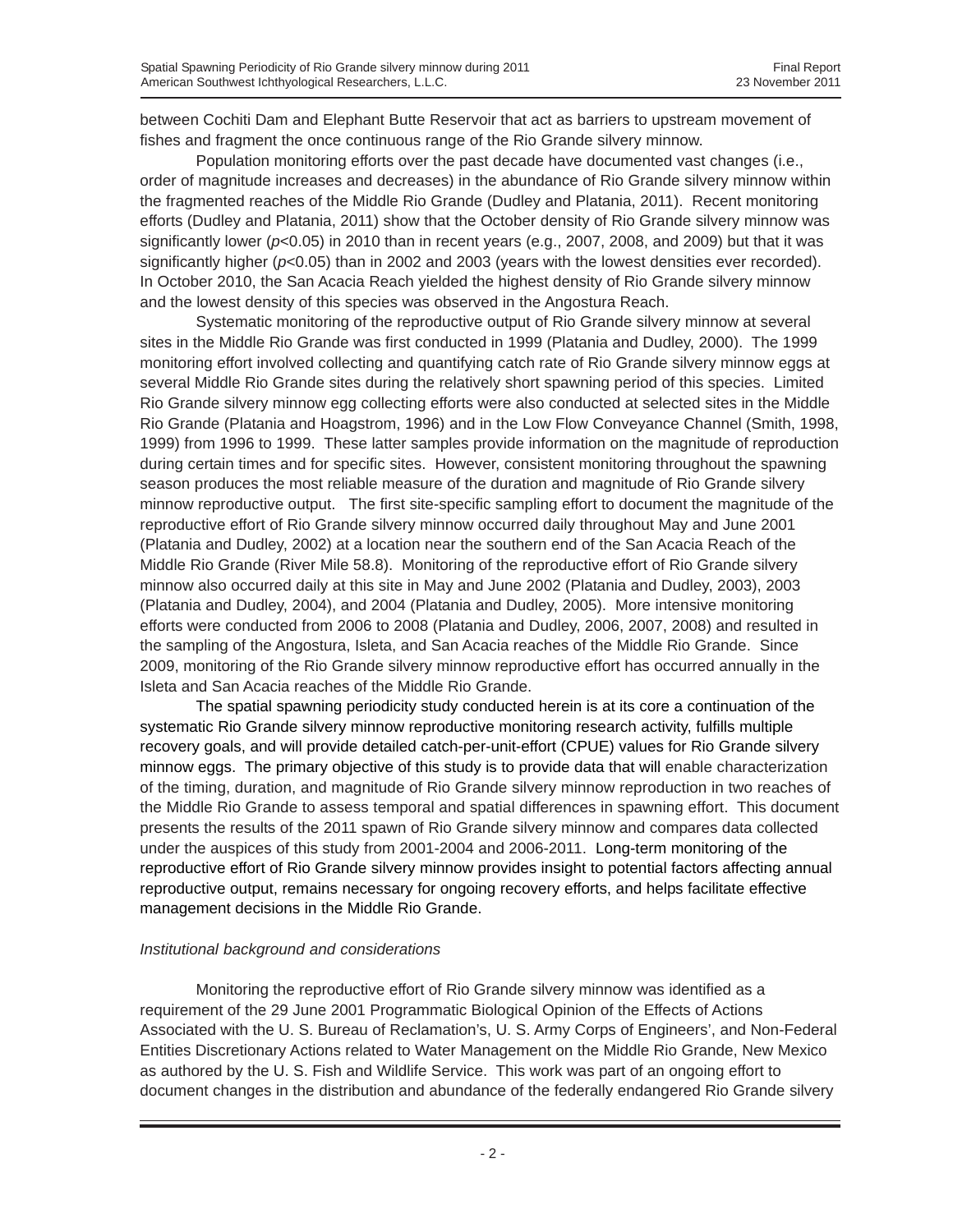minnow. This research effort provided an assessment of the reproductive output (eggs) for Rio Grande silvery minnow within the Middle Rio Grande and specifically addressed the task: "Evaluate the status and trend of the Rio Grande silvery minnow" as identified by the MRGESACP.

The Rio Grande silvery minnow Recovery Plan (U. S. Fish and Wildlife Service, 1999) also outlined research objectives (2.2. Determine spawning periodicity of silvery minnow under multiple flow regimes; 2.2.1. Determine environmental factors that cue spawning in silvery minnow) that were addressed through this research. This investigation provided an assessment of the relative magnitude of the Rio Grande silvery minnow spawning effort. This project was also a central component of the Rio Grande silvery minnow propagation and genetics research efforts, both requirements of the 29 June 2001 Programmatic Biological Opinion (see "Project Objectives" 2 and 3).

In 2002-2003, MRGESACP members met and discussed Rio Grande flow issues and impacts of the hydrological conditions on Rio Grande silvery minnow. The dismal 2002-2003 snow pack in the Rio Grande headwaters meant there would not be a natural spring flow spike in 2003 in the Middle Rio Grande. Personnel from the MRGESACP decided to create an artificial flow spike during mid-May 2002, using reservoir storage, to initiate a spawn by Rio Grande silvery minnow. As 2003 climatic conditions were similar to those experienced in 2002, an artificial flow spike was also created in the Rio Grande in 2003. Snow pack runoff and ambient flow conditions in 2004 were sufficient enough that, for the first time in two years, an artificial flow spike was not deemed necessary. However, the timing and magnitude of flows have been modified to some degree in most years since 2004, including in 2011, with the intent to inundate within-channel and floodplain habitats to the maximum extent possible.

#### **STUDY AREA**

The principal area of interest in the Middle Rio Grande is the reach between the outflow of Cochiti Reservoir and inflow to Elephant Butte Reservoir as it encompasses the known range of Rio Grande silvery minnow (Figure 1). Five upstream reservoirs and numerous irrigation diversion dams regulate flow in the Middle Rio Grande. Cochiti Reservoir has been operational since 1973, is located 76 km upstream of Albuquerque, and is the primary flood control reservoir that regulates flow in the Middle Rio Grande. Reach names are taken from the diversion structure at the upstream boundary of that reach of river. In the Cochiti Reach (between Cochiti Dam and Angostura Diversion Dam), the Rio Grande flows through Cochiti, Santo Domingo, and San Felipe pueblos, respectively.

The reproductive effort of Rio Grande silvery minnow has, in the past, been sporadically determined at selected collecting localities in the Middle Rio Grande. From 2001 to 2004, sampling efforts were restricted to a single San Acacia Reach collection location. The San Acacia Reach of the Middle Rio Grande is about 56 miles (91 km) long, extending from the apron of San Acacia Diversion Dam to the head of Elephant Butte Reservoir. Sections of this reach are characterized by a wide and braided river channel, sand substrate, high suspended sediment load, and a broad variety of aquatic mesohabitats. Conversely, some segments in this reach are relatively narrow and result in increased water velocity and decreased habitat heterogeneity. The 12 mile (19 km) reach of the Rio Grande downstream of San Marcial Railroad bridge crossing is confined to a channel that is about 50 m wide. Substrate in this segment of the river is predominately sand and braiding of the channel is uncommon except under conditions of relatively low flow.

Given the downstream drift of the eggs, the original location of the collecting activities was selected so as to maximize the number of eggs collected and potentially rescue eggs destined to drift into Elephant Butte Reservoir where, if hatched, larvae would be subjected to a wide array of nonnative predators. This site was located near the downstream-most portion of the San Acacia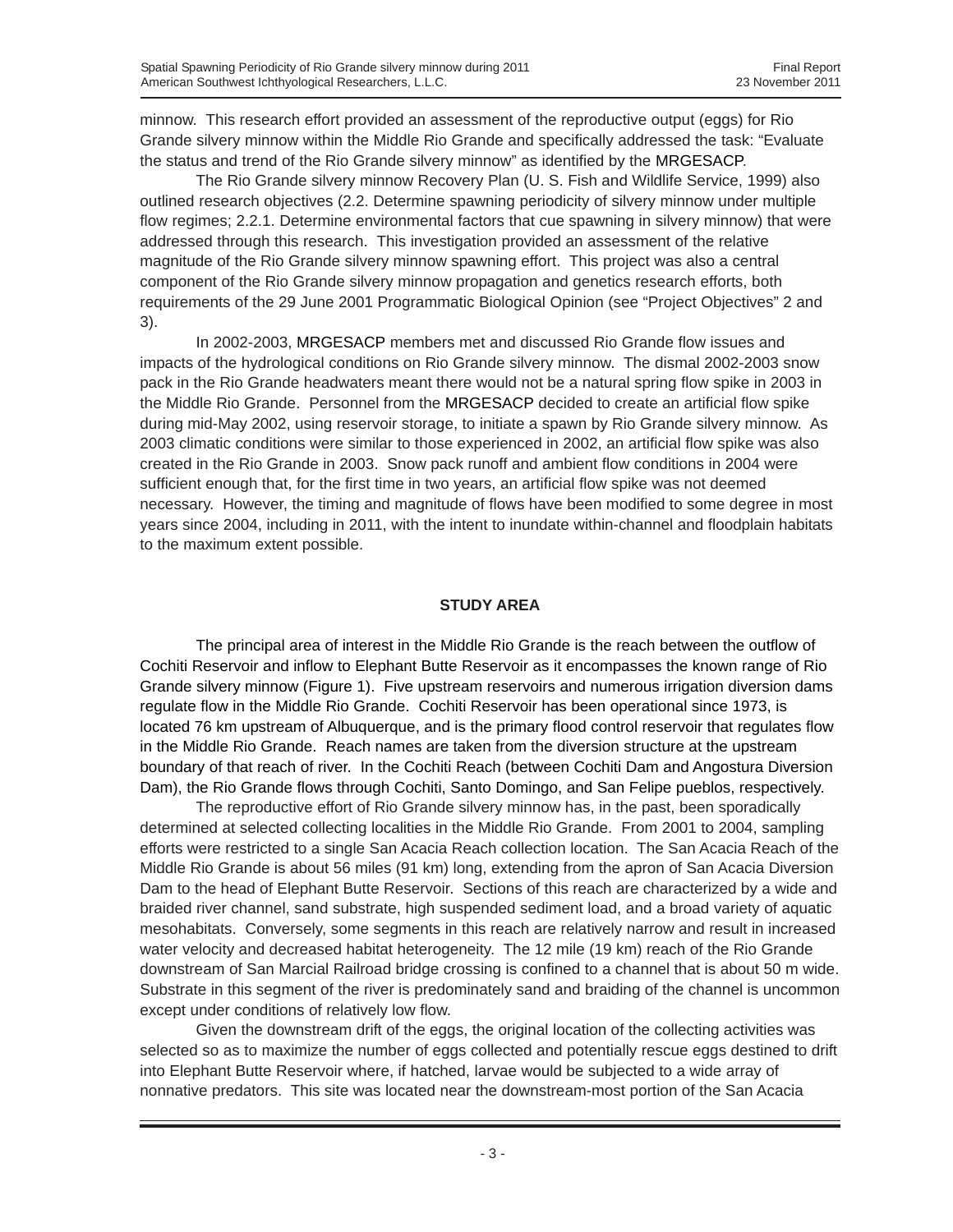

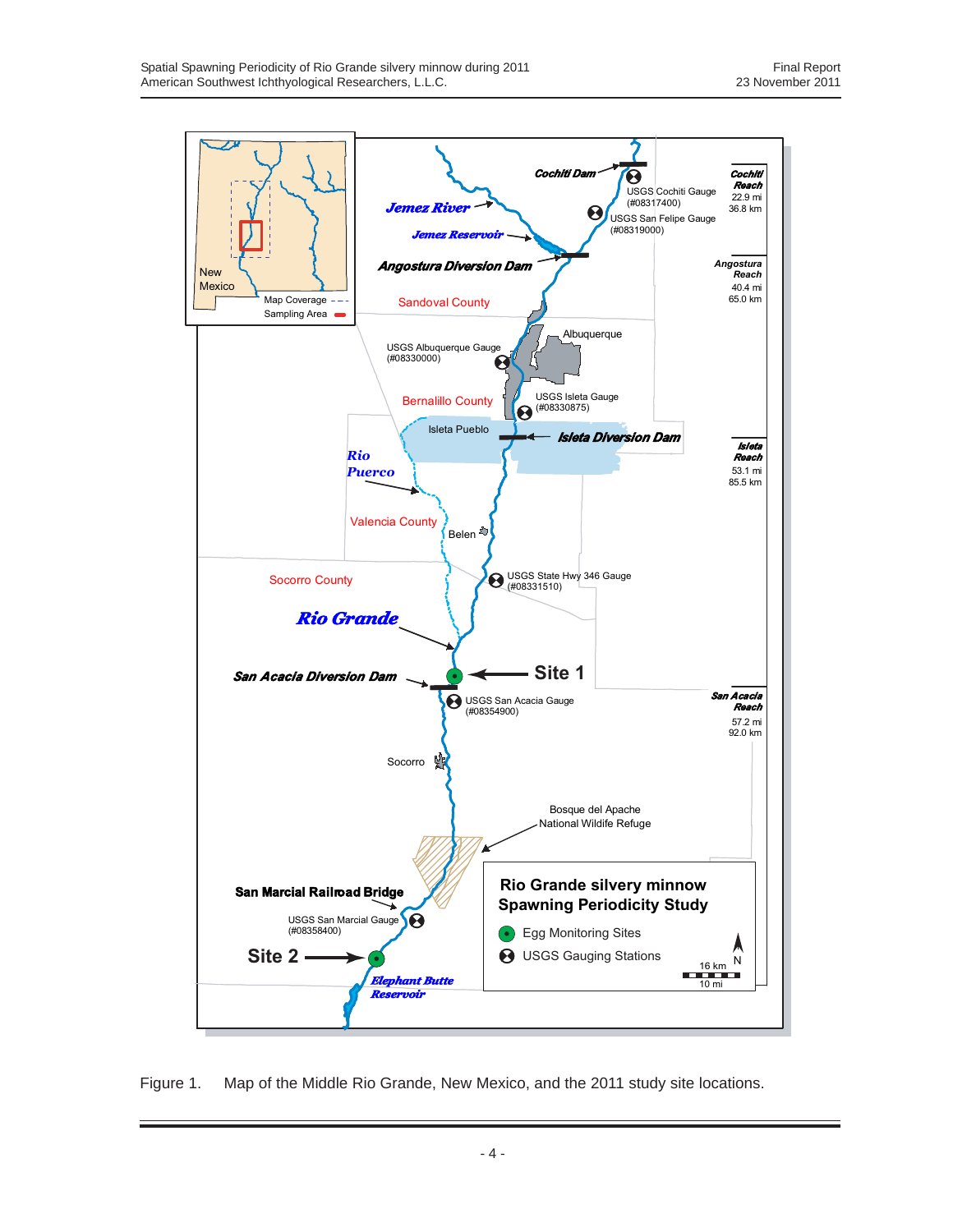Reach (River Mile 55.0). The sampling site is downstream of a U. S. Geological Survey stream gauging station (# 08358400), which is the nearest upstream San Acacia Reach gauge. In addition to easy accessibility and favorable river conditions (i.e., wide river channel, current being carried through a single river channel, gently sloped banks, moderate gradient), the only means of vehicle access to this site was gated and could be secured. This area has been sampled annually from 2001-2004 and from 2006-2011.

The Isleta Reach site is on the Sevilleta National Wildlife Refuge (near the confluence of the Rio Grande and Canada Ancha) and about 4.8 river miles upstream of San Acacia Diversion Dam (River Mile 121.0). The Sevilleta site is downstream of U. S. Geological Survey stream gauging station (# 08331510), which is the nearest upstream Isleta Reach gauge (Figure 2). The Sevilleta sampling site has been sampled annually from 2006-2011.

## **MATERIALS AND METHODS**

The egg collecting device, developed specifically for the collection of large numbers of live and undamaged semibuoyant fish eggs (Moore Egg Collector; MEC), was the only sampling apparatus used in this project (Altenbach et al., 2000). Numerous modifications have been made to the collecting gear, since the original publication detailing the construction and operation of the MEC (Altenbach et al., 2000), that have resulted in increased effectiveness and efficiency of the MEC (i.e., greater catch rate per sampling period). Catch rate of Rio Grande silvery minnow eggs in the Middle Rio Grande was determined following the sampling protocol described in Altenbach et al. (2000). A mechanical flow-meter was attached to the MEC so that volume of water filtered could be calculated and catch rate per unit of water determined. The catch-per-unit-effort (CPUE) of drifting eggs was calculated as the total number of eggs collected  $\cdot$  volume of water sampled $\cdot$   $\cdot$  100 (i.e., N [eggs]  $\cdot$  100  $m<sup>3</sup>$  water<sup>-1</sup>). The total number of eggs passing a sampling site in a 24 hour period was estimated by using egg sampling data from the site (over a 6 hour period) and flow data from the nearest upstream USGS gauging station (i.e., (number of eggs collected / (volume of water sampled / volume of water  $available)$ )  $\cdot$  4).

Previous studies demonstrated May and June as the primary period of Rio Grande silvery minnow reproductive activity (Dudley and Platania, 2010). The normal sampling regime in 2011 was composed of three daily efforts (morning, noon, and afternoon), each of two-hour duration. Eggs were not staged (i.e., determining approximate time from spawning) as this would require substantial laboratory work outside of the current core objectives of this study. Staging eggs would give a general idea of drift time but extrapolating to drift distance would be subject to a series of simplifying assumptions. Also, determining drift distance is a complex modeling exercise of which eggs are only a component (i.e., eggs can be present in the drift for about one day but larvae can be present in the drift for about another three days post-hatching). Two MEC's were operated so as to increase the volume of water sampled per unit of time. Research personnel worked daily at the Sevilleta Site from 16 April through 10 June 2011 and at the San Marcial Site from 19 April through 10 June 2011.

Volumetric determination of the number of Rio Grande silvery minnow eggs collected, as employed in 2001, lacked the rigor necessary for effective evaluation of the relative level of spawning by this species. Changes initiated in the 2002 sampling protocol were instituted to increase the amount and utility of the information acquired from this research activity. One result was that the sampling protocols incorporated in 2002 included direct counts of all eggs collected. The aforementioned differences in egg catch rate determination between 2001 and post-2001 studies preclude use of 2001 data for quantitative or statistical comparison with data from subsequent years. There have not been changes in the sampling methodology for quantitative determination of egg catch rates since 2002.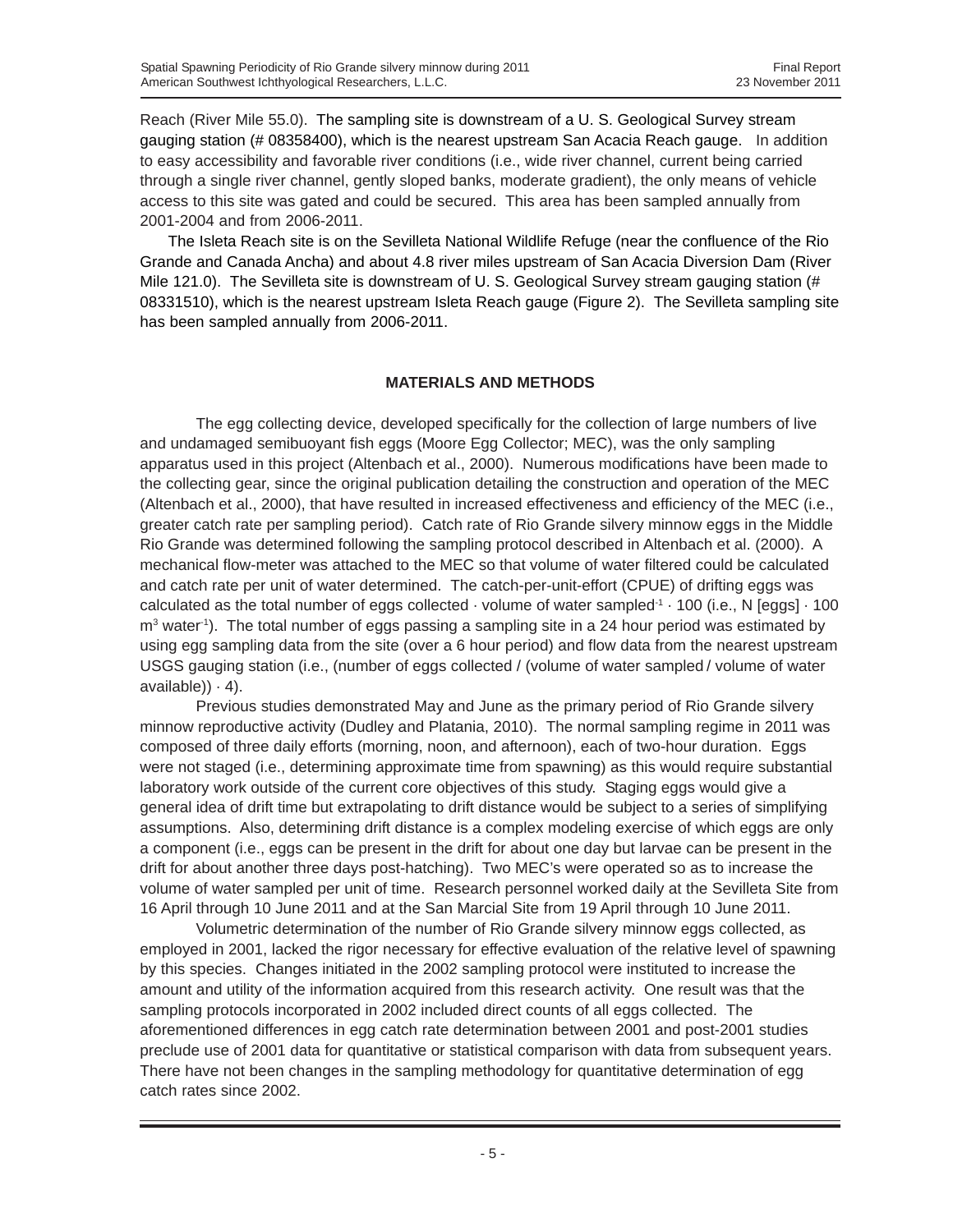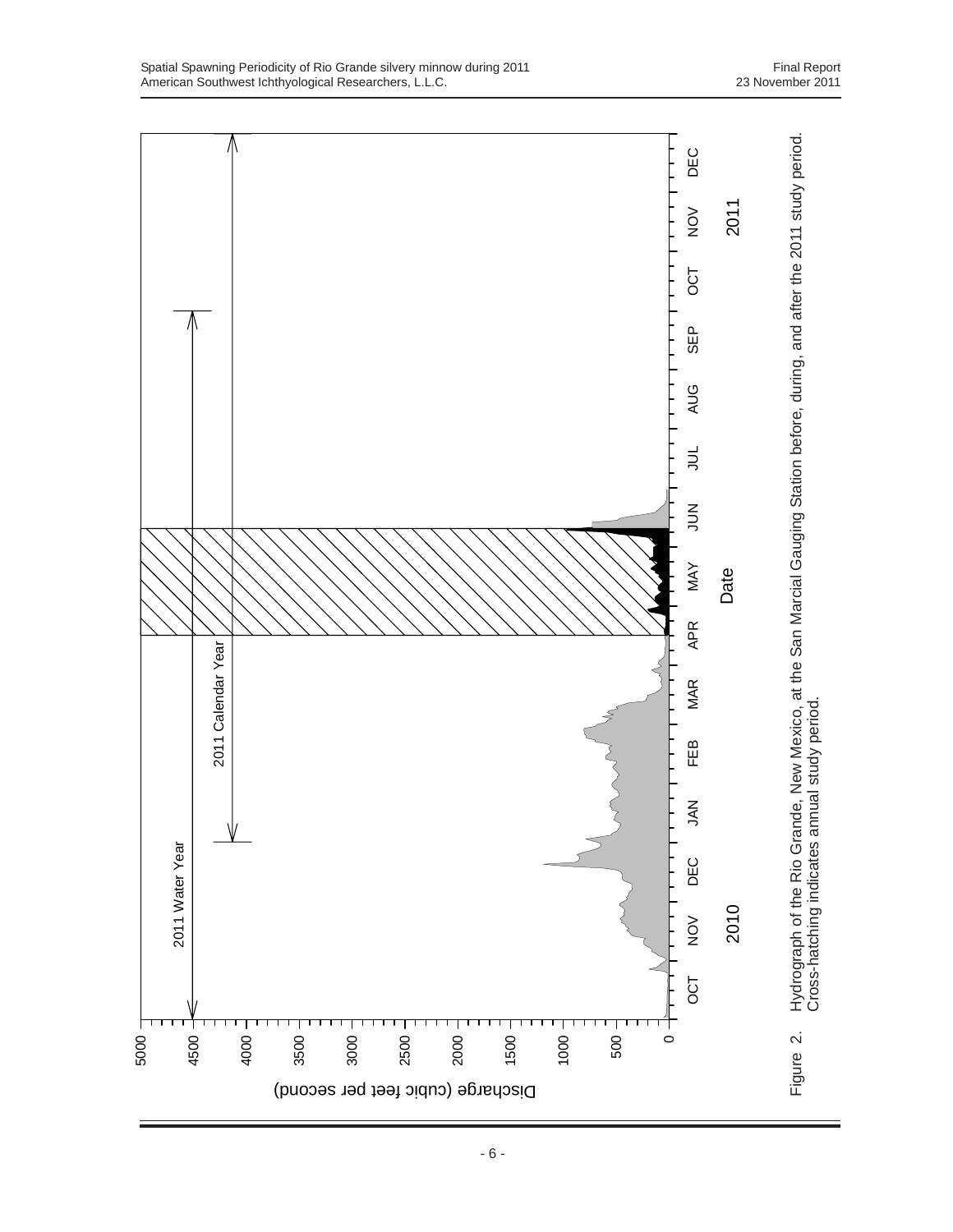Rio Grande silvery minnow egg CPUE values are (in part) dependent on flow conditions thereby precluding unadjusted comparison of inter-annual catch rates (e.g., higher flow volume will result in lower CPUE since the number of eggs in the water column remains constant). To account for these differences, catch rate was standardized (CPUE\_S) to CPUE (N [eggs]/100 m<sup>3</sup>) based on mean daily discharge  $(Q)$  using the formula: CPUE  $S = CPUE \cdot Q$ . All USGS discharge data presented graphically or analyzed statistically in this report are provisional and subject to change.

Assumptions of normality in annual Rio Grande silvery minnow egg catch rates were evaluated using the Shapiro-Wilk test. This statistical procedure has been shown to be excellent when testing for departures from a normal distribution. Critical values of *W* were calculated and significant differences assessed using a goodness-of-fit procedure. The 2002-2004 and 2006-2011 egg catch rate time-series distributions were compared with a normal distribution using the Shapiro-Wilk test. To meet normality assumptions, all data were log-transformed  $(X' = \ln(X + 1))$ . Normal quantile plots of empirical data were also examined in reference to Lilliefor's confidence bounds.

The log-transformed CPUE\_S values were compared among years and sites to determine general differences in spawning magnitude. Differences among independent samples were tested using ANOVA. This statistical procedure was used to detect differences among years (at a single site) and among sites (during a single year). Differences among sample means were evaluated based on the critical value of *F* for the particular sample size. Multiple pair-wise comparisons were made using the Tukey-Kramer HSD procedure.

Linear regression modeling was used to determine the strength of the relationships among log-transformed CPUE\_S values, discharge, percentage increase in discharge (over two days), and water temperature. Regression models were developed for both the Sevilleta Site and the San Marcial Site. A negative or positive trend in spawning effort was defined as occurring when the slope of the regression was significantly different (*p*<0.05) from zero.

A new filtering screen to separate drifting debris from Rio Grande silvery minnow eggs was developed and tested for the MEC in 2009. The new screen was designed to allow the passage of much of the very fine particulate debris while preventing the passage of drifting eggs. Experimental tests revealed that the new screen was consistently more efficient at sampling a larger volume of water than was the old screen over the same time period (Platania and Dudley, 2009). All MEC's were fitted with the new screen for sampling conducted in 2011.

Water temperature was recorded by temperature logging devices deployed close to the study sites and programmed to record hourly water temperature. Hourly water temperature data from the primary temperature logger are presented in this report as mean, minimum, and maximum daily water temperatures. Data from past spawning periodicity studies are also included for comparative purposes.

#### **RESULTS**

# *Hydrology*

Flows in the Middle Rio Grande have fluctuated dramatically among years since the beginning of this study in 2001 (Figures 3 to 7). A drought that enveloped the study region in 2000 was somewhat interrupted in 2004 by a moderate snow pack and a wetter than normal April. These precipitation events helped but did not replenish the already diminished water reserves in upstream reservoirs. Despite the presence of a more normal spring runoff in 2004, elevated flows persisted for only few weeks in May and had declined notably by the beginning of June. Snow pack runoff in 2005 was larger (greater magnitude and duration) than any of the previous four study years (egg sampling was not conducted in 2005). Conversely, flow in the Rio Grande during 2006 (prior to 27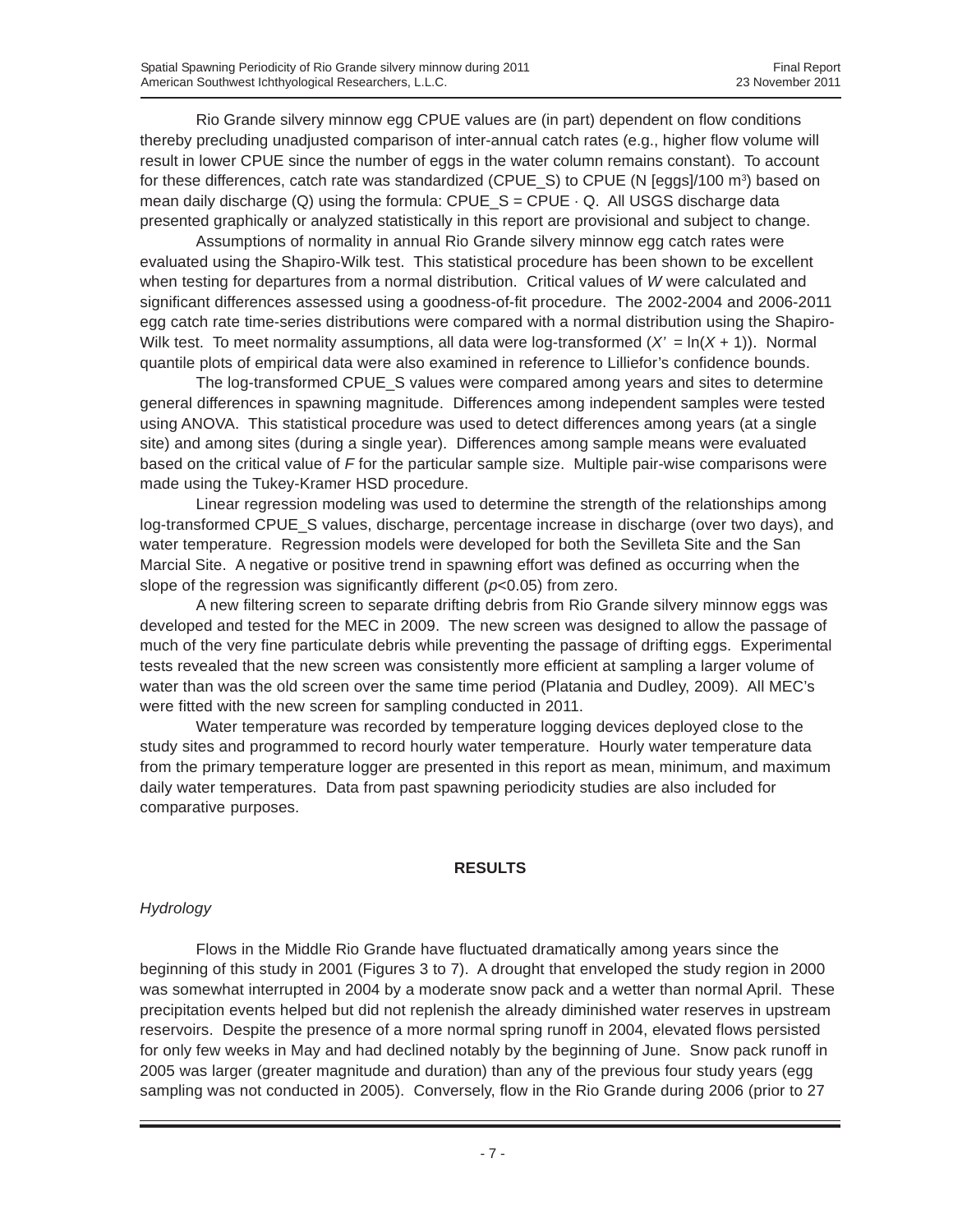

Figure 3. Annual hydrographs of the Rio Grande, New Mexico, at San Marcial before, during, and after the 2001-2003 Rio Grande silvery minnow spawning periodicity study periods. Cross-hatching indicates annual study periods.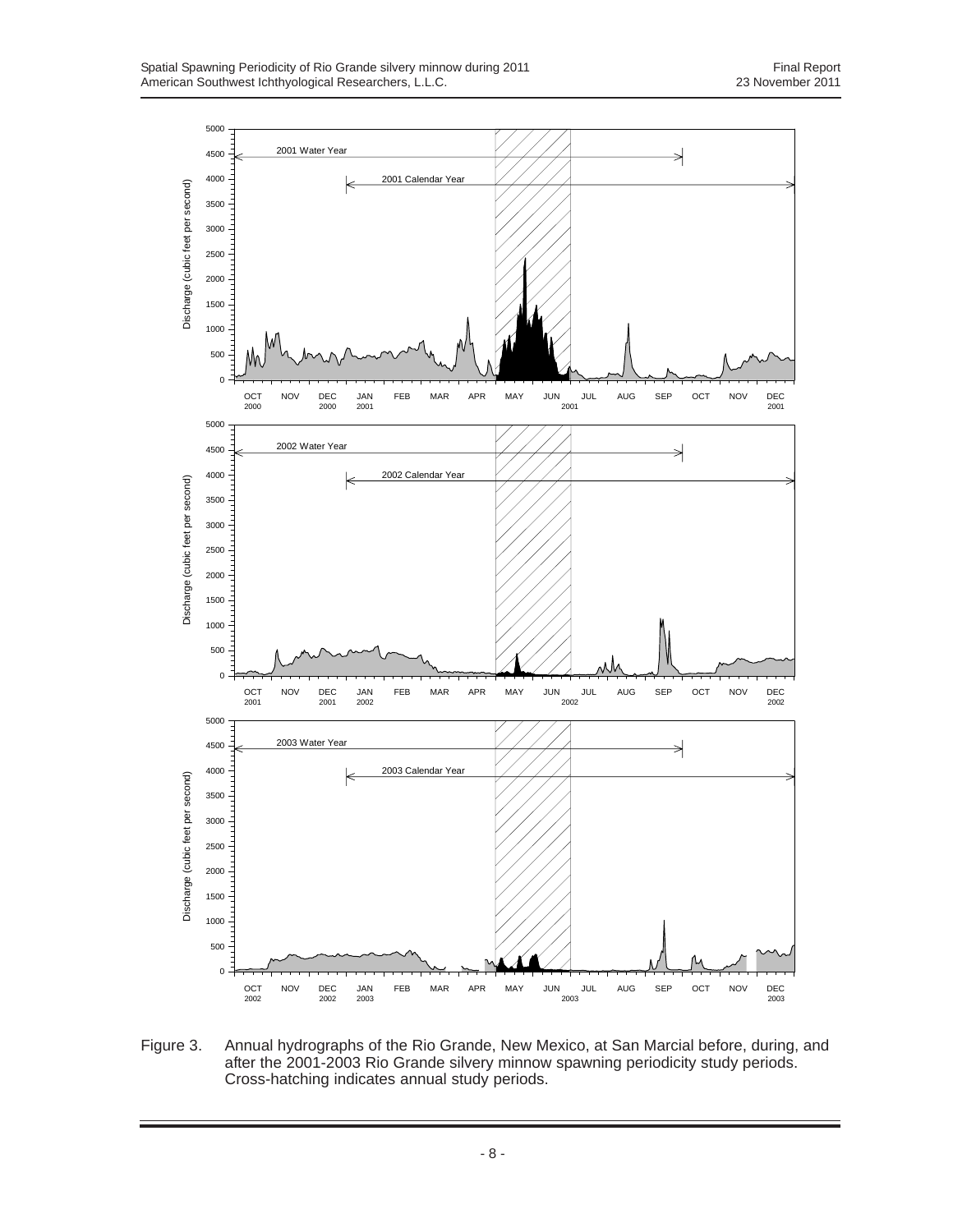

Figure 4. Annual hydrographs of the Rio Grande, New Mexico, at San Marcial before, during, and after the 2004 and 2006 Rio Grande silvery minnow spawning periodicity study periods. Cross-hatching indicates annual study periods. Sampling was not conducted in 2005.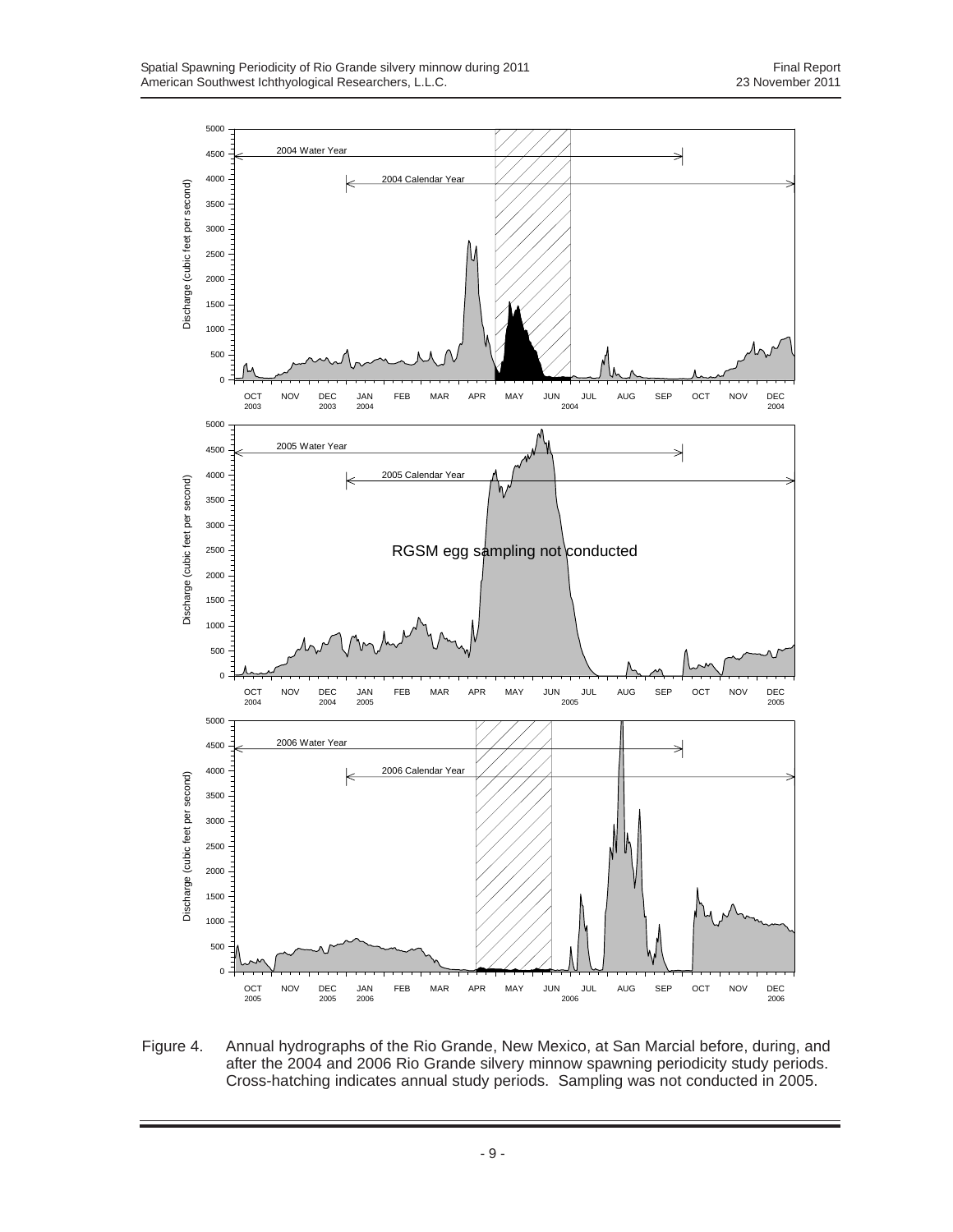

Figure 5. Annual hydrographs of the Rio Grande, New Mexico, at San Marcial before, during, and after the 2007-2009 Rio Grande silvery minnow spawning periodicity study periods. Cross-hatching indicates annual study periods.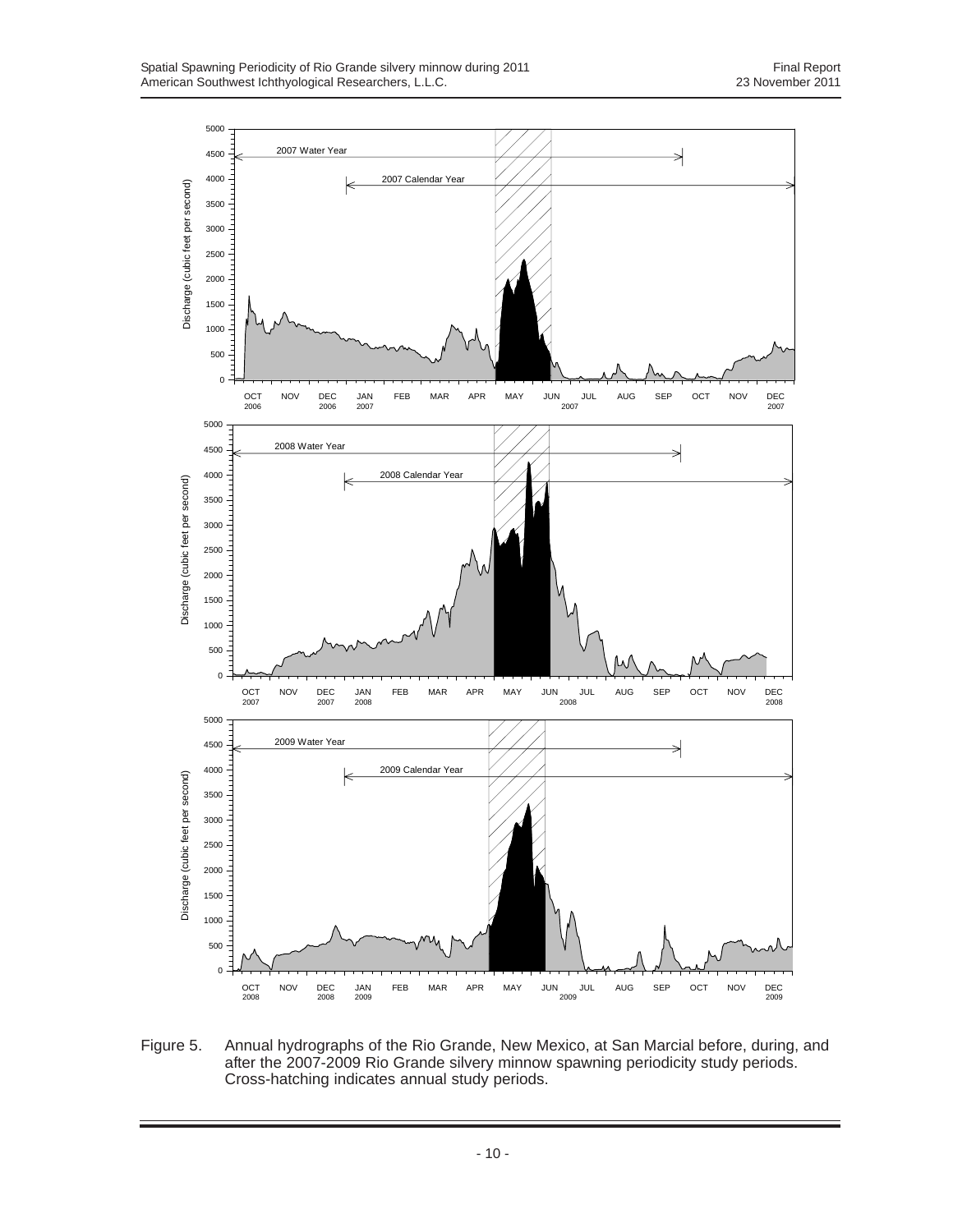

Figure 6. Annual hydrograph of the Rio Grande, New Mexico, at San Marcial before, during, and after the 2010-2011 Rio Grande silvery minnow spawning periodicity study periods. Cross-hatching indicates annual study period.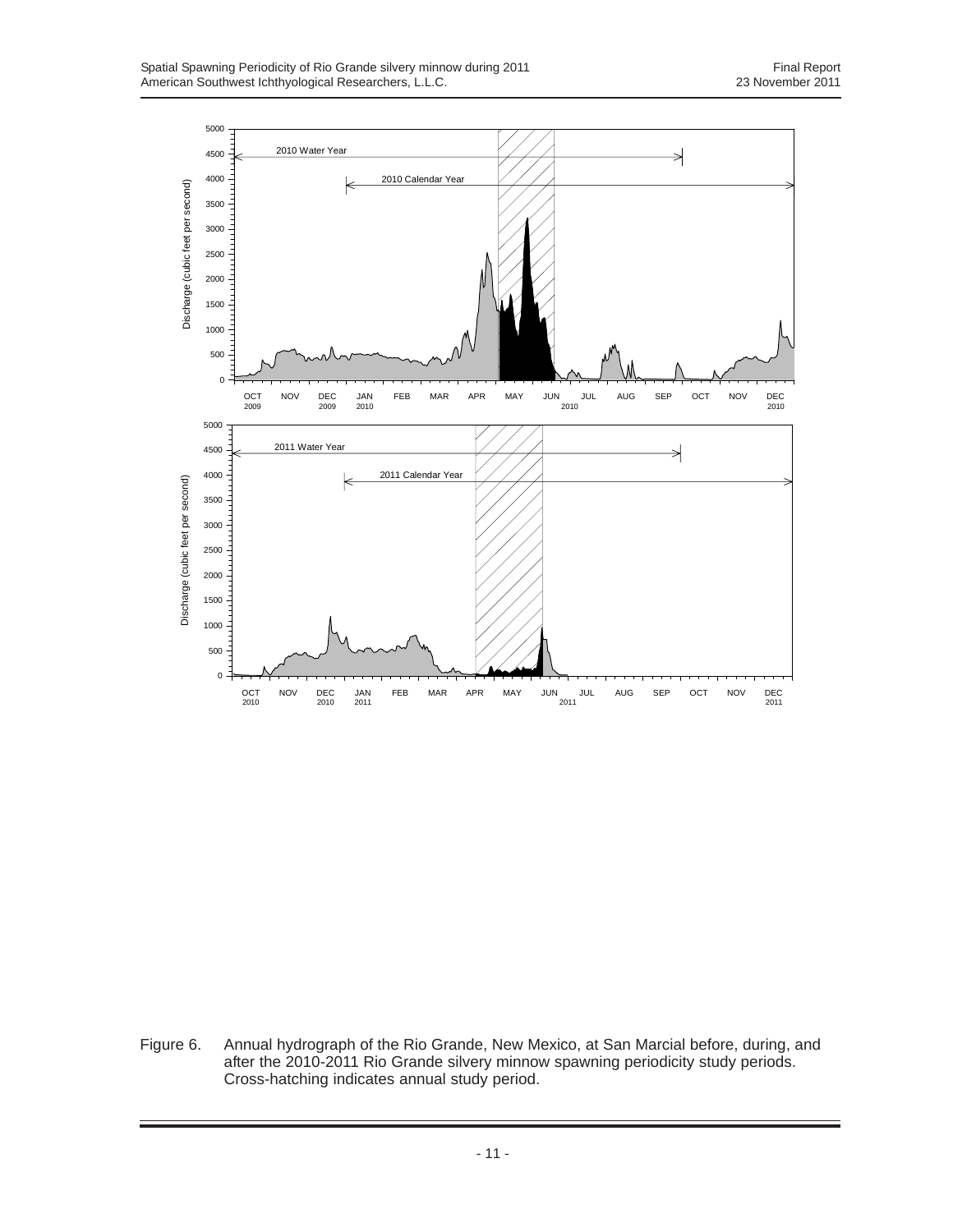

Figure 7. Rio Grande discharge from March through August 2010 and March through June 2011 at seven U. S. Geological Survey Gauge Stations (see Figure 1). The Otowi Bridge gauge is not shown in Figure 1 but is provided for reference. Gray rectangles indicate peak months for Rio Grande silvery minnow spawning activity.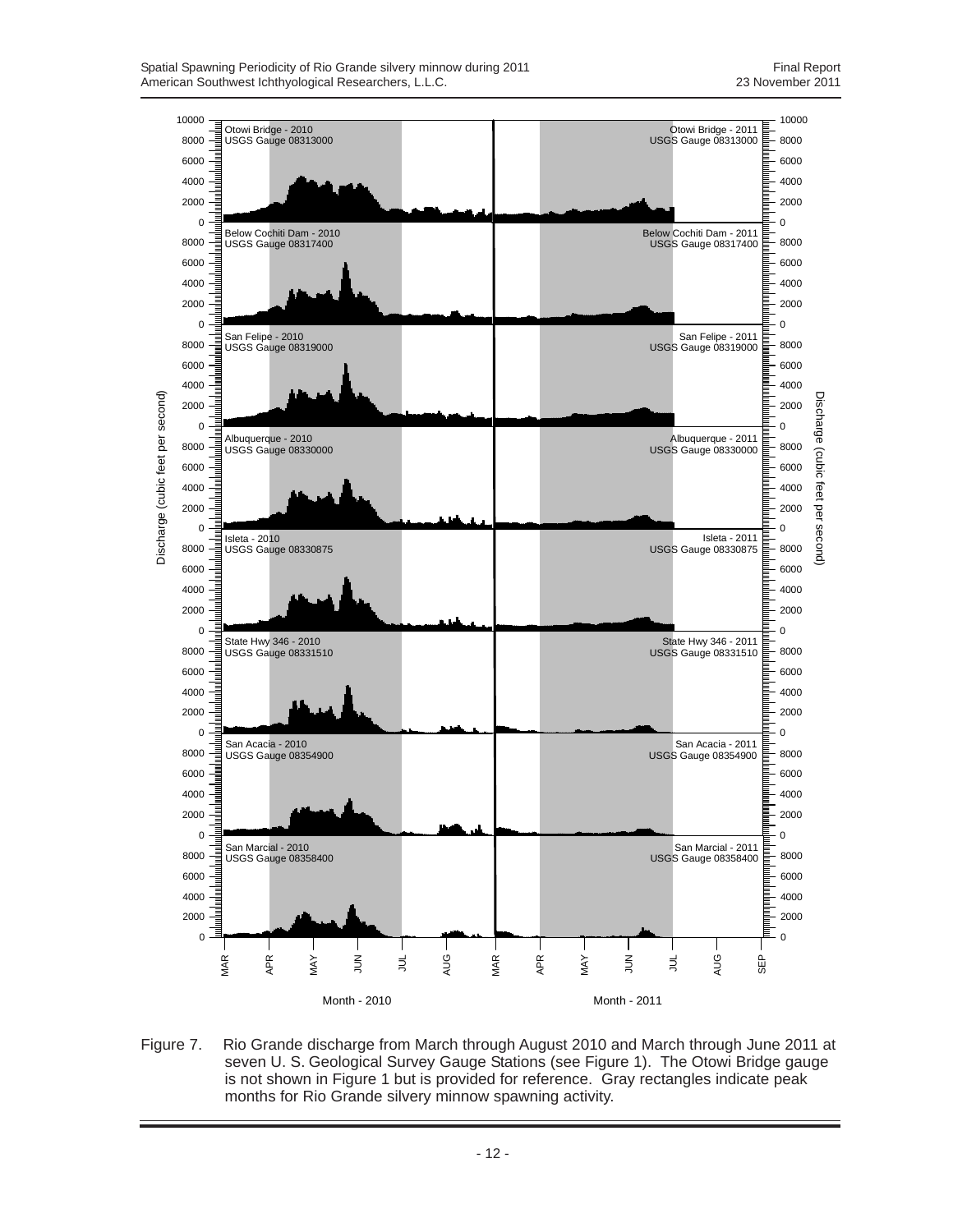June) was extremely low because of minimal spring snowmelt runoff. Spring flows were markedly higher from 2007 to 2010 as compared with 2006, but returned to very low conditions during the 2011 study period.

Base flow in the Rio Grande at the State Hwy 346 Near Bosque Gauge (USGS Gauge 08331510) during May and early June 2011 was generally between 50 and 400 cfs (Figure 8). Mean daily discharge at the Isleta Reach Site (Sevilleta) for the period 1 April through 30 June 2011 was 155.3 cfs ( $SE = 14.2$ ). From 2 to 5 June, there was a substantial spike in flow as mean daily discharge rose from 362 to 704 cfs; flows then declined rapidly after 14 June and had dropped to <100 cfs by 20 June.

Discharge in the Rio Grande at the San Marcial Railroad Bridge Crossing (USGS Gauge 08358400) during the 2011 water year closely mirrored that of the State Hwy 346 Near Bosque Gauge (except at a reduced magnitude). From 1 April to 30 June 2009, daily discharge in the Rio Grande at the San Marcial Gauge ranged from 20 to  $967$  cfs (mean = 143.7 cfs,  $SE = 19.6$ ). Flows peaked on 9 June (967 cfs) and then declined steadily throughout June, reaching lows of <100 cfs from 20-30 June.

#### *Water temperature*

There was little difference (ca. 1 to 2°C) in mean daily water temperatures at the Sevilleta and San Marcial sites during this study (Figure 9). There was a steady increase in mean daily water temperature from about 15°C in early May to about 20°C in late May. The San Marcial Site consistently generated mean daily water temperatures of 19°C or more by late May and early June. A similar pattern was observed at the Sevilleta Site but with a slightly delayed onset of these elevated temperatures. By the end of June, mean daily water temperatures were consistently >23°C at both the Sevilleta and San Marcial sampling sites.

Temperature extremes (minimums and maximums) at the two sampling sites followed different trajectories over the course of the study. In general, there was more diurnal fluctuation in water temperatures as the San Marcial Site as compared with the Sevilleta Site. This was particularly true during periods of low flow. Maximum daily water temperature exceeded 22°C at the Sevilleta Site from 4 June until the end of June and exceeded 22°C at the San Marcial Site throughout most of the study period, including from 21 May until the end of June. During the entire study period (16 April to 10 June), water temperature ranged from 11.2°C to 24.7°C at the Sevilleta Site and from 8.5 $\degree$ C (4 May) to 33.2 $\degree$ C (24 June) at the San Marcial Site.

Comparison of 2001 to 2011 water temperatures at the San Marcial Site during May and June demonstrated only modest differences in mean daily water temperature trends across this period (Figures 10 to 12). However, there were notable day-to-day differences in mean water temperatures among years (e.g., 19.8°C [28 May 2004] vs. 25.7°C [28 May 2003]). The minimum daily water temperatures were consistently the lowest in low flow years (e.g., 2002, 2006, and 2011). Maximum water temperatures were also consistently the highest during these same years (2002, 2006, and 2011) as compared with other years of the study. The general trend for minimum temperatures was a slow steady increase through May and June. In contrast, maximum temperatures generally rose slowly in May and then rose rapidly at some point during June (i.e., coinciding with the reduction in flow following spring runoff). There were sometimes notable differences in the day-to-day maximum water temperatures among years (e.g., 18.2°C [19 May 2008] vs. 30.5°C [19 May 2006]) but the difference in day-to-day minimum water temperatures were not as pronounced. The principal reason for these patterns, besides ambient temperature, was the volume of water in the river channel during the respective study periods. The relatively high flows present in 2001, 2004, and 2007 to 2010 (May to mid-June) served to ameliorate water temperatures and minimize diel variation. Conversely, the very low flow conditions present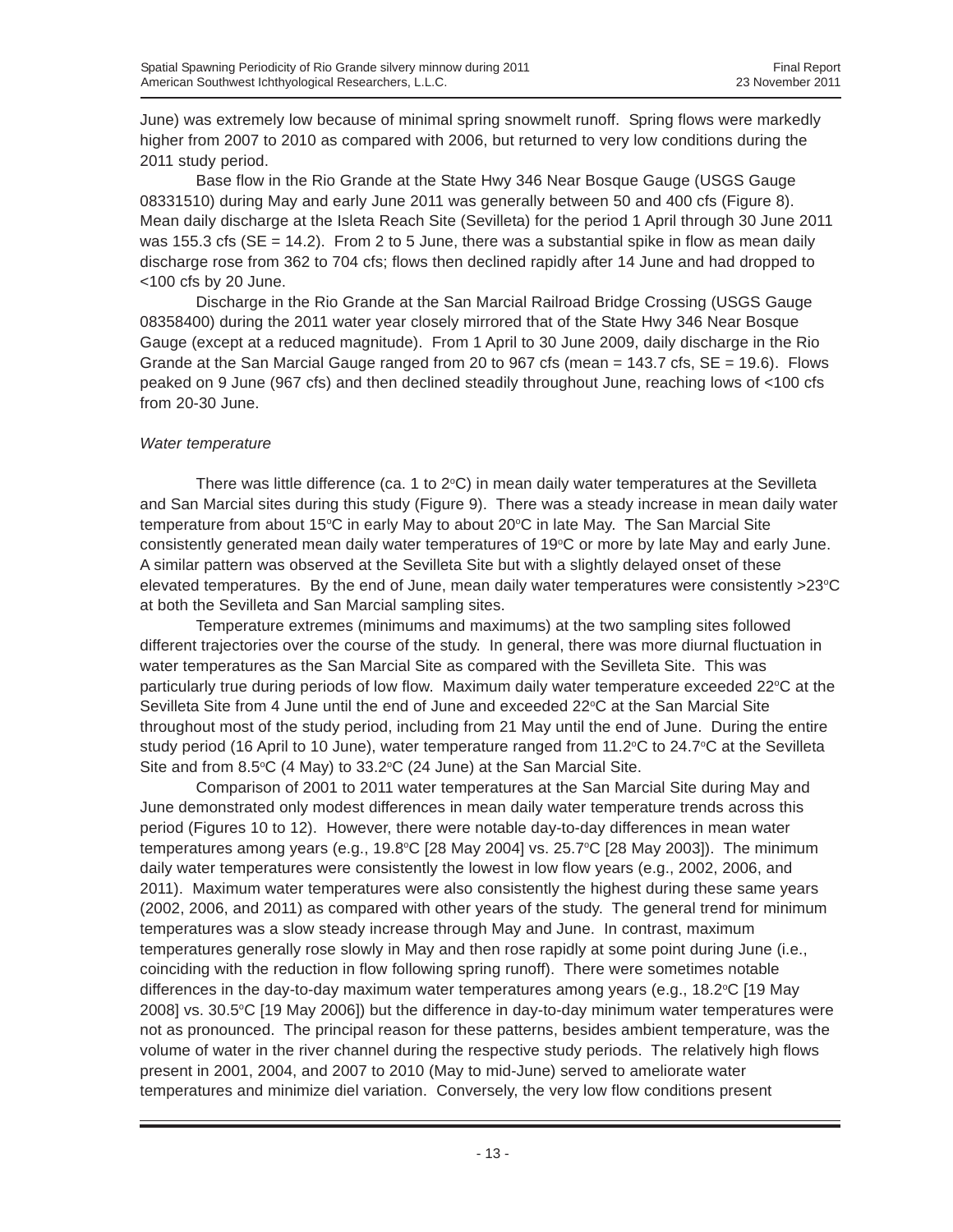Spatial Spawning Periodicity of Rio Grande silvery minnow during 2011 **Final Report** Final Report American Southwest Ichthyological Researchers, L.L.C. 23 November 2011

![](_page_21_Figure_2.jpeg)

Figure 8. April-June 2011 hydrographs (dark gray) of the Rio Grande, New Mexico, from State Hwy. 346 and San Marcial gauges. Cross-hatching indicates annual study period.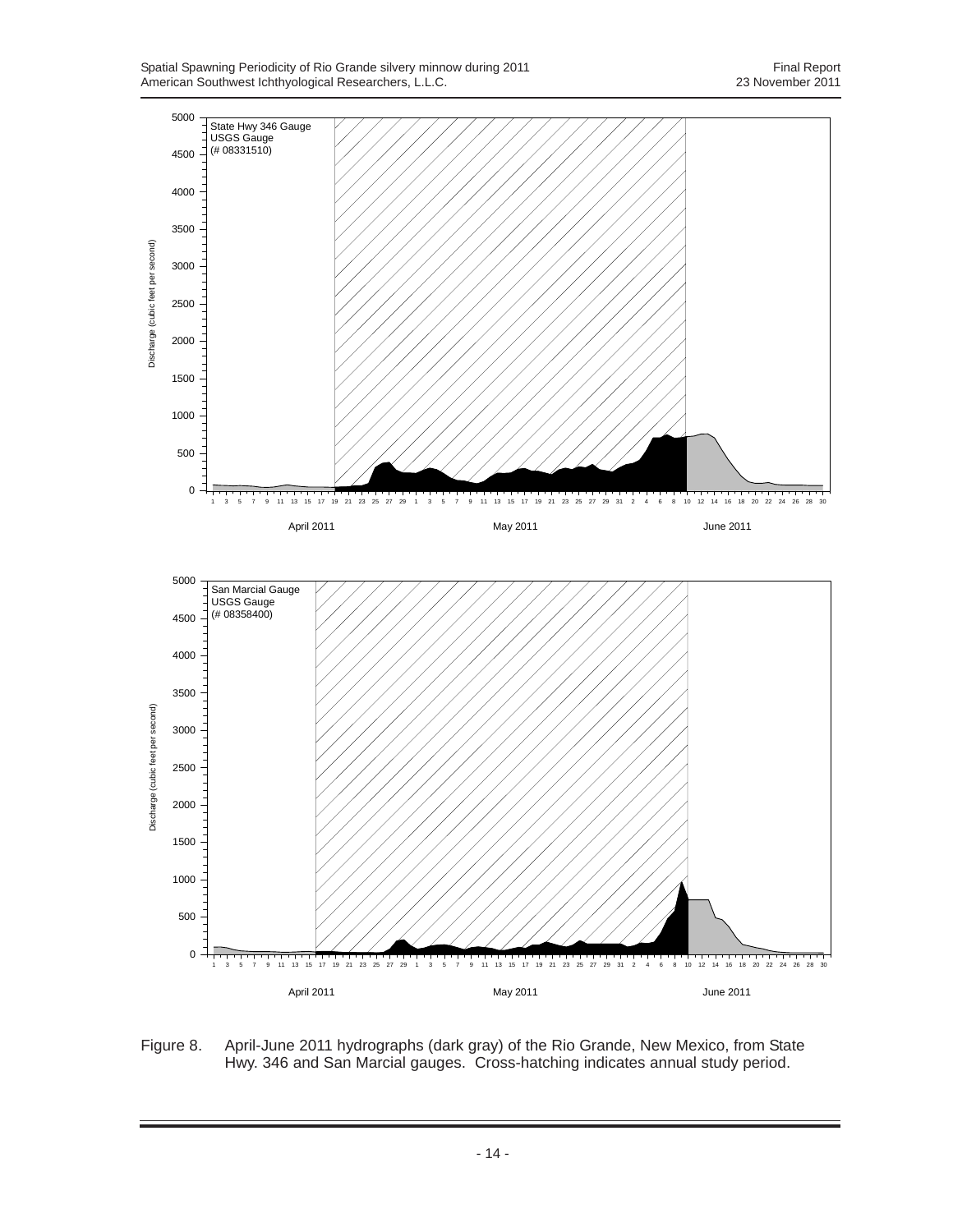![](_page_22_Figure_2.jpeg)

Figure 9. Daily water temperatures (mean, minimum, and maximum) at the 2011 Rio Grande silvery minnow spawning periodicity sampling sites. Approximate mean daily discharge in the Rio Grande at each sampling site is highlighted in light gray.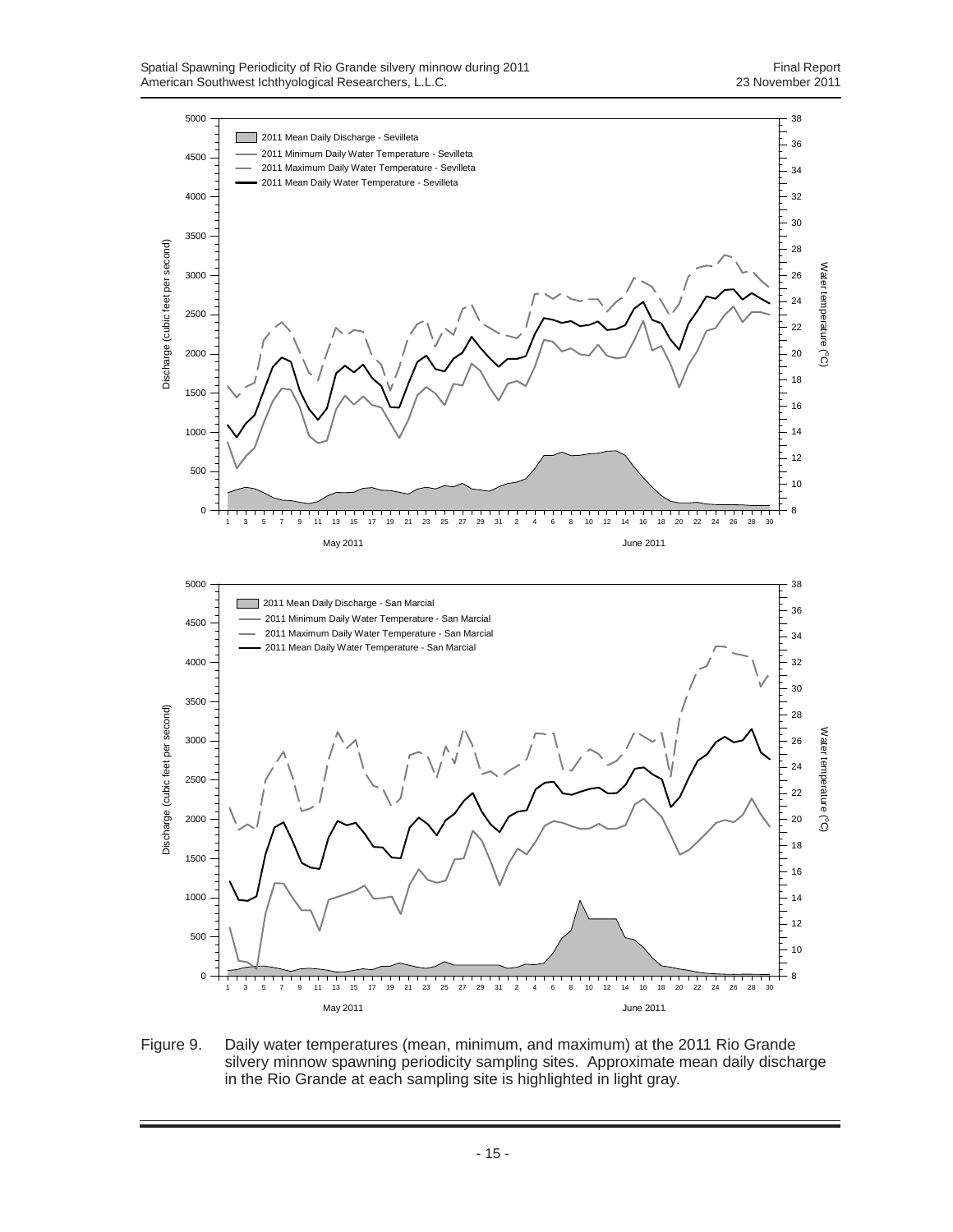![](_page_23_Figure_2.jpeg)

Figure 10. Annual minimum, maximum, and mean daily water temperatures at the San Marcial site during the 2001-2004 Rio Grande silvery minnow spawning periodicity study periods.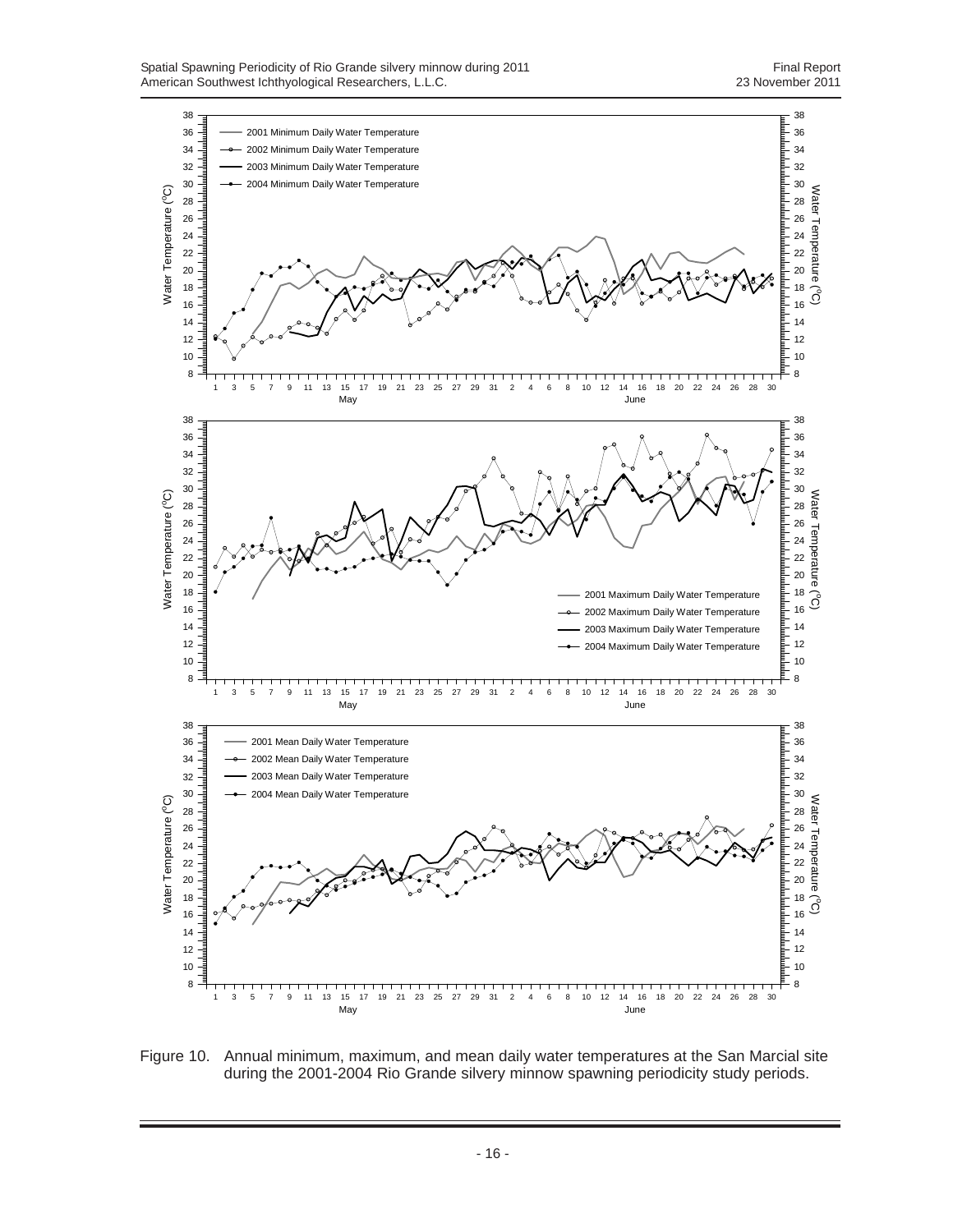![](_page_24_Figure_2.jpeg)

Figure 11. Annual minimum, maximum, and mean daily water temperatures at the San Marcial site during the 2006-2009 Rio Grande silvery minnow spawning periodicity study periods.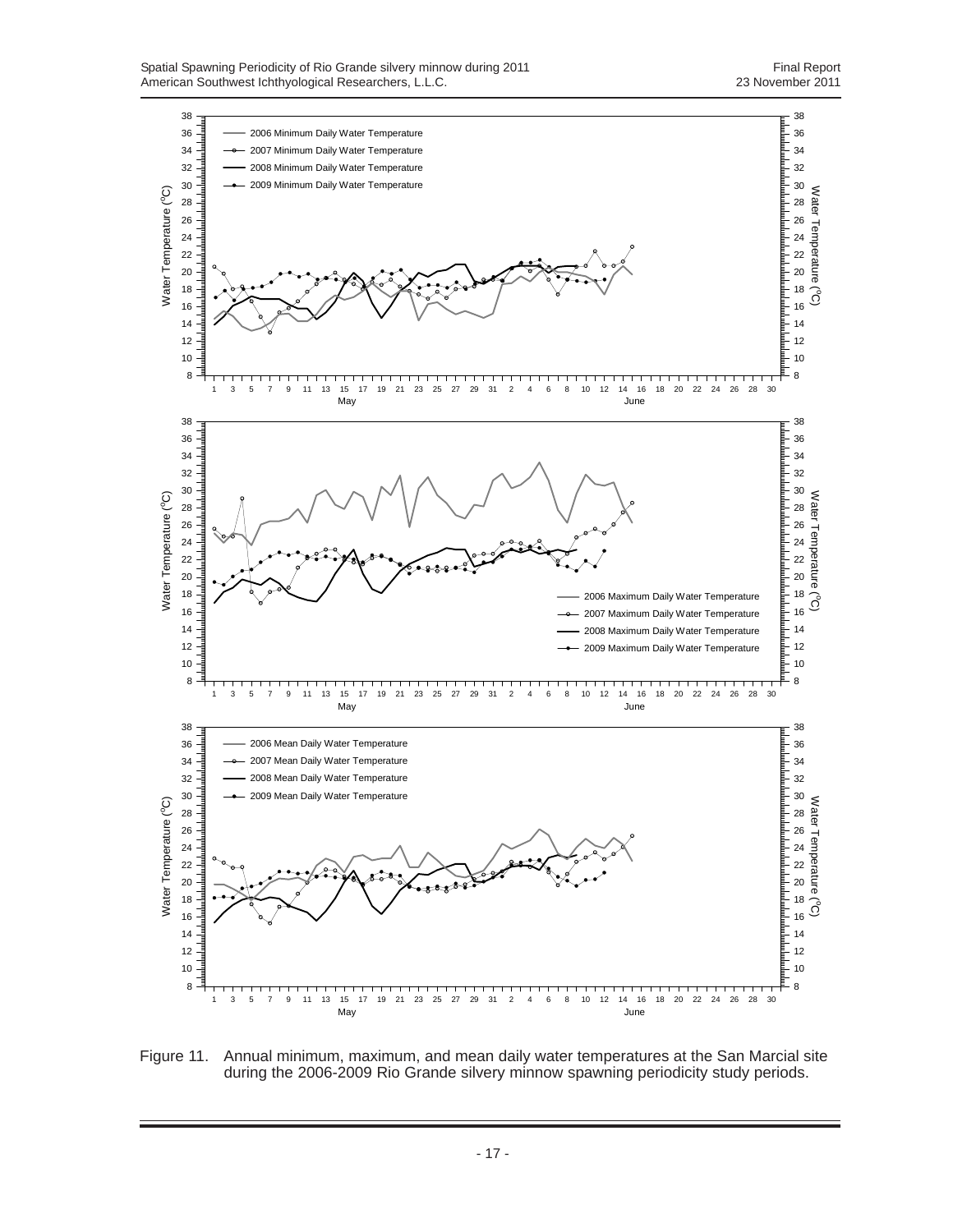![](_page_25_Figure_2.jpeg)

Figure 12. Annual minimum, maximum, and mean daily water temperatures at the San Marcial site during the 2010-2011 Rio Grande silvery minnow spawning periodicity study periods.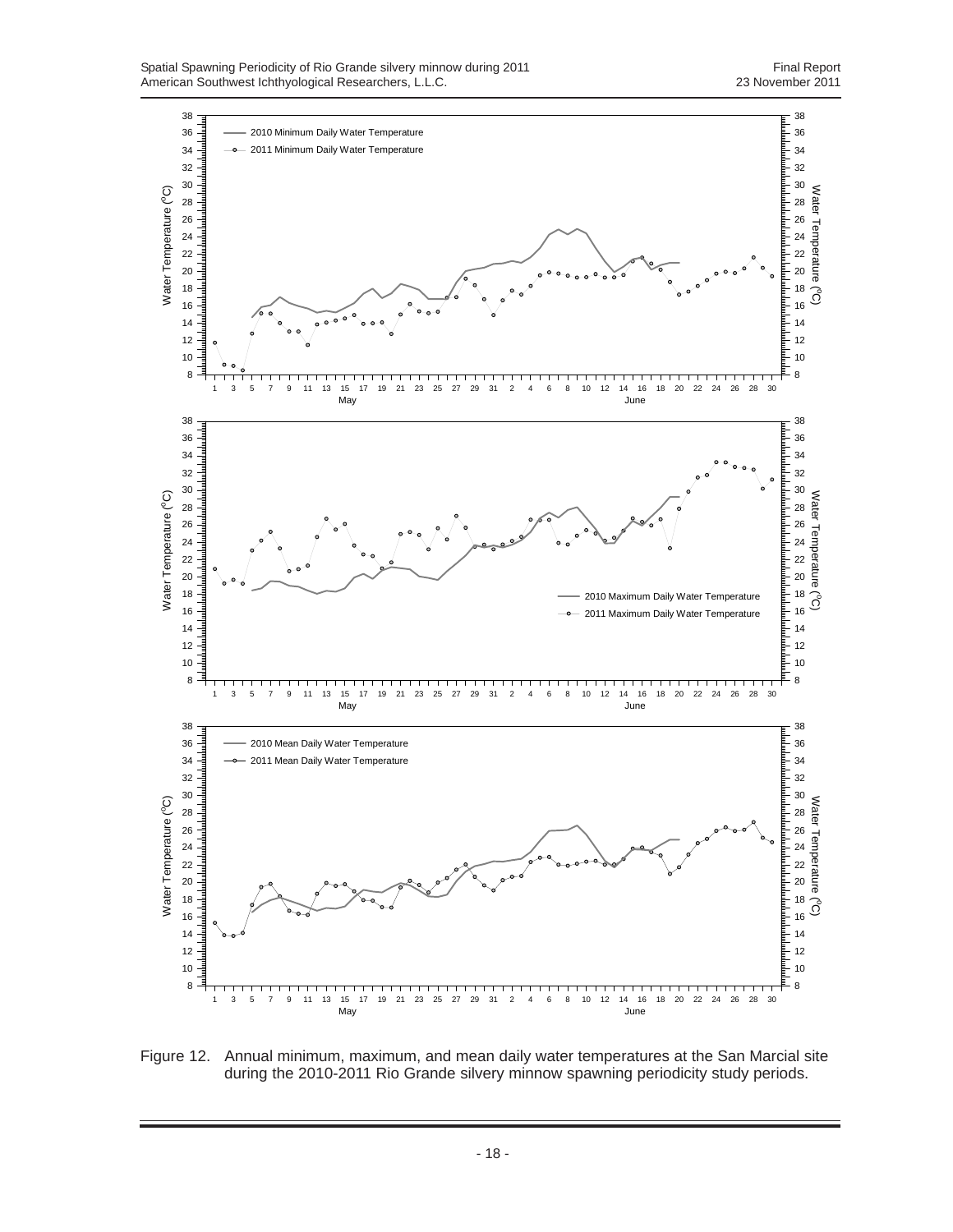throughout most of the spawning period in 2002, 2003, 2006, and 2011 typically resulted in large daily temperature fluctuations.

# *Spatial spawning periodicity*

Sampling at the Sevilleta Site was conducted from 19 April through 10 June 2011 (53 days) and at the San Marcial Site from 16 April through 10 June (56 days). The cumulative volume of water sampled at the two Rio Grande sites in 2011 was 222,290.1  $m<sup>3</sup>$  (180.2 acre-feet). The cumulative volume of water sampled at the Sevilleta Site was  $131,533.3$  m<sup>3</sup> and the total amount of water sampled at the San Marcial Site was 90,756.8 m<sup>3</sup> (Table 1).

A cumulative total of 120,280 Rio Grande silvery minnow eggs were collected at the two sites during 2011 (Table 2). The majority (n = 96,266; 80.0%) of the catch was taken at the San Marcial Site while the number and cumulative percent of Rio Grande silvery minnow eggs collected at the Sevilleta site was lower ( $n = 24,014$ ; 20.0%). Rio Grande silvery minnow eggs were collected on 31 days at the Sevilleta Site and 39 days at the San Marcial Site. On 26 days, Rio Grande silvery minnow eggs were taken concurrently at both the Sevilleta and San Marcial sites.

Dates of egg collection ranged from 23 April to 10 June at the Sevilleta Site and 28 April to 10 June at the San Marcial Site. Daily egg catch rates at the Sevilleta Site ranged between 0.06 and 850.6 eggs per 100 m<sup>3</sup> of water sampled (n = 1 and n = 12,198, respectively) while daily egg catch rates at the San Marcial Site ranged between 0.05 and 2,334.97 eggs per 100  $\text{m}^3$  of water sampled ( $n = 1$  and  $n = 34,129$ , respectively). During the study, the overall egg catch rates at the Sevilleta and San Marcial sites were 18.26 and 106.07 eggs per 100  $\text{m}^3$  of water sampled, respectively (Figure 13).

The volume of water sampled at both the Sevilleta and San Marcial sampling sites constituted only a small fraction of the total volume available (i.e., nearly two orders of magnitude lower or about 1%) over each daily six hour sampling period (Table 3). The number of eggs estimated to be transported downstream of the Sevilleta Site over the duration of the study was 25,113,808 with a daily maximum of 14,651,180. The number of eggs estimated to be transported downstream of the San Marcial Site over the duration of the study was 67,294,278 with a daily maximum of 27,420,356.

#### *Comparison of 2002-2004 and 2006-2011 studies*

There were several similarities apparent regarding Rio Grande silvery minnow reproduction during 2002-2004 and 2006-2011 (Table 4). Based on the results of data taken from all years of the project, there was an apparently extended duration of spawning (April-July). However, most spawning consistently occurred during the early to middle portion of May over the period of record. One notable exception to this pattern occurred in 2011 when peak spawning coincided with elevated flows in early June. The start of the spawning season varied across years and generally occurred later in upstream reaches. In 2011, spawning was first documented on 23 April at the Sevilleta Site and on 28 April at the San Marcial Site.

Mean daily water temperatures during the initial and peak spawning events were relatively similar among years (Figures 14-17). In general, mean daily water temperatures ranged from 17 to 20°C during peak spawning events. However, spawning frequently occurred at elevated water temperatures (>20°C) during years with low flows (e.g., 2002, 2003, 2006, and 2011). Mean daily water tempertuares ranged between 14.1°C and 22.7°C during spawning in 2011 at the Sevilleta Site and between 13.8°C and 22.9°C at the San Marcial Site.

Statistical analyses among all years were made using data from the San Marcial sampling locality since that site was the only common one for all years. Analysis of reproductive output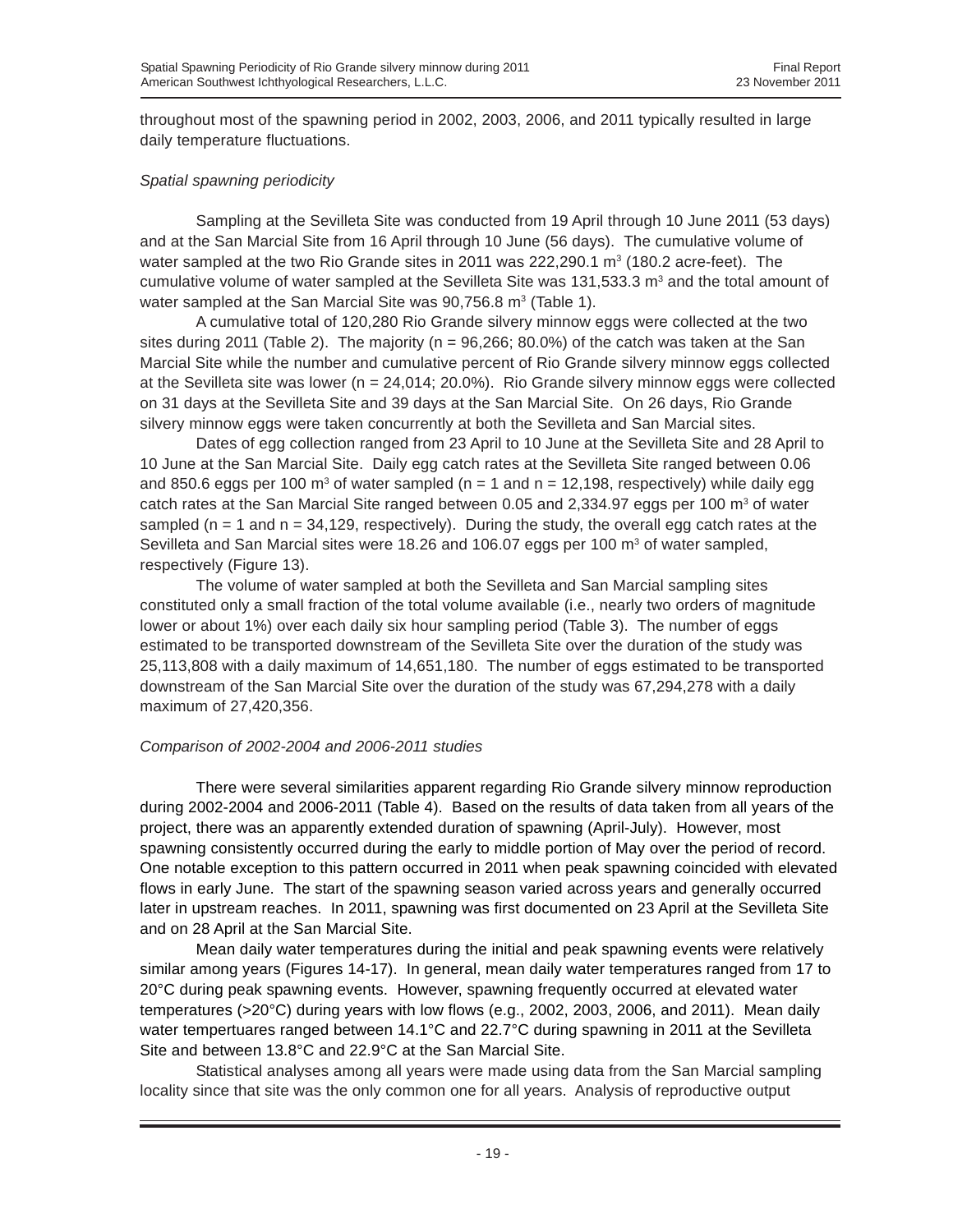## Table 1. Summary of 2011 mainstem Rio Grande sampling effort for Rio Grande silvery minnow eggs by site.

| <b>SAMPLING INFORMATION</b><br>SYSTEM: | <b>SITE</b>        | <b>NUMBER</b><br>OF<br>Eggs | <b>E</b> GG<br><b>CATCH</b><br>RATE <sup>1</sup> | <b>VOLUME</b><br><b>OF</b><br><b>WATER</b><br><b>SAMPLED</b><br>$(M^3)$ | <b>NUMBER</b><br><b>OF</b><br><b>DAYS</b><br><b>SAMPLED</b> | <b>DATES</b><br><b>SAMPLED</b><br><b>START</b> | <b>DATES</b><br><b>SAMPLED</b><br><b>STOP</b> |
|----------------------------------------|--------------------|-----------------------------|--------------------------------------------------|-------------------------------------------------------------------------|-------------------------------------------------------------|------------------------------------------------|-----------------------------------------------|
|                                        |                    |                             |                                                  |                                                                         |                                                             |                                                |                                               |
|                                        |                    |                             |                                                  |                                                                         |                                                             |                                                |                                               |
| RIO GRANDE:                            | <b>SEVILLETA</b>   | 24,014                      | 18.26                                            | 131,533.31                                                              | 53                                                          | 19 Apr 2011                                    | 10 JUNE 2011                                  |
| RIO GRANDE:                            | <b>SAN MARCIAL</b> | 96,266                      | 106.07                                           | 90,756.82                                                               | 56                                                          | 16 Apr 2011                                    | 10 JUNE 2011                                  |
|                                        |                    |                             |                                                  |                                                                         |                                                             |                                                |                                               |

<sup>1</sup> Value based on number of Rio Grande silvery minnow eggs collected per 100 m<sup>3</sup> of water sampled for all sampling days.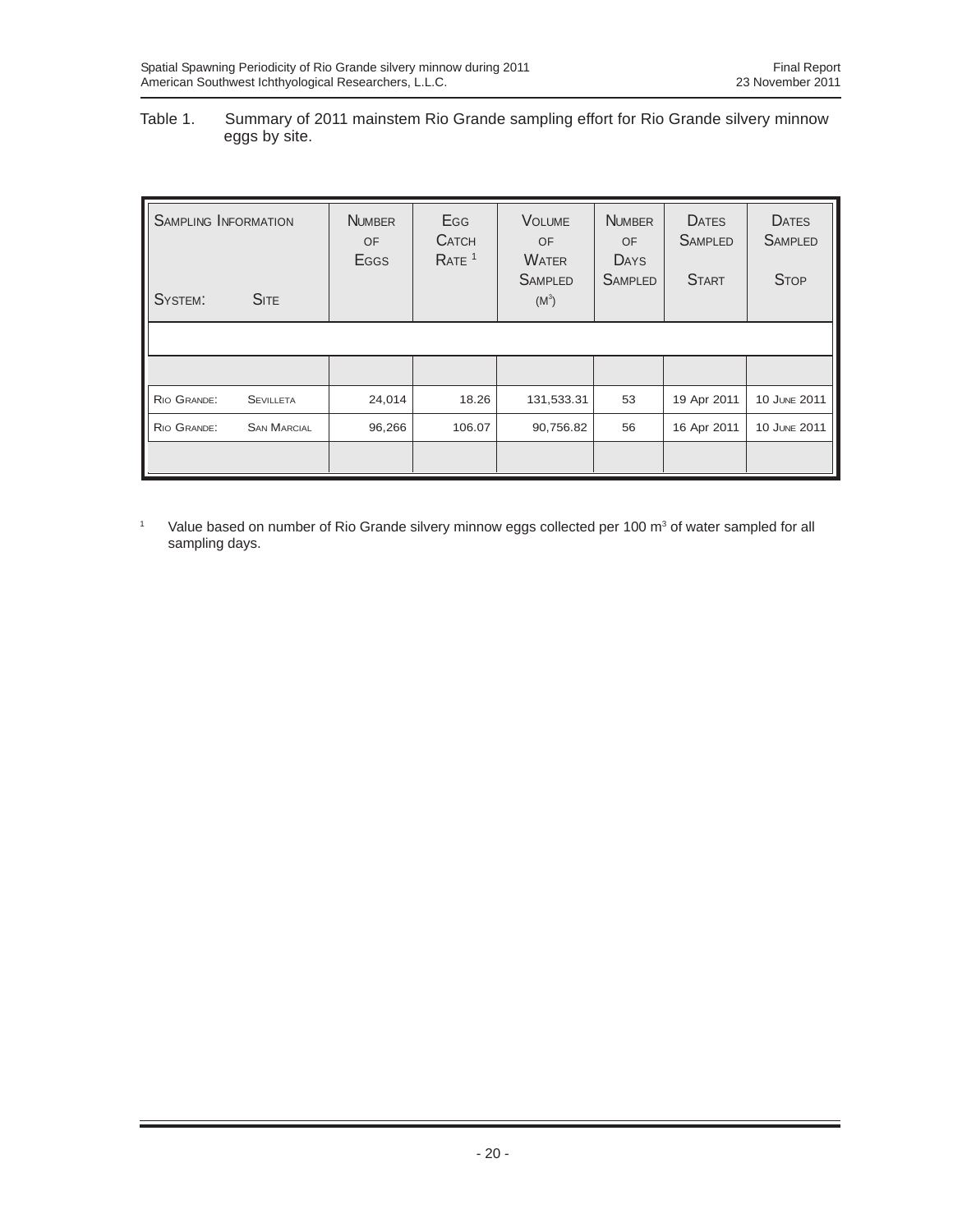Table 2. Number of Rio Grande silvery minnow eggs collected per day by site. Table does not include dates that eggs *were not* collected at either site.

| LOCATION:<br>RIVER MILE: | <b>SEVILLETA</b><br>RM 121.0 | <b>SAN MARCIAL</b><br><b>RM 55.0</b> |
|--------------------------|------------------------------|--------------------------------------|
| 23-Apr-11                | 14                           | o                                    |
| 26-Apr-11                | 184                          | O                                    |
| 27-Apr-11                | 52                           | O                                    |
| 28-Apr-11                | 28                           | 67                                   |
| 29-Apr-11                | 4                            | 582                                  |
| 30-Apr-11                | 26                           | 196                                  |
| 1-May-11                 | o                            | 64                                   |
| 2-May-11                 | o                            | 52                                   |
| 3-May-11                 | o                            | 22                                   |
| 5-May-11                 | o                            | 5                                    |
| 6-May-11                 | 2                            | O                                    |
| 7-May-11                 | 1                            | 261                                  |
| 8-May-11                 | 7                            | 562                                  |
| 9-May-11                 | o                            | 151                                  |
| 10-May-11                | o                            | 41                                   |
| 11-May-11                | o                            | 35                                   |
| 14-May-11                | 10                           | 36                                   |
| 15-May-11                | 75                           | 1                                    |
| 16-May-11                | 0                            | 30                                   |
| 17-May-11                | 370                          | 366                                  |
| 18-May-11                | 74                           | 8                                    |
| 19-May-11                | 12                           | 806                                  |
| 20-May-11                | o                            | 763                                  |
| 21-May-11                | o                            | 1,936                                |
| 22-May-11                | o                            | 146                                  |
| 23-May-11                | 232                          | 9                                    |
| 24-May-11                | 198                          | 1                                    |
| 25-May-11                | 12                           | 7,216                                |
| 26-May-11                | 40                           | 6,516                                |
| 27-May-11                | 77                           | 428                                  |
| 28-May-11                | 915                          | 5,474                                |
| 29-May-11                | 71                           | 6,026                                |
| 30-May-11                | o                            | 3,345                                |
| 31-May-11                | o                            | 438                                  |
| $1 -$ Jun-11             | 8                            | 6                                    |
| $2 - Jun-11$             | 61                           | O                                    |
| 3-Jun-11                 | 678                          | 23                                   |
| 4-Jun-11                 | 2,351                        | 62                                   |
| 5-Jun-11                 | 12,198                       | 73                                   |
| 6-Jun-11                 | 4,472                        | 364                                  |
| 7-Jun-11                 | 1,169                        | 34,129                               |
| 8-Jun-11                 | 445                          | 14,785                               |
| 9-Jun-11                 | 178                          | 2,853                                |
| $10 - Jun-11$            | 50                           | 8,388                                |
|                          |                              |                                      |
| <b>TOTALS</b>            | 24,014                       | 96,266                               |
| ℅                        | 20.0                         | 80.0                                 |
|                          |                              |                                      |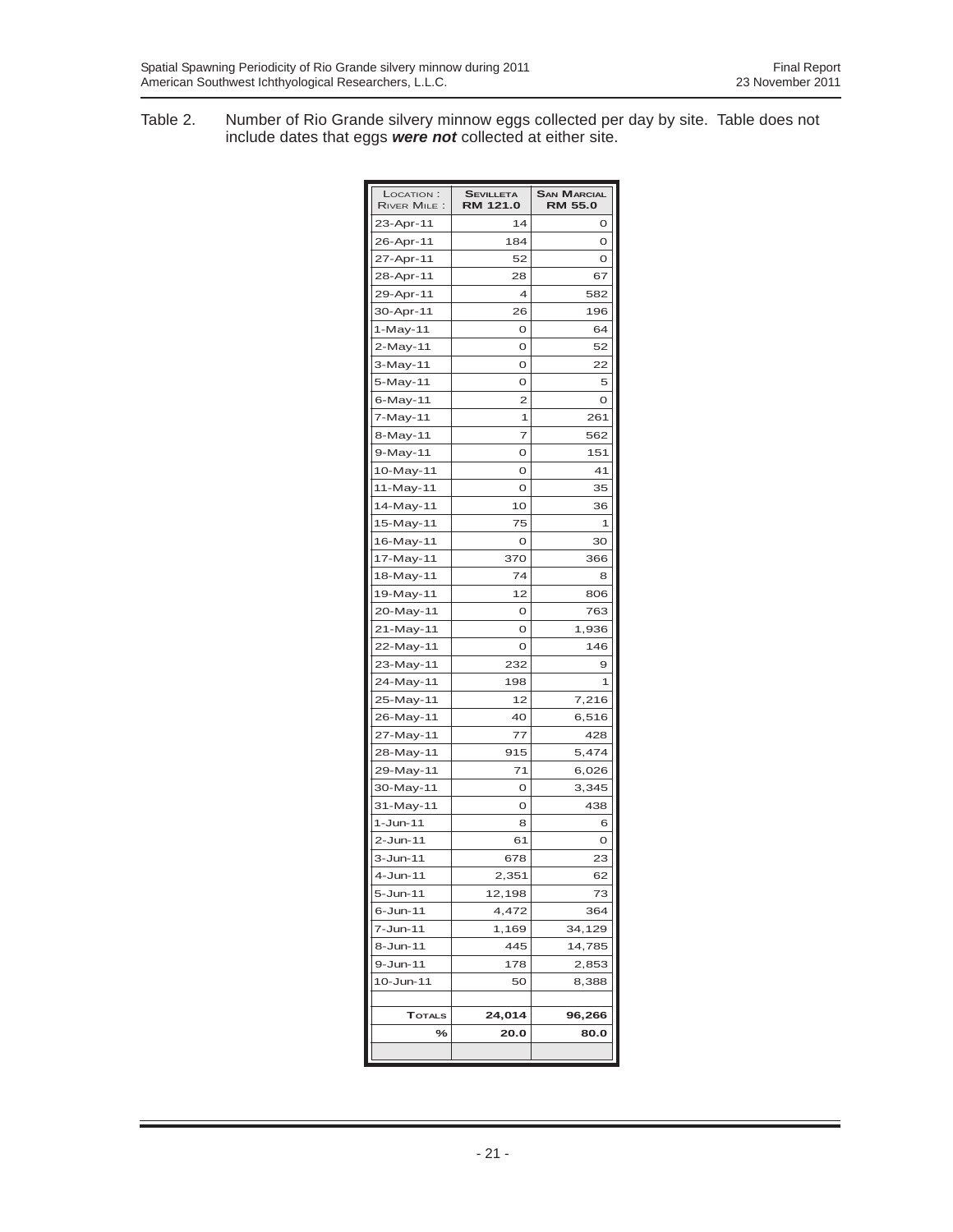![](_page_29_Figure_2.jpeg)

Figure 13. Mean daily discharge, mean daily egg catch rate, and mean daily water temperature during the 2011 Rio Grande silvery minnow spawning periodicity study period (sampling period is highlighted in gray along the abscissa axis).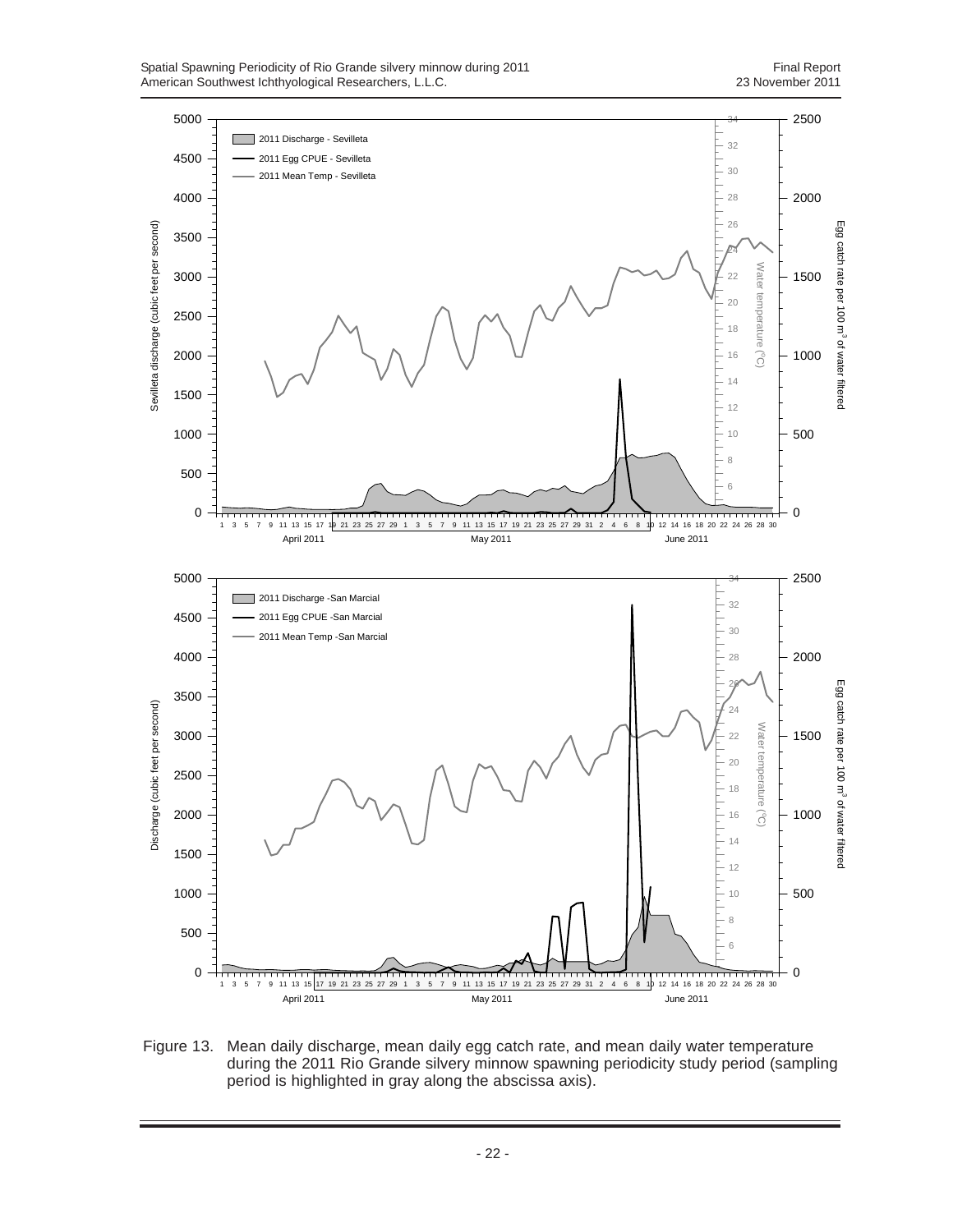Table 3. Volume of water sampled (6 hours), volume of water available (6 hours), and number of Rio Grande silvery minnow eggs estimated to be transported downstream of sampling location (24 hours) by date and site. Table does not include dates that eggs *were not* collected at either site.

| DATA TYPE:<br>LOCATION: | <b>VOLUME</b><br><b>SAMPLED</b><br>$(ft^3)$ | <b>VOLUME</b><br><b>SAMPLED</b><br>$(ft^3)$ | <b>VOLUME</b><br><b>AVAILABLE</b><br>(ft <sup>3</sup> ) | <b>VOLUME</b><br><b>AVAILABLE</b><br>$(ft^3)$ | <b>E</b> GGS<br><b>TRANSPORTED</b><br>Sevilleta | <b>E</b> GGS<br><b>TRANSPORTED</b><br><b>SAN MARCIAL</b> |
|-------------------------|---------------------------------------------|---------------------------------------------|---------------------------------------------------------|-----------------------------------------------|-------------------------------------------------|----------------------------------------------------------|
| 23-Apr-11               | <b>SEVILLETA</b><br>83,048                  | <b>SAN MARCIAL</b><br>49,551                | <b>SEVILLETA</b><br>1,382,400                           | <b>SAN MARCIAL</b><br>453,600                 | 932                                             | 0                                                        |
| 26-Apr-11               | 84,440                                      | 35,408                                      | 7,840,800                                               | 518,400                                       | 68,343                                          | 0                                                        |
|                         | 107,420                                     | 34,812                                      |                                                         |                                               |                                                 | $\mathbf 0$                                              |
| 27-Apr-11               |                                             |                                             | 8,121,600                                               | 1,533,600                                     | 15,726                                          |                                                          |
| 28-Apr-11               | 114,094                                     | 39,183                                      | 5,896,800                                               | 3,866,400                                     | 5,789                                           | 26,445                                                   |
| 29-Apr-11               | 113,887                                     | 78,804                                      | 5,054,400                                               | 4,190,400                                     | 710                                             | 123,792                                                  |
| 30-Apr-11               | 125,769                                     | 71,058                                      | 5,011,200                                               | 2,440,800                                     | 4,144                                           | 26,930                                                   |
| 1-May-11                | 103,256                                     | 56,322                                      | 4,903,200                                               | 1,468,800                                     | 0                                               | 6,676                                                    |
| 2-May-11                | 104,683                                     | 54,474                                      | 5,788,800                                               | 1,792,800                                     | 0                                               | 6,846                                                    |
| 3-May-11                | 106,134                                     | 69,570                                      | 6,458,400                                               | 2,397,600                                     | $\circ$                                         | 3,033                                                    |
| 5-May-11                | 109,608                                     | 59,347                                      | 4,968,000                                               | 2,764,800                                     | 0                                               | 932                                                      |
| 6-May-11                | 90,424                                      | 52,129                                      | 3,628,800                                               | 2,397,600                                     | 321                                             | 0                                                        |
| 7-May-11                | 62,951                                      | 55,168                                      | 2,916,000                                               | 1,857,600                                     | 185                                             | 35,154                                                   |
| 8-May-11                | 76,459                                      | 57,839                                      | 2,743,200                                               | 1,274,400                                     | 1,005                                           | 49,532                                                   |
| 9-May-11                | 71,449                                      | 65,167                                      | 2,289,600                                               | 1,944,000                                     | 0                                               | 18,018                                                   |
| 10-May-11               | 81,963                                      | 68,030                                      | 1,922,400                                               | 2,138,400                                     | 0                                               | 5,155                                                    |
| 11-May-11               | 68,037                                      | 69,465                                      | 2,527,200                                               | 1,944,000                                     | 0                                               | 3,918                                                    |
| 14-May-11               | 85,512                                      | 72,666                                      | 4,946,400                                               | 1,144,800                                     | 2,314                                           | 2,269                                                    |
| 15-May-11               | 83,426                                      | 69,960                                      | 5,032,800                                               | 1,555,200                                     | 18,098                                          | 89                                                       |
| 16-May-11               | 0                                           | 70,158                                      | 6,112,800                                               | 1,987,200                                     | $\circ$                                         | 3,399                                                    |
| 17-May-11               | 97,437                                      | 47,291                                      | 6,328,800                                               | 1,706,400                                     | 96,130                                          | 52,826                                                   |
| 18-May-11               | 115,245                                     | 65,966                                      | 5,594,400                                               | 2,635,200                                     | 14,369                                          | 1,278                                                    |
| 19-May-11               | 113,053                                     | 37,174                                      | 5,529,600                                               | 2,700,000                                     | 2,348                                           | 234,164                                                  |
| 20-May-11               | 0                                           | 50,944                                      | 5,032,800                                               | 3,564,000                                     | $\circ$                                         | 213,515                                                  |
| 21-May-11               | 103,521                                     | 54,405                                      | 4,514,400                                               | 3,024,000                                     | 0                                               | 430,437                                                  |
| 22-May-11               | 108,171                                     | 57,855                                      | 5,918,400                                               | 2,440,800                                     | $\circ$                                         | 24,638                                                   |
| 23-May-11               | 115,821                                     | 46,052                                      | 6,480,000                                               | 2,073,600                                     | 51,920                                          | 1,621                                                    |
| 24-May-11               | 112,669                                     | 54,341                                      | 5,983,200                                               | 2,635,200                                     | 42,058                                          | 194                                                      |
| 25-May-11               | 114,167                                     | 71,478                                      | 6,825,600                                               | 3,931,200                                     | 2,870                                           | 1,587,483                                                |
| 26-May-11               | 122,244                                     | 65,209                                      | 6,544,800                                               | 3,002,400                                     | 8,566                                           | 1,200,061                                                |
| 27-May-11               | 119,803                                     | 68,046                                      | 7,560,000                                               | 3,002,400                                     | 19,436                                          | 75,539                                                   |
| 28-May-11               | 111,749                                     | 46,610                                      | 6,004,800                                               | 3,002,400                                     | 196,669                                         | 1,410,452                                                |
| 29-May-11               | 118,832                                     | 48,408                                      | 5,680,800                                               | 3,002,400                                     | 13,577                                          | 1,495,007                                                |
| 30-May-11               | $\circ$                                     | 26,529                                      | 5,313,600                                               | 3,002,400                                     | 0                                               | 1,514,300                                                |
| 31-May-11               | 109,579                                     | 68,303                                      | 6,523,200                                               | 3,002,400                                     | 0                                               | 77,013                                                   |
| $1 - Jun-11$            | 123,078                                     | 70,733                                      | 7,495,200                                               | 2,073,600                                     | 1,949                                           | 704                                                      |
| 2-Jun-11                | 121,275                                     | 60,673                                      | 7,819,200                                               | 2,419,200                                     | 15,732                                          | 0                                                        |
| 3-Jun-11                | 125,644                                     | 75,950                                      | 8,748,000                                               | 3,261,600                                     | 188,823                                         | 3,951                                                    |
| 4-Jun-11                | 116,299                                     | 66,911                                      | 11,556,000                                              | 3,088,800                                     | 934,425                                         | 11,448                                                   |
| 5-Jun-11                | 50,641                                      | 66,897                                      | 15,206,400                                              | 3,520,800                                     | 14,651,180                                      | 15,368                                                   |
| 6-Jun-11                | 45,362                                      | 66,838                                      | 15,206,400                                              | 6,264,000                                     | 5,996,424                                       | 136,455                                                  |
| 7-Jun-11                | 45,895                                      | 51,619                                      | 16,113,600                                              | 10,368,000                                    | 1,641,731                                       | 27,420,356                                               |
| 8-Jun-11                | 31,730                                      | 43,913                                      | 15,141,600                                              | 12,484,800                                    | 849,418                                         | 16,814,033                                               |
| 9-Jun-11                | 56,759                                      | 52,307                                      | 15,228,000                                              | 20,887,200                                    | 191,025                                         | 4,557,047                                                |
| 10-Jun-11               | 40,254                                      | 54,405                                      | 15,616,800                                              | 15,735,600                                    | 77,592                                          | 9,704,202                                                |
|                         |                                             |                                             |                                                         |                                               |                                                 |                                                          |
| <b>TOTALS</b>           | 3,891,788                                   | 2,547,964                                   | 305,510,400                                             | 160,498,800                                   | 25,113,808                                      | 67,294,278                                               |
| $\%$                    | 60.4                                        | 39.6                                        | 65.6                                                    | 34.4                                          | 27.2                                            | 72.8                                                     |
|                         |                                             |                                             |                                                         |                                               |                                                 |                                                          |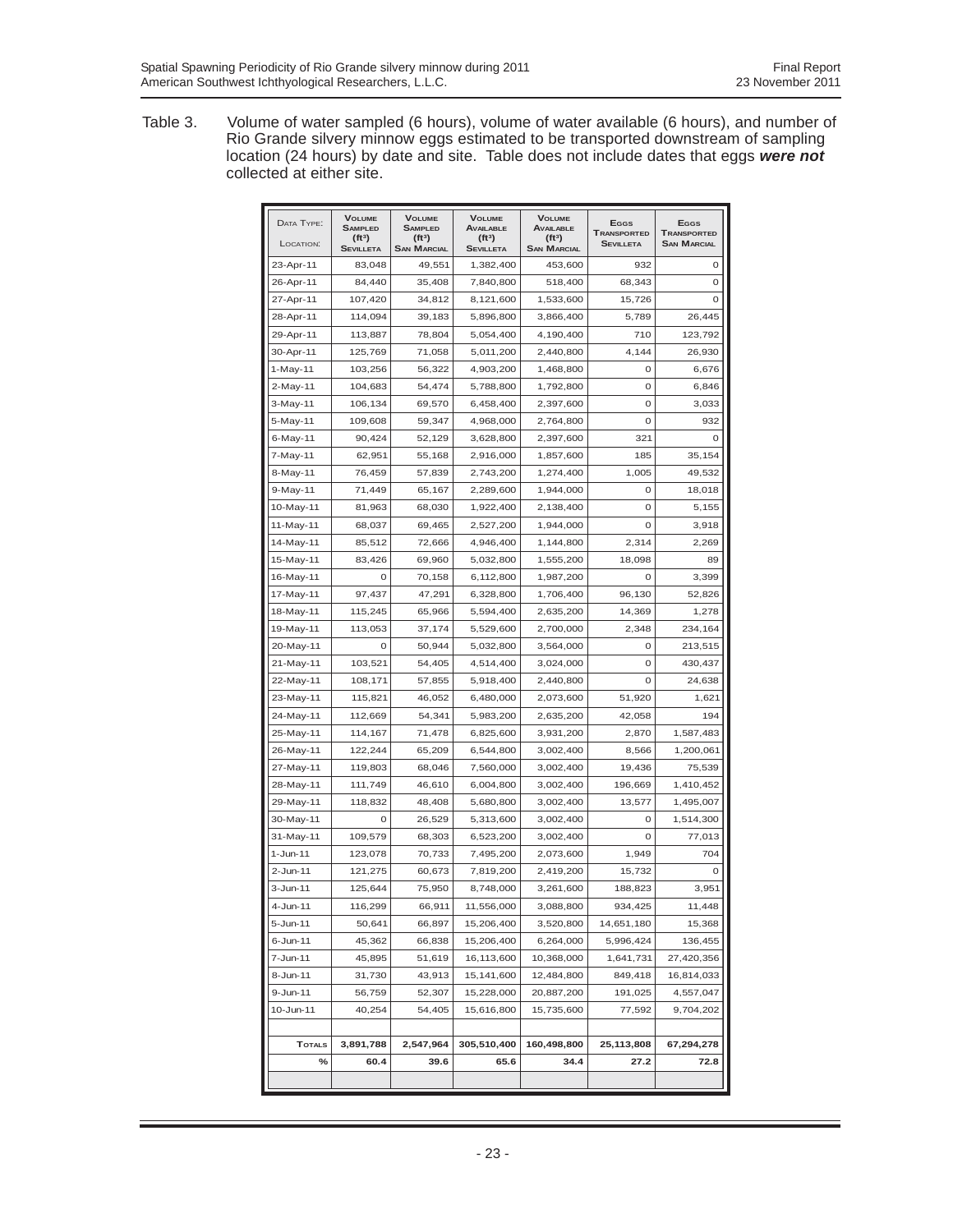Table 4. Catch rates of Rio Grande silvery minnow eggs by year, site, and category (mean daily, maximum daily, and maximum sample).

| <b>SAMPLING INFORMATION</b> |             |                    | <b>MEAN DAILY</b><br>CATCH RATE <sup>1</sup><br>$(\# / 100 \text{ M}^3)$ | <b>MAXIMUM DAILY</b><br><b>CATCH RATE</b><br>$(\# / 100 \text{ M}^3)$ | <b>MAXIMUM</b><br><b>SAMPLE</b><br><b>CATCH RATE</b> |
|-----------------------------|-------------|--------------------|--------------------------------------------------------------------------|-----------------------------------------------------------------------|------------------------------------------------------|
| YFAR:                       | <b>SITE</b> |                    |                                                                          |                                                                       | $(\# / 100 \text{ M}^3)$                             |
|                             |             |                    |                                                                          |                                                                       |                                                      |
|                             |             |                    |                                                                          |                                                                       |                                                      |
| 2002                        | RIO GRANDE: | <b>SAN MARCIAL</b> | 1,622.04                                                                 | 14,222.00                                                             | 96,558.00                                            |
| 2003                        | RIO GRANDE: | <b>SAN MARCIAL</b> | 34.85                                                                    | 476.00                                                                | 1,027.00                                             |
| 2004                        | RIO GRANDE: | <b>SAN MARCIAL</b> | 0.07                                                                     | 0.09                                                                  | 0.22                                                 |
| 2005                        |             |                    | Not Sampled                                                              | Not Sampled                                                           | Not Sampled                                          |
| 2006                        | RIO GRANDE: | ALBUQUERQUE        | 3.47                                                                     | 19.15                                                                 | 22.64                                                |
| 2006                        | RIO GRANDE: | <b>SEVILLETA</b>   | 4.50                                                                     | 44.88                                                                 | 53.82                                                |
| 2006                        | RIO GRANDE: | <b>SAN MARCIAL</b> | 30.81                                                                    | 289.33                                                                | 621.97                                               |
| 2007                        | RIO GRANDE: | ALBUQUERQUE        | 0.34                                                                     | 0.94                                                                  | 1.43                                                 |
| 2007                        | RIO GRANDE: | <b>SEVILLETA</b>   | 13.00                                                                    | 147.13                                                                | 158.56                                               |
| 2007                        | RIO GRANDE: | <b>SAN MARCIAL</b> | 11.55                                                                    | 106.12                                                                | 201.55                                               |
| 2008                        | RIO GRANDE: | ALBUQUERQUE        | 0.32                                                                     | 1.33                                                                  | 2.65                                                 |
| 2008                        | RIO GRANDE: | <b>SEVILLETA</b>   | 5.70                                                                     | 76.87                                                                 | 136.31                                               |
| 2008                        | RIO GRANDE: | <b>SAN MARCIAL</b> | 1.76                                                                     | 5.10                                                                  | 7.67                                                 |
| 2009                        | RIO GRANDE: | <b>SEVILLETA</b>   | 3.86                                                                     | 24.42                                                                 | 38.72                                                |
| 2009                        | RIO GRANDE: | <b>SAN MARCIAL</b> | 1.33                                                                     | 8.05                                                                  | 8.57                                                 |
| 2010                        | RIO GRANDE: | <b>SEVILLETA</b>   | 0.49                                                                     | 5.57                                                                  | 10.8                                                 |
| 2010                        | RIO GRANDE: | <b>SAN MARCIAL</b> | 1.10                                                                     | 9.47                                                                  | 13.5                                                 |
| 2011                        | RIO GRANDE: | <b>SEVILLETA</b>   | 49.23                                                                    | 850.63                                                                | 1,157.38                                             |
| 2011                        | RIO GRANDE: | <b>SAN MARCIAL</b> | 173.14                                                                   | 2,334.93                                                              | 2,458.75                                             |
|                             |             |                    |                                                                          |                                                                       |                                                      |

<sup>1</sup> Catch rate determinations in this table are not corrected for discharge and only incorporate daily sample totals that contained Rio Grande silvery minnow eggs.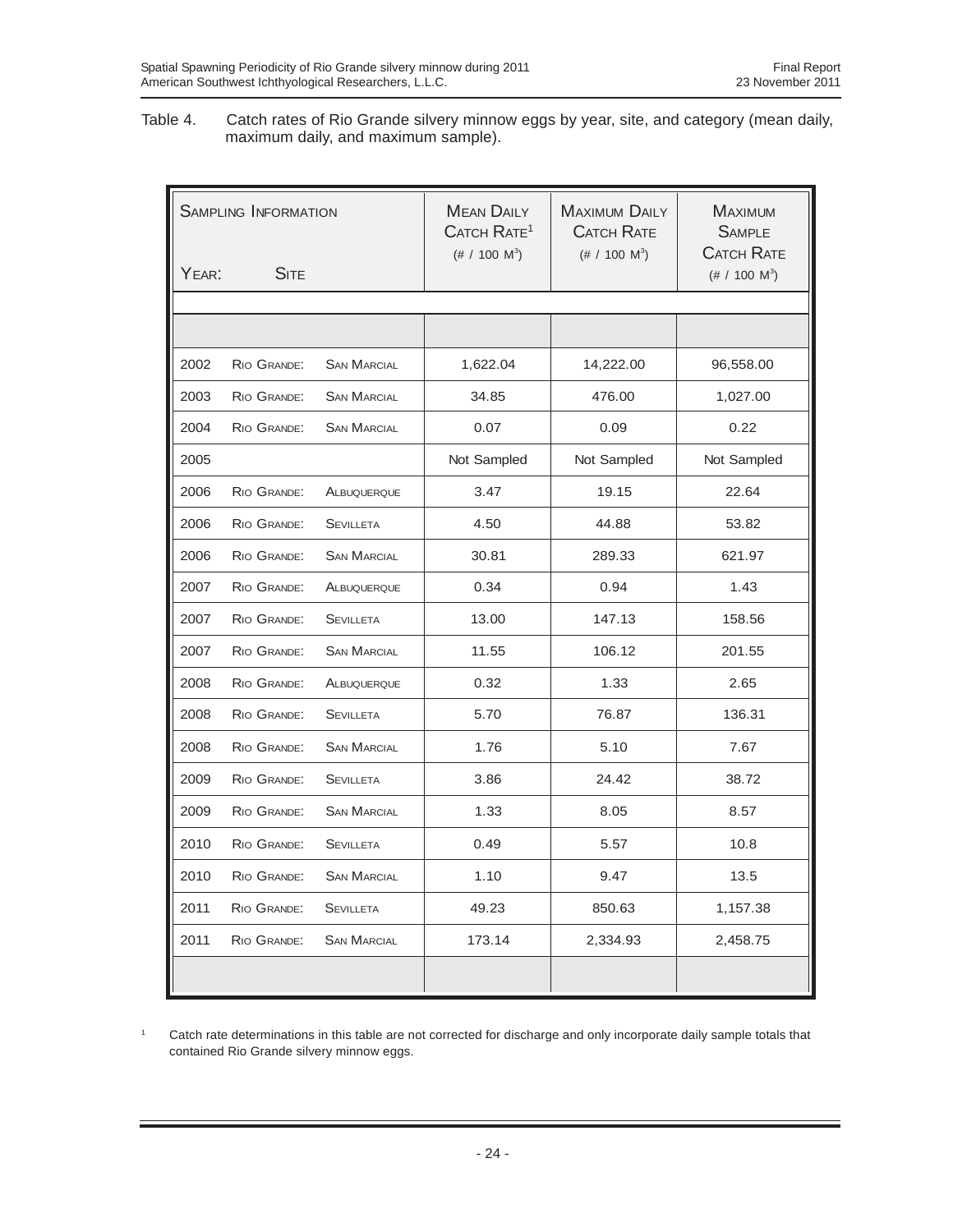![](_page_32_Figure_2.jpeg)

Figure 14. Mean daily discharge, mean daily egg catch rate, and mean daily water temperature during the 2001-2003 Rio Grande silvery minnow spawning periodicity study periods at San Marcial. Note that the Y-axis for egg catch rate is a log-scale.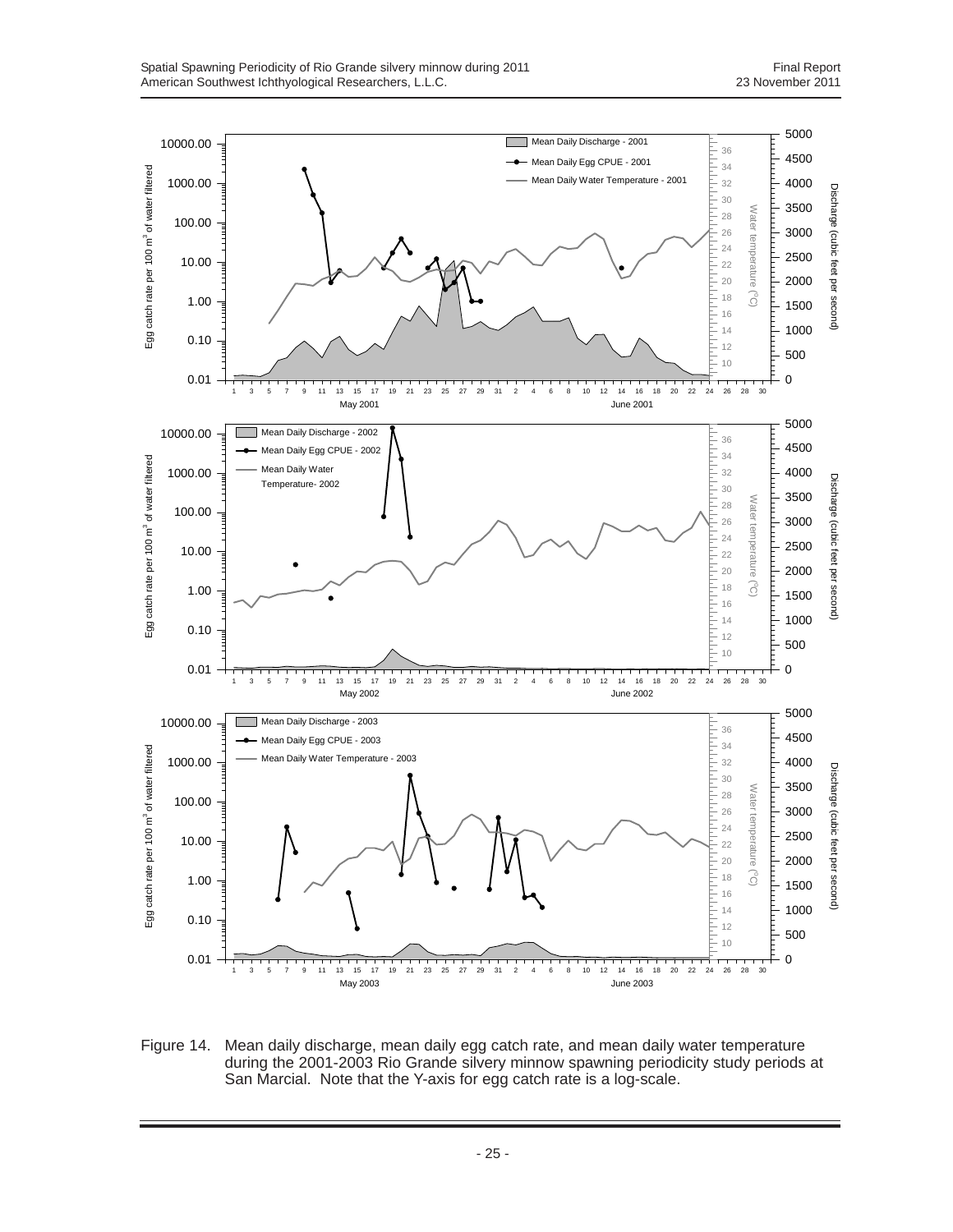![](_page_33_Figure_2.jpeg)

Figure 15. Mean daily discharge, mean daily egg catch rate, and mean daily water temperature during the 2004 and 2006 Rio Grande silvery minnow spawning periodicity study periods at San Marcial. Note that the Y-axis for egg catch rate is a log-scale. Sampling was not conducted in 2005.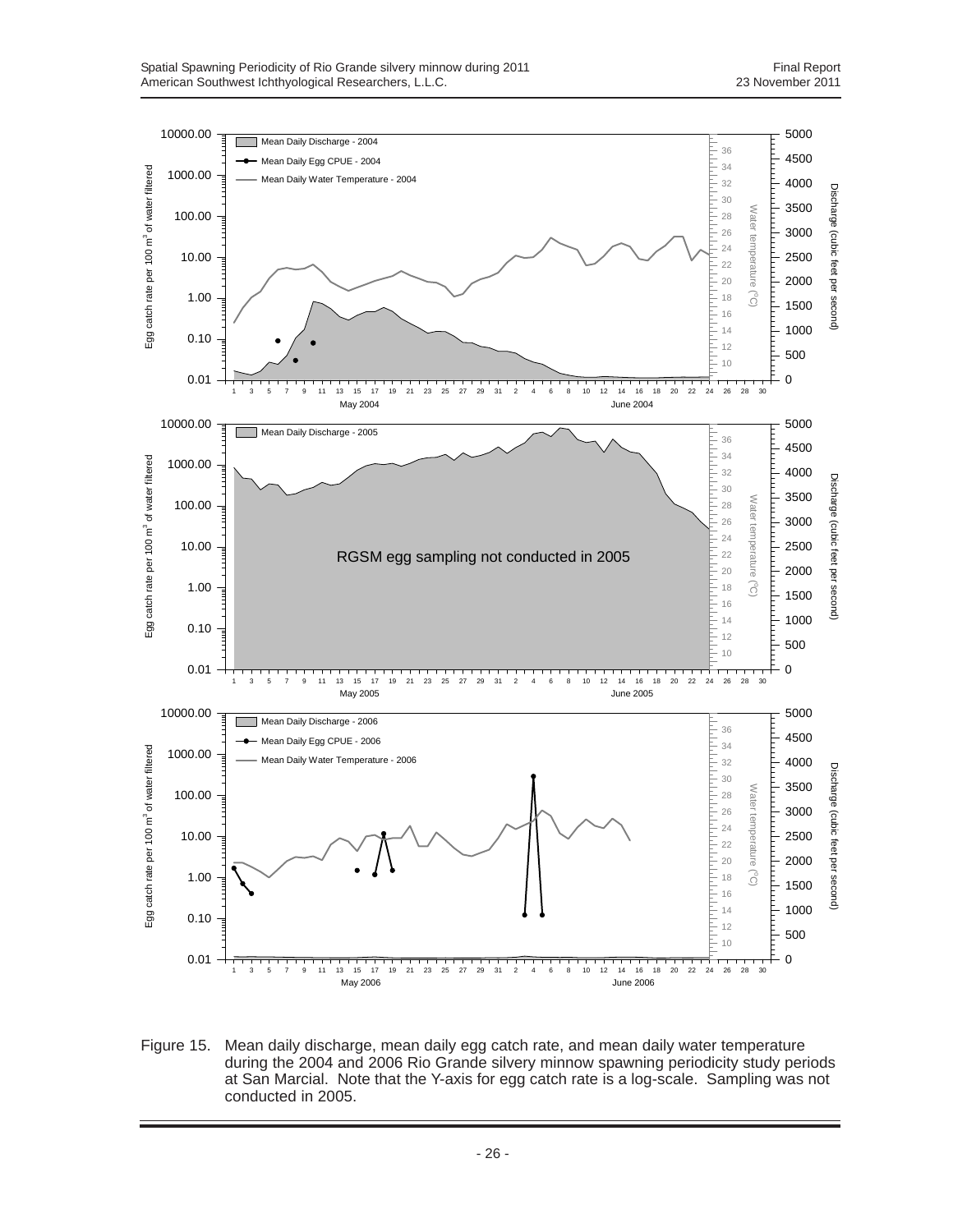![](_page_34_Figure_2.jpeg)

Figure 16. Mean daily discharge, mean daily egg catch rate, and mean daily water temperature during the 2007-2009 Rio Grande silvery minnow spawning periodicity study periods at San Marcial. Note that the Y-axis for egg catch rate is a log-scale.

- 27 -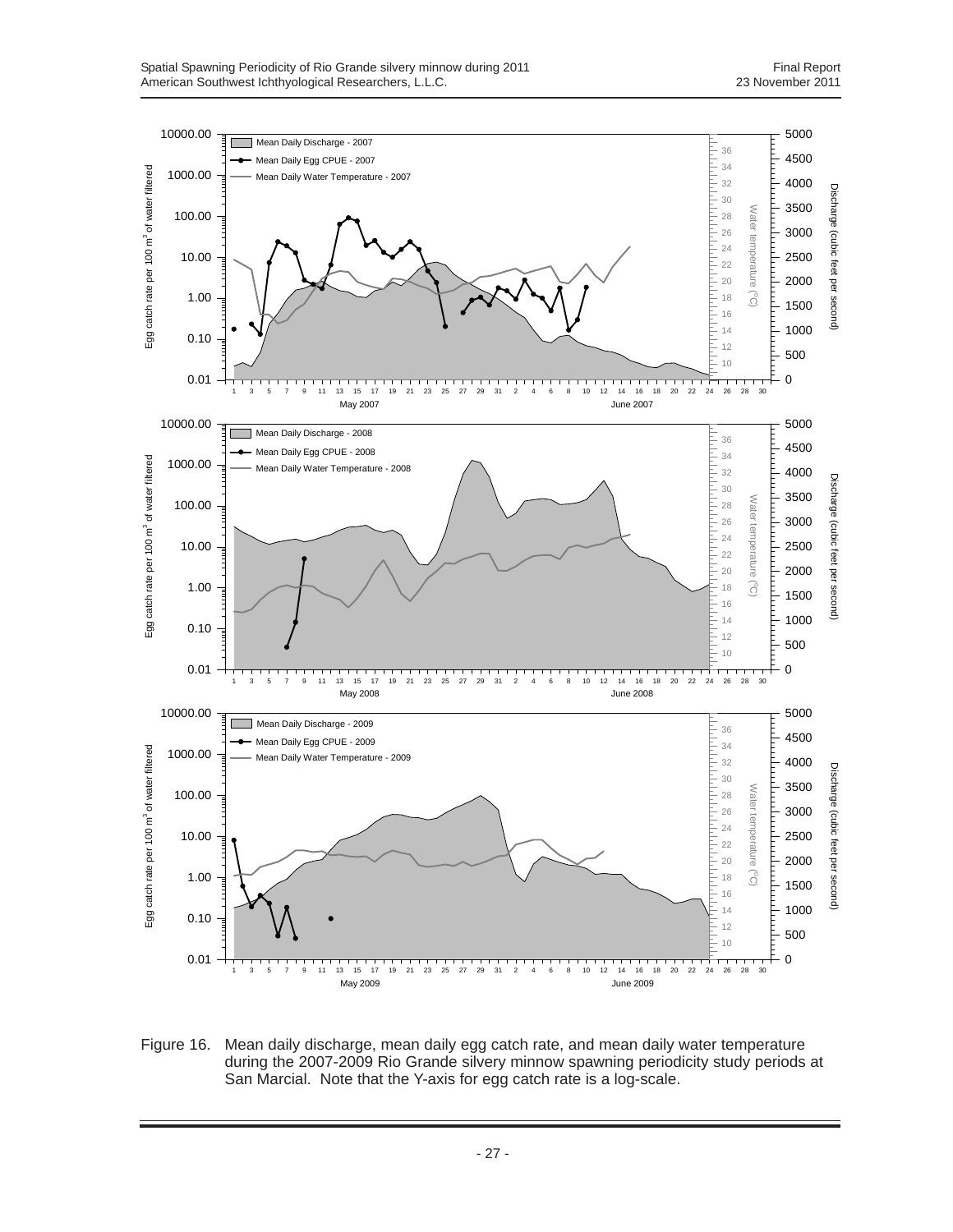![](_page_35_Figure_2.jpeg)

Figure 17. Mean daily discharge, mean daily egg catch rate, and mean daily water temperature during the 2010-2011 Rio Grande silvery minnow spawning periodicity study periods at San Marcial. Note that the Y-axis for egg catch rate is a log-scale.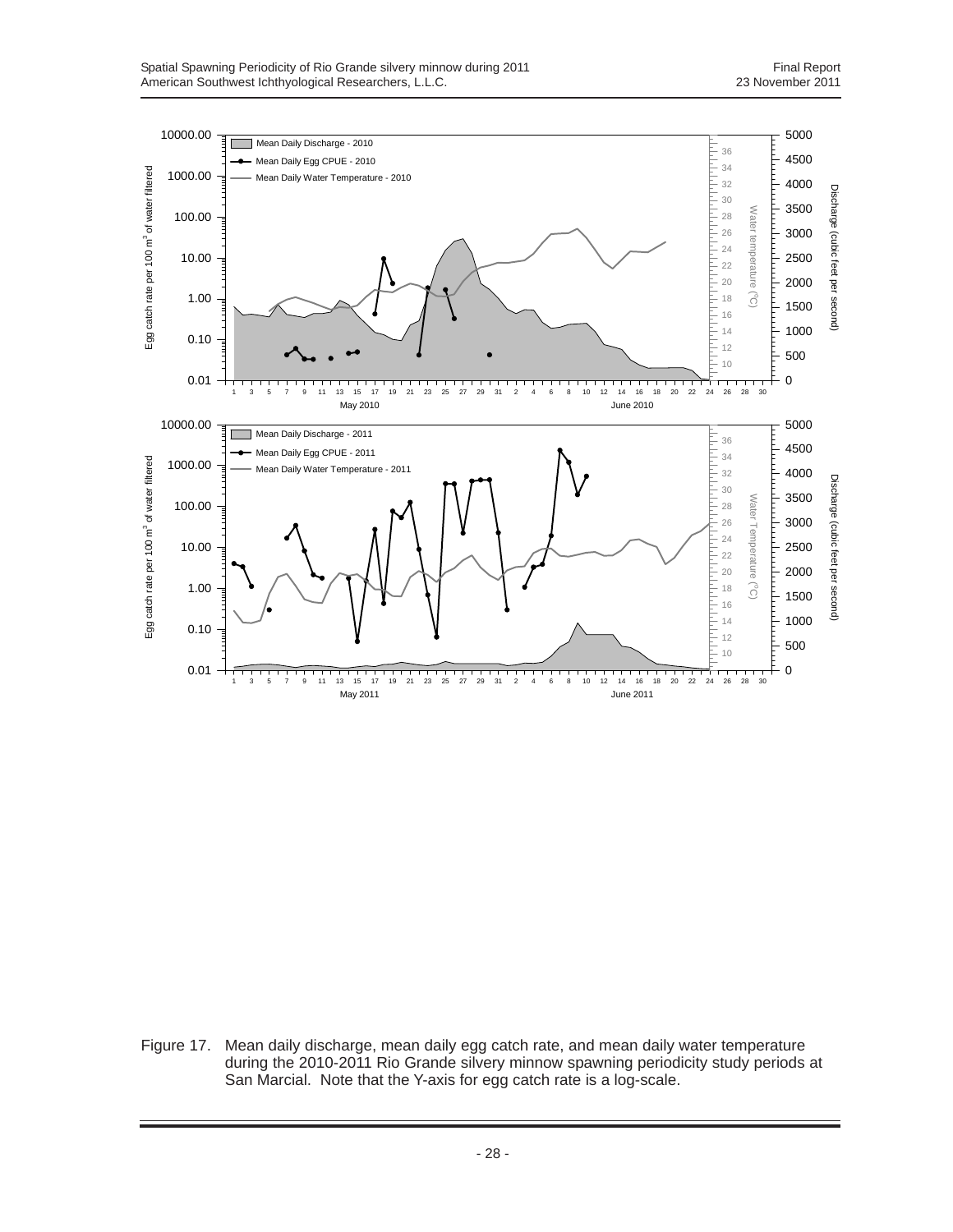revealed a significant difference (*F* = 4.84; *p* < 0.0001) among mean values of catch rate (#/100m3 ) over the period of record (2002 to 2004 and 2006 to 2011). The following pair-wise comparisons were significant (*p*<0.05) over the period of record (2002 vs. 2006 and 2010; 2006 vs. 2007 and 2011; 2007 vs. 2010). The natural log-transformed mean egg catch rate (standardized for discharge) was highest in 2002 (5.86), followed by 2007 (4.77), 2011 (4.10), 2008 (3.22), 2003 (2.89), 2009 (2.57), 2010 (2.24), 2006 (1.44), and 2004 (0.96) (Figure 18).

Additional statistical analyses for the Isleta Reach were made over the period of time that data were available (2006 to 2011). Analysis of reproductive output revealed a significant difference ( $F = 5.78$ ;  $p < 0.0001$ ) among mean values of catch rate (#/100m<sup>3</sup>) for the five years of the study in the Isleta Reach. The following pair-wise comparisons were significant (*p* < 0.05) over the period of record (2006 vs. 2007, 2008, 2009; 2009 vs. 2010) in the Isleta Reach. The natural log-transformed mean egg catch rate (standardized for discharge) was highest in 2009 (4.68), followed by 2008 (4.28), 2007 (4.19), 2011 (3.53), 2010 (2.60), and 2006 (1.96) in the Isleta Reach.

Comparisons of catch rates among reaches were also made for years for which those data were available (i.e., 2006 to 2011). Analysis of reproductive output revealed significant differences  $(p < 0.05)$  in mean values of catch rate  $(\#/100\text{m}^3)$  among reaches in 2006, 2007, and 2009. In 2006, the natural log-transformed mean egg catch rate (standardized for discharge) was higher (*p* < 0.05) in the Angostura Reach than in the San Acacia Reach. This pattern was reversed in 2007 when the natural log-transformed mean egg catch rate (standardized for discharge) was higher (*p* < 0.05) in the San Acacia Reach than in Angostura Reach. The natural log-transformed mean egg catch rate (standardized for discharge) was higher ( $p < 0.05$ ) in the Isleta Reach than in the San Acacia Reach during 2009.

A comparison between log-transformed egg catch rate (standardized for discharge) and discharge at the Sevilleta and San Marcial sites yielded significant (*F* = 8.37; *p* < 0.005 and *F* = 5.93; *p* < 0.05, respectively) positive relationships (Figure 19). The Sevilleta Site model was derived from 128 observations while the San Acacia Site model was derived from 146 observations. The predictive relationships for the Sevilleta Site ( $y = 2.83 + (3.76 \times 10^{-4})(x)$ ) and the San Marcial Site ( $y = 2.83 + (3.76 \times 10^{-4})(x)$ )  $= 3.06 + (6.44 \times 10^{-4})(x)$  had low values for the coefficient of determination ( $r^2 = 0.06$  and  $r^2 = 0.04$ , respectively).

Similarly, a comparison between log-transformed egg catch rate (standardized for discharge) and the percentage increase in discharge (over two days) at the Sevilleta and San Marcial sites yielded significant ( $F = 13.10$ ;  $p < 0.001$  and  $F = 14.39$ ;  $p < 0.001$ , respectively) positive relationships (Figure 20). The Sevilleta Site model was derived from 128 observations while the San Acacia Site model was derived from 146 observations. The predictive relationships for the Sevilleta Site ( $y = 3.28 + (1.48 \times 10^{-2})(x)$ ) and the San Marcial Site ( $y = 3.34 + (7.49 \times 10^{-3})(x)$ ) had low values for the coefficient of determination ( $r^2$  = 0.09 and  $r^2$  = 0.09, respectively).

Comparisons between log-transformed egg catch rate (standardized for discharge) and water temperature were non-significant at both the Sevilleta Site  $(F = 0.63; p = 0.43)$  and at the San Marcial Site ( $F = 0.32$ ;  $p = 0.57$ ) (Figure 21). The Sevilleta Site model was derived from 128 observations while the San Acacia Site model was derived from 146 observations. The predictive relationships for the Sevilleta Site ( $y = 4.57 - (0.06)(x)$ ) and the San Marcial Site ( $y = 2.57 +$  $(0.05)(x)$  had low values for the coefficient of determination ( $r^2 = 0.00$  and  $r^2 = 0.00$ , respectively).

The complex relationships among discharge, water temperature, and log-transformed egg densities at the Sevilleta and San Marcial sites are presented as contour plots (Figure 22). The colored space shown on each graph illustrates the boundary of all possible discharge/temperature combinations, resulting in an observed spawning event, over the period of record for each site. There were some spawning events at cool water temperatures  $\left($ <15°C) at either site, but only at low flows. At warmer water temperatures (ca. 20 to 26°C), there was a gradual decline in the flow at which spawning was observed (i.e., generally coinciding with low June discharge). There was a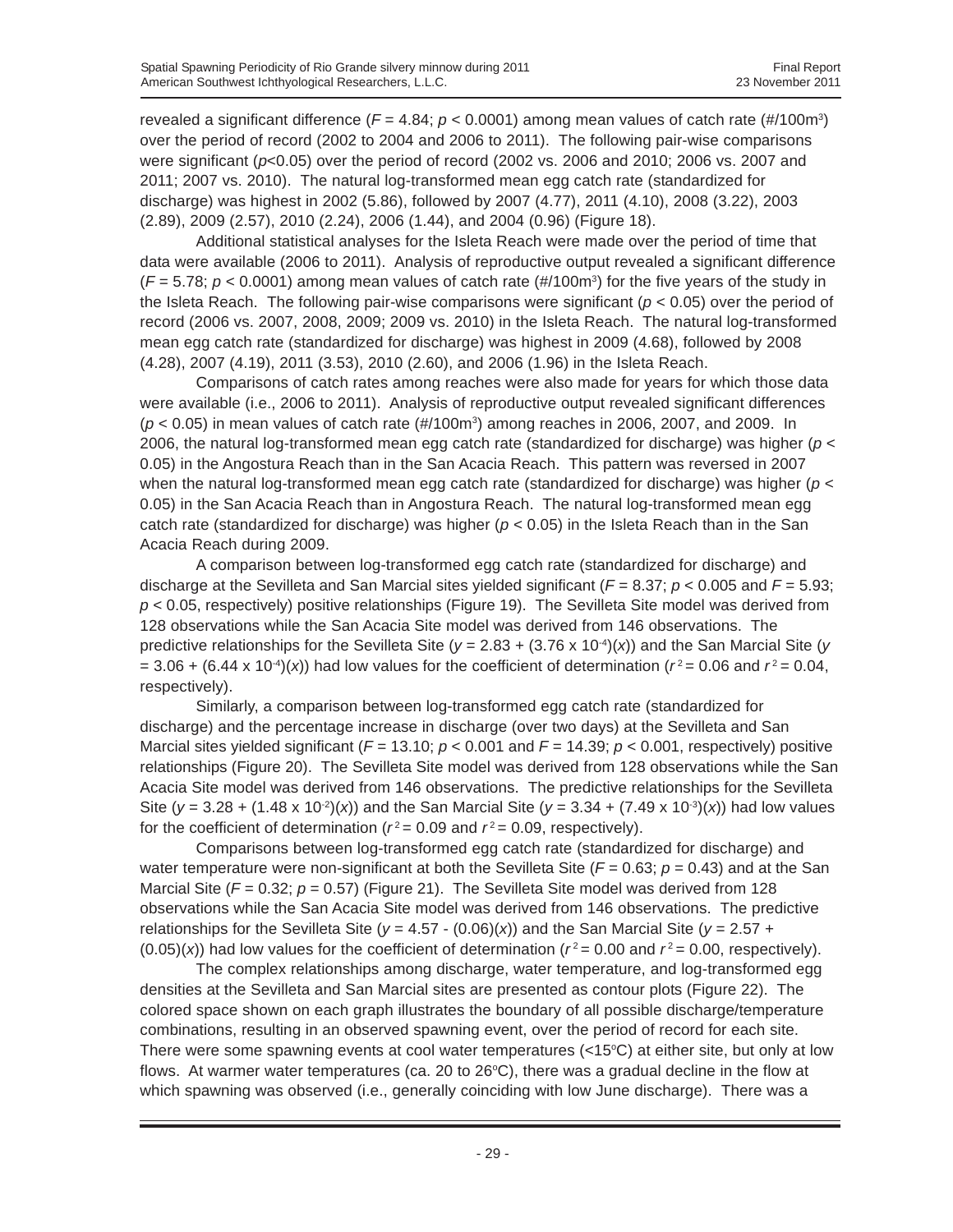![](_page_37_Figure_2.jpeg)

Figure 18. Log-transformed egg densities (standardized for discharge, Q) at the Sevilleta Site (**A**) and the San Acacia Site (**B**) over the period of record. Solid circles indicate means and capped-bars represent the standard error. Dotted horizontal lines represent different orders of magnitude.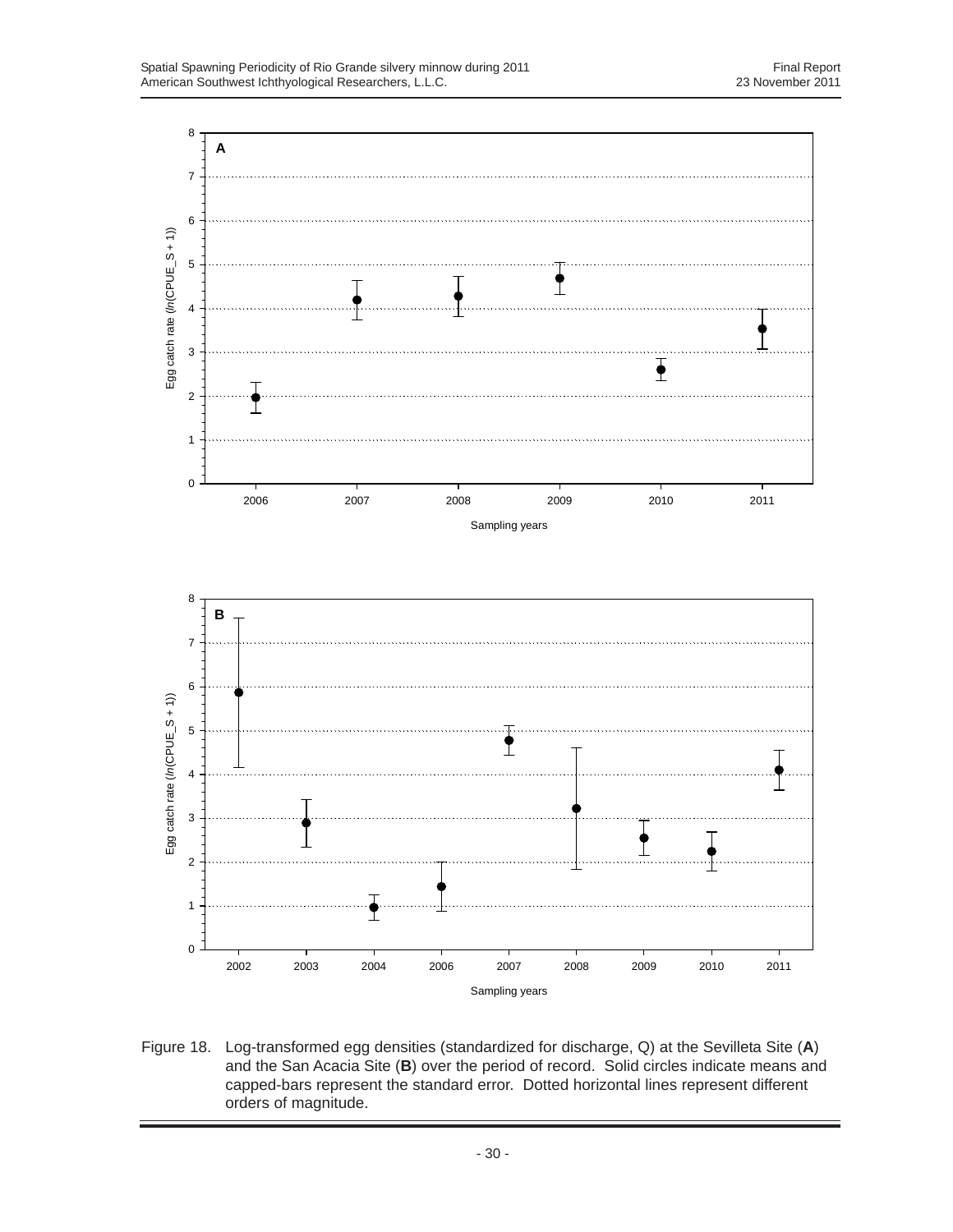![](_page_38_Figure_2.jpeg)

![](_page_38_Figure_3.jpeg)

Figure 19. Regression analysis of log-transformed egg densities (standardized for discharge) and discharge at the Sevilleta Site (**A**), using USGS Gauge # 08331510, and the San Marcial Site (B), using USGS Gauge # 08358400, over the period of record. Graph shows regression line (solid) and 95% confidence intervals (dotted).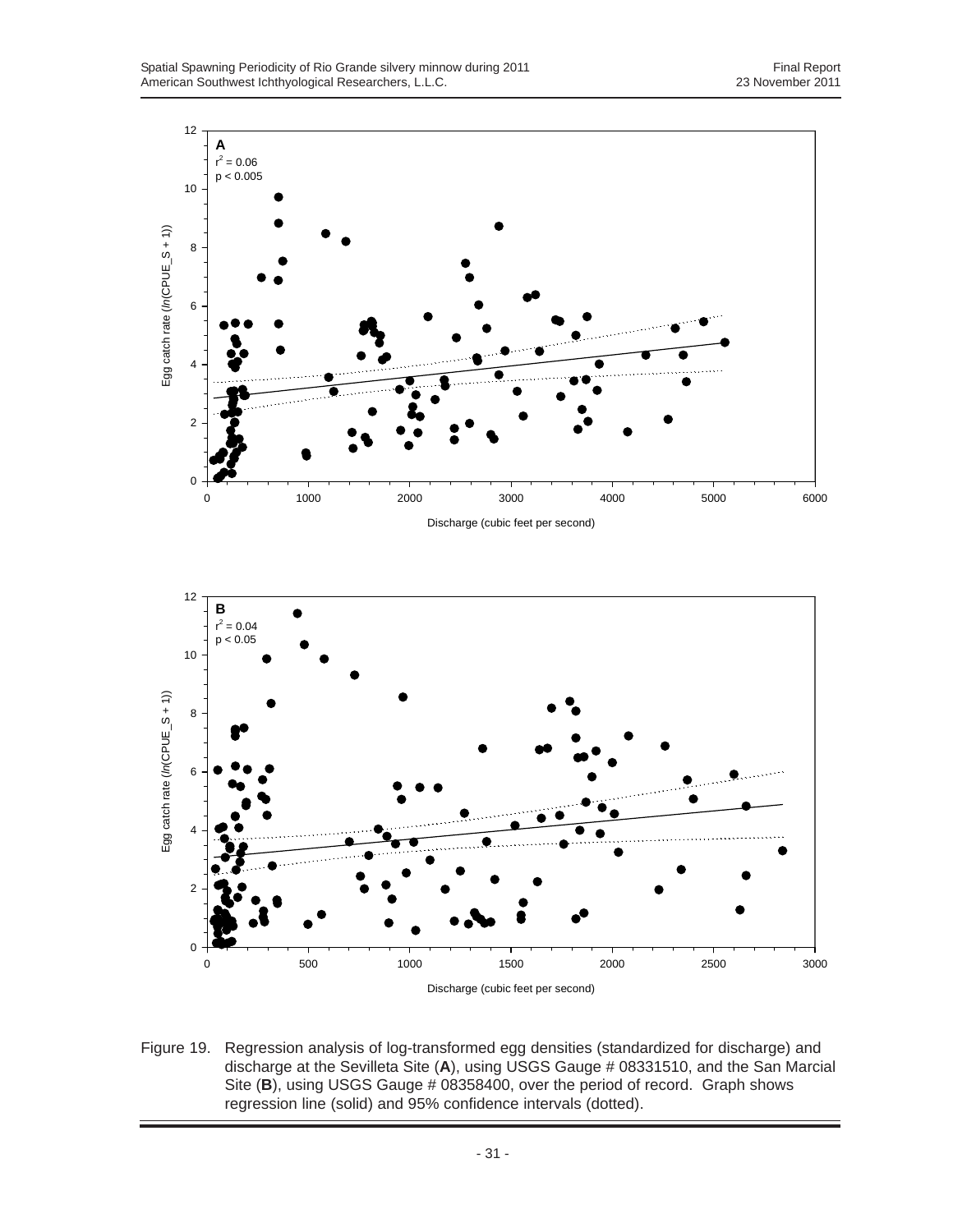![](_page_39_Figure_2.jpeg)

Percentage increase in discharge (over two days)

![](_page_39_Figure_4.jpeg)

Figure 20. Regression analysis of log-transformed egg densities (standardized for discharge) and percentage increase in discharge (over two days) at the Sevilleta Site (**A**), using USGS Gauge # 08331510, and the San Marcial Site (**B**), using USGS Gauge # 08358400, over the period of record. Graph shows regression line (solid) and 95% confidence intervals (dotted).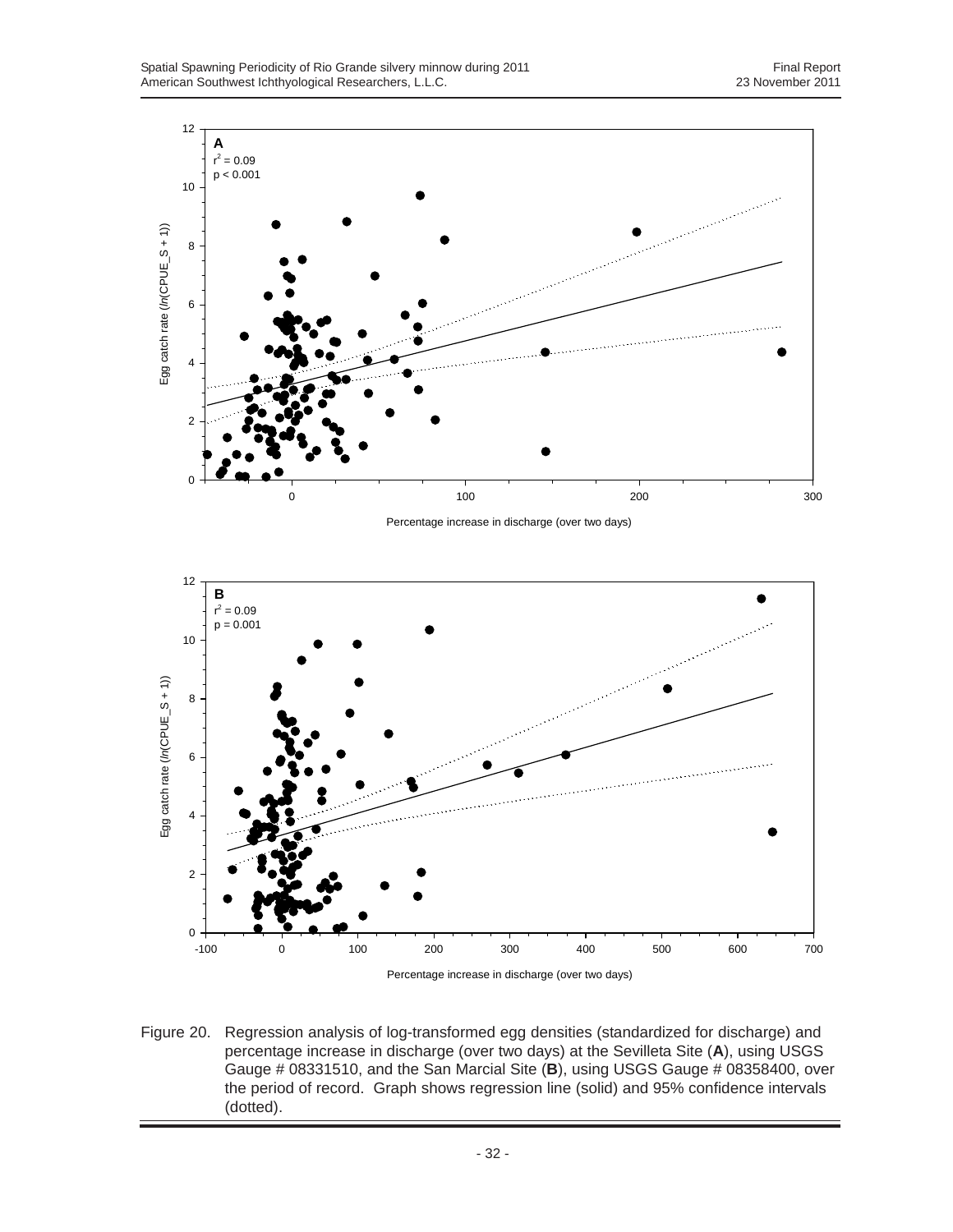![](_page_40_Figure_2.jpeg)

Figure 21. Regression analysis of log-transformed egg densities (standardized for discharge) and water temperature at the Sevilleta Site (**A**) and the San Marcial Site (**B**) over the period of record. Graph shows regression line (solid) and 95% confidence intervals (dotted).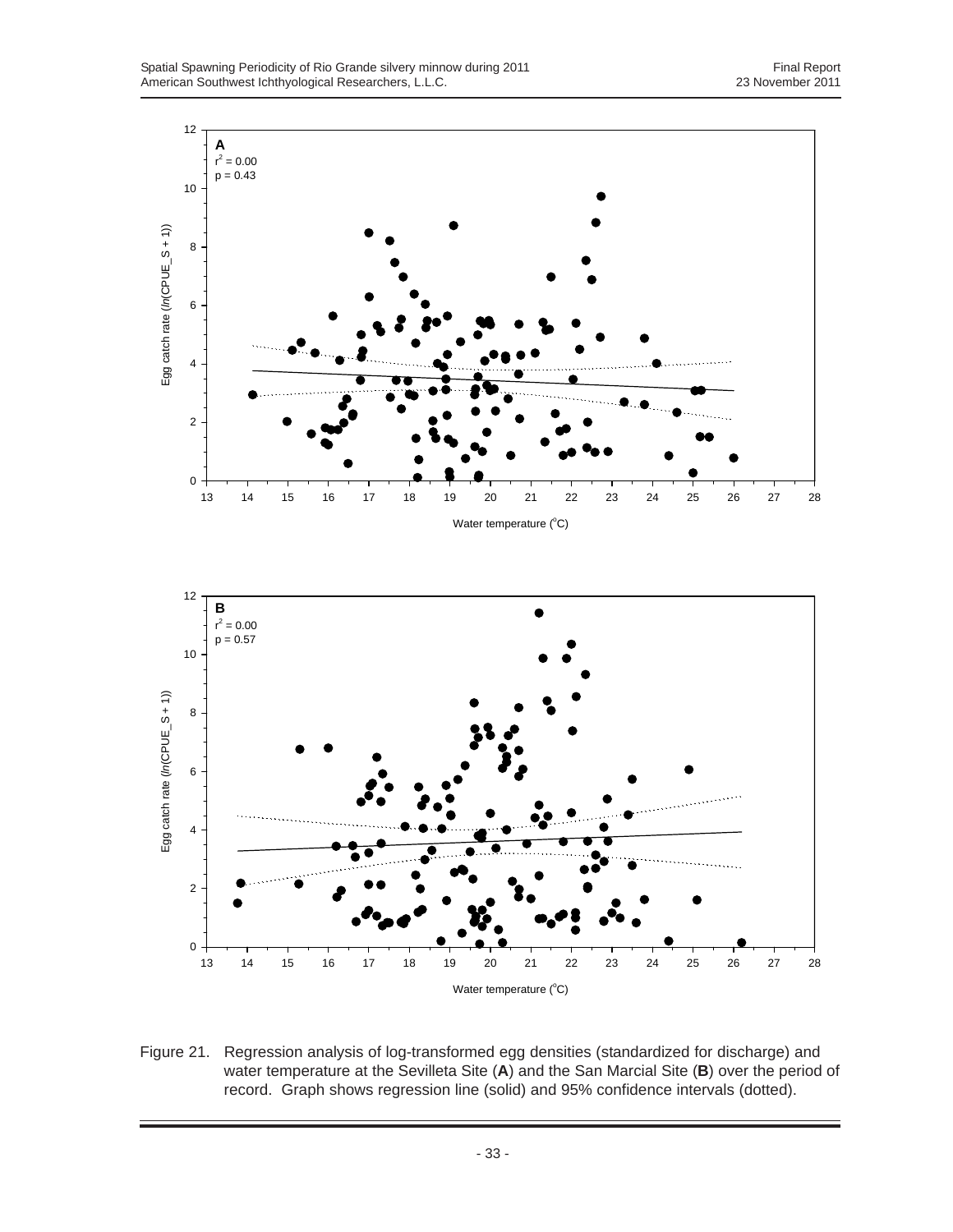![](_page_41_Figure_2.jpeg)

Water temperature (°C)

![](_page_41_Figure_4.jpeg)

Figure 22. Contour plot of discharge, water temperature, and log-transformed egg densities (standardized for discharge) at the Sevilleta Site (**A**) and the San Marcial Site (**B**) over the period of record.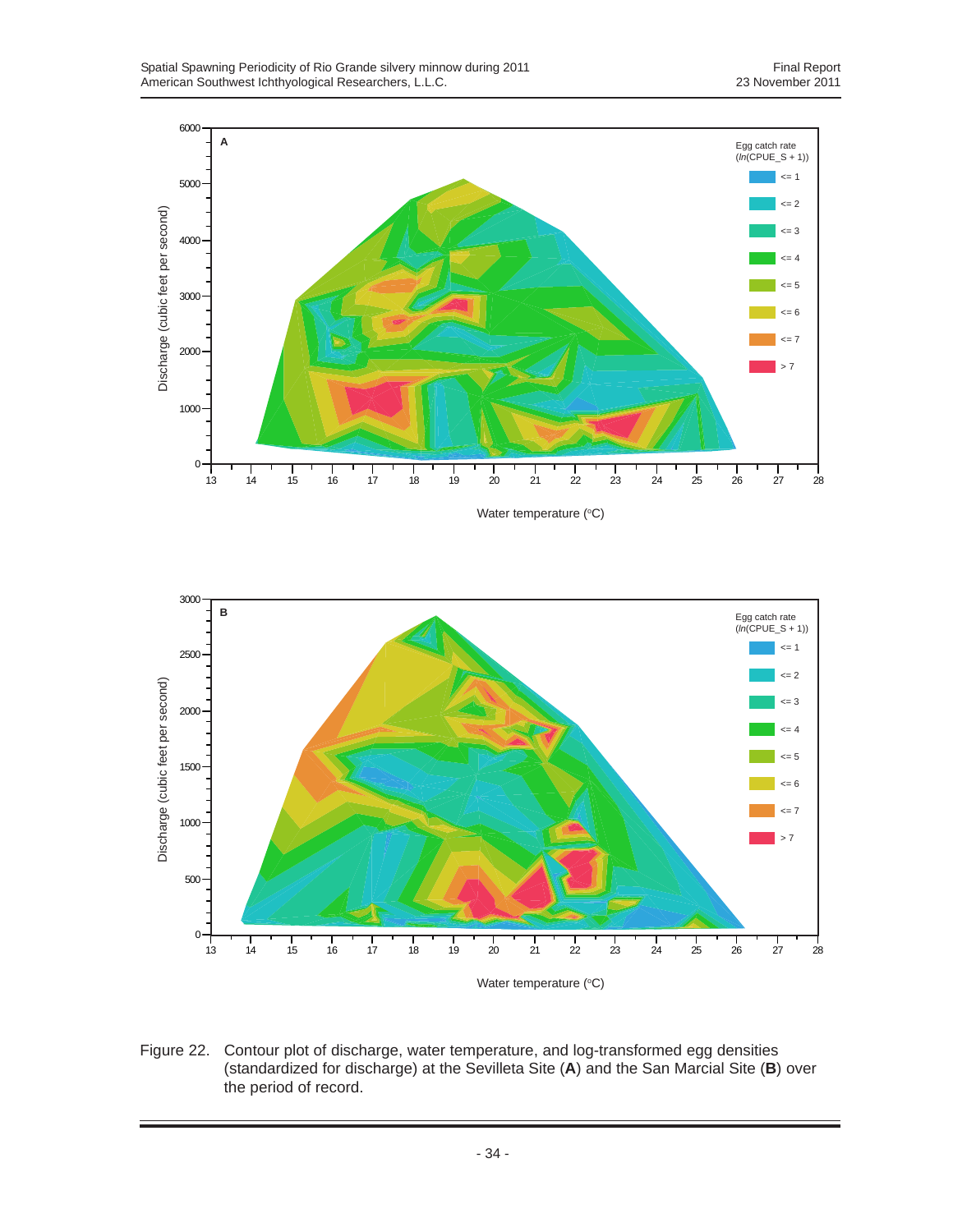mottled pattern of spawning intensity across the range of discharge-temperature combinations for both sampling sites. The highest densities of eggs were colleted from the Sevilleta Site between about 16 to 24 $\degree$ C, coinciding with flows between about 500 to 3,000 cfs. In contrast, the highest densities of eggs were collected at the San Marcial Site between about 19 to 23°C, coinciding with either low flows (ca. 200 to 1,000 cfs) or high flows (ca. 1,700 to 2,300 cfs).

# **DISCUSSION**

As rivers have become increasingly fragmented, one factor limiting the recolonization of upstream reaches and imperiling pelagic spawning cyprinids is the downstream transport of reproductive products below barriers or displacement into highly degraded downstream riverine habitats and reservoirs (Dudley and Platania, 2007). The negative impacts of dam-related modifications of flow and habitat on Great Plains stream cyprinids that employ drifting eggs and larvae as an early life history strategy have been well documented (Stanford and Ward, 1979; Cross et al., 1983; Cross et al. 1985, Cross and Moss, 1987; Winston et al., 1991; Luttrell et al., 1999). In the Middle Rio Grande, large numbers of eggs of the federally endangered Rio Grande silvery minnow have been estimated to be transported past downstream collecting sites (Dudley and Platania, 2010). The downstream transport of this reproductive effort from upstream sources is potentially one factor that led to the apparent loss of Rio Grande silvery minnow from the Cochiti Reach and to its decline in the Angostura Reach in the Middle Rio Grande (Platania and Altenbach, 1998).

In addition to the problems created by river fragmentation, habitat simplification (caused by flow regulation, bank armoring etc.) also appears to contribute to the downstream displacement of the Rio Grande silvery minnow reproductive effort. The closure of Cochiti Dam resulted in a greatly reduced passage of fine sediments through the Middle Rio Grande which has, in turn, contributed to channel degradation, armoring, and narrowing (Lagasse, 1985). Arroyos, backwaters, and other "nursery habitats" may result in increased upstream retention of eggs and larvae because their offchannel location results in low or no water velocities (Porter and Massong, 2004; Pease et al., 2006). The reduction in the number and size of low velocity mesohabitats has likely reduced egg retention in upper reaches of the Middle Rio Grande.

Since Rio Grande silvery minnow is the only extant species of the previously discussed reproductive guild in the Middle Rio Grande, the species-specific identification of any semibuoyant egg collected during this study was unambiguous. The only other fish eggs that we have captured in the Middle Rio Grande during this and previous investigations were those of the common carp, *Cyprinus carpio*. Fortunately, there are numerous differences between eggs of these species that aid in identification. As the eggs of common carp are adhesive, there are usually small pieces of particulate matter attached to the chorion. Additionally, common carp eggs are smaller and more opaque than Rio Grande silvery minnow eggs, and the eyes of carp embryos become pigmented very early in development. Conversely, the eggs of Rio Grande silvery minnow are clear, nonadhesive, smooth, large, and the embryos lack discernible pigment.

Spawning of Rio Grande silvery minnow and other members in its reproductive guild (Platania and Altenbach, 1998) appears to be triggered by specific environmental cues. These fishes exhibited notably increased spawning efforts shortly following increases in flow during spring and summer months. The peak spawning event by Rio Grande silvery minnow generally occurs soon after the initiation of runoff (often during the first two weeks of May). Egg catch rates in the Pecos River and Rio Grande appear most closely related to flow increases as opposed to absolute water volume. This relationship has been observed throughout the Middle Pecos River from early-May until late-September. Spawning was closely correlated to sharp increases in flow from local rainstorms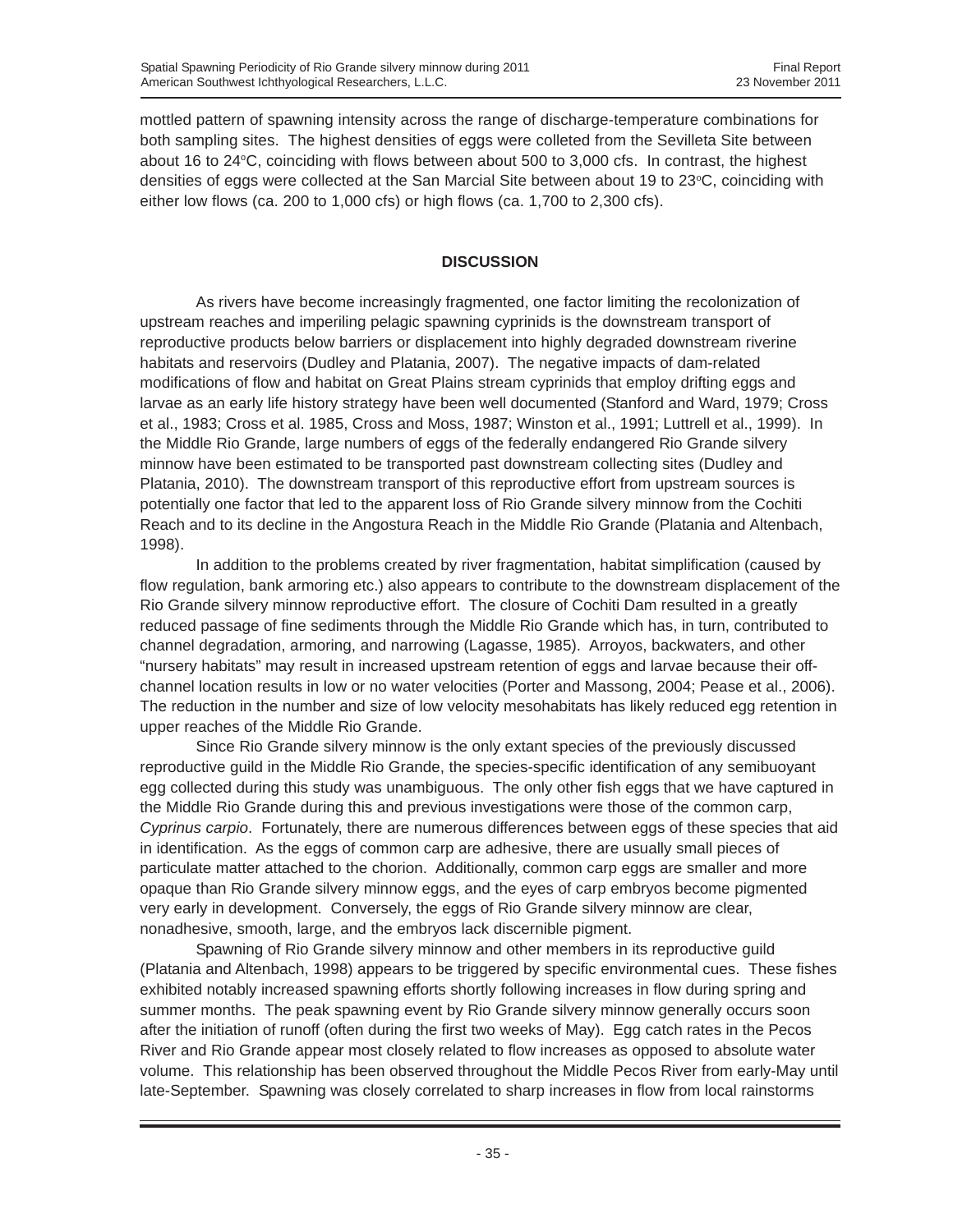and egg catch rates would drop as soon as flows began to drop. This sequential pattern (increased flow, increased spawning, decreased flow, decreased spawning) occurred throughout the summer in the Pecos River, NM. By late-September, the association between spawning and flow was minimal, indicating the end of the reproductive season for the five members of the reproductive guild that occupy the Pecos River.

The results of this study suggest that the number of eggs produced in the Middle Rio Grande appears to be related to some combination of discharge and water temperature conditions. Large increases in flow over a relatively short period (one to two days) seemed particularly related to increased spawning activity in Rio Grande silvery minnow. Increased flow leads to a series of changes to the physical dynamics of the river (e.g., increased water velocities/depths in some areas and augmented or new "flooded" low velocity habitats in other areas) that could be important spawning cues associated with rising flows. Additionally, there are frequently changes in water chemistry that accompany flow increases, particularly when large amounts of sediment are carried into the river from formerly dry shoreline areas, eroding banks, or flowing arroyos. The increased sediment load results in increased turbidity levels (decreased water clarity), slightly decreased water temperatures, and can lead to substantial increases in salinity levels. For example, three-fold increases/decreases in salinity levels (at the same sampling site) are regularly documented as a result of different flow conditions during spring/summer population monitoring surveys. It is possible the Rio Grande silvery minnow are spawning as a result of some combination of changing habitat and water chemistry conditions that result from these increased flow events.

While increases in discharge appear to be the primary cue for spawning, water temperature seems to be an important factor as well. Spawning appears to occur over a wide range of mean daily water temperatures (ca. 13 to  $26^{\circ}$ C) but with the majority occurring over a narrower range of temperatures (ca. 17 to 23°C). However, this interaction is quite complex and varies among years and reaches. Also, sampling has focused on May through mid-June as part of this project but spawning has been documented from late March into late June during several early years of this project (Platania and Dudley, 2000; Dudley and Platania, 2010). The mean daily water temperatures during these extended periods were at the limits of the range at which spawning has been documented (i.e., 13 to 26°C).

It is possible that this range of spawning temperatures is even broader, particularly at warmer water temperatures, but there have been no longer-duration systematic studies conducted to document this possibility. Despite the lack of field spawning studies earlier or later in the year, experimental water temperature treatments on eggs and larvae of Rio Grande silvery minnow revealed that mortality was notably higher at 15°C or 30°C as compared with 20°C or 25°C (Platania, 2000). It is likely that individuals spawned earlier in the year (e.g., April) or later in the year (e.g., July), when water temperatures are at the presumed limits of their spawning range, have an increased rate of mortality. However, those individuals that are spawned slightly earlier in the year might have an increased chance of early survival as compared to those spawned later in the year since there would presumably be reduced competitive pressure from other early stage larval fishes, which are generally less abundant in May as compared with June or July (Pease et al., 2006).

There are, however, multiple factors that affect survival of Rio Grande silvery minnow throughout the spring and summer, including numerous abiotic (e.g., flow, temperature, water quality) and biotic (e.g., temporal/spatial resource availability, competitive interactions, predation pressure) factors. Genetic analyses of wild Rio Grande silvery minnow eggs and adults suggested that survival was highly variable, leading to large differences in reproductive success among individuals (Osborne et al., 2005). In fact, the broad range of conditions that result in Rio Grande silvery minnow reproduction could indicate that there is no "perfect" spawning cue (i.e., combination of abiotic/biotic conditions) that would result in a consistently higher chance of early survival and recruitment into the population. The closest combination of favorable conditions, based on the last decade of spawning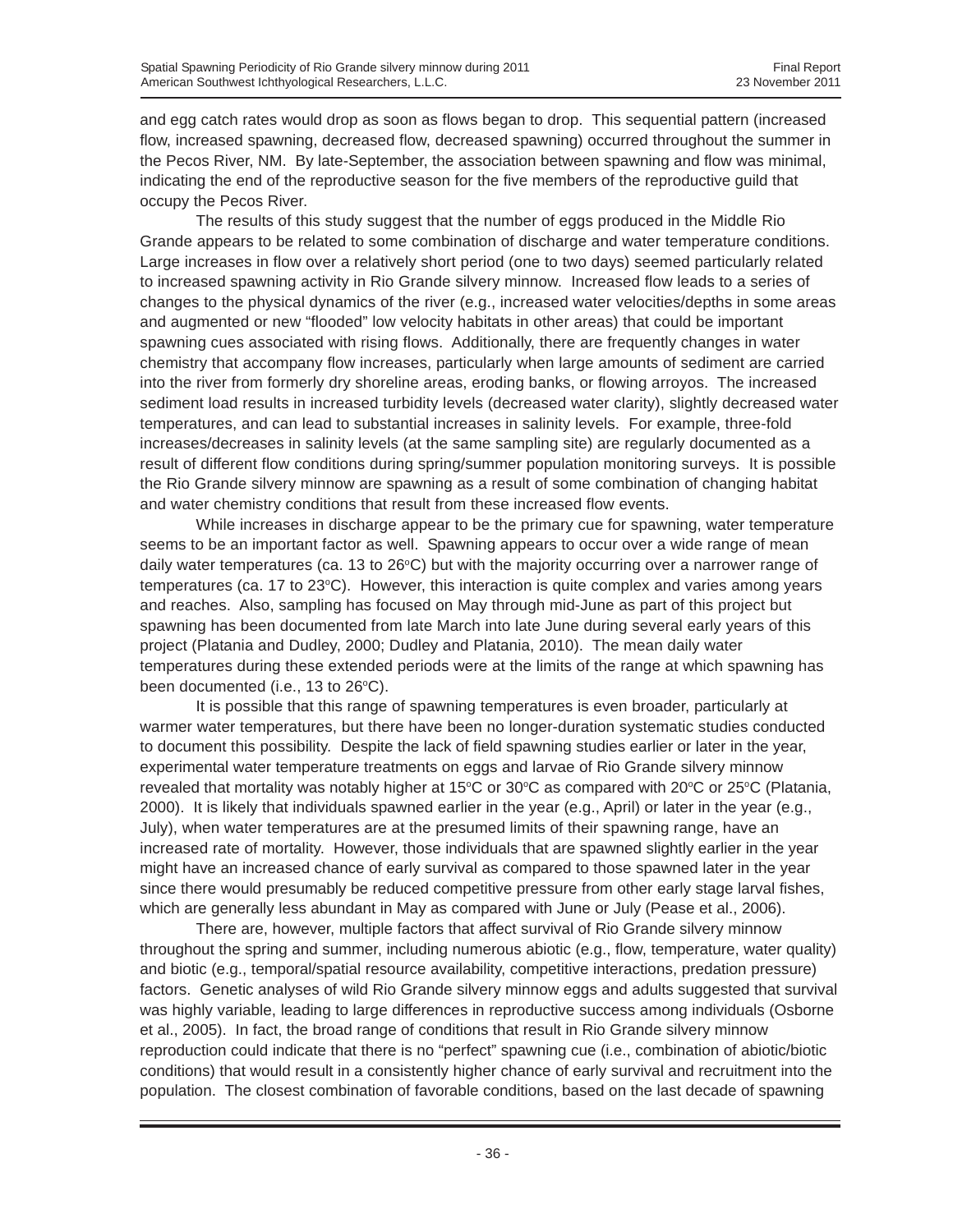studies, appears to be increased flows that occur with appropriately warm water temperatures. While increased flows can, and often do, lead to the creation of new or the expansion of existing larval fish nursery habitats and presumably higher recruitment success, there is no guarantee that flows will continue to rise or remain stable after spawning. Sometimes flow in the river will briefly increase and then return to low levels either as a result of changes in ambient temperature (affecting the rate of snowmelt) or as a result of short-term precipitation events. The spawned eggs and subsequent larvae that are produced as a result of these flow events are often subjected to biotic and physical conditions that may preclude their successful growth and survivorship, particularly during summer months. Excessively elevated water temperatures (>30°C) in the Rio Grande, caused by warm ambient conditions and low flows, may reduce the hatching success of newly spawned eggs and survival of larvae. In addition to high water temperatures and possibly poor water quality, the likelihood of intra- and inter-specific interactions (e.g., predator-prey or competition) would be expected to increase during low flows as available aquatic habitat decreases. The complex interactions among abiotic and biotic variables in the early survival, growth, and recruitment of Rio Grande silvery minnow continue to give insight to the patterns of their spatial spawning periodicity over time.

Efforts were made to estimate the number of eggs transported downstream of each sampling site based on the total number of eggs collected, volume of water sampled, volume of water available to be sampled, and duration of sampling. This approach required several simplifying assumptions including 1) eggs were approximately evenly distributed within the volume of water passing the sampling site, 2) eggs collected during a six hour period of sampling in a given day approximately represented the rate at which eggs were transported downstream of the site during that day, and 3) the volume of water at the nearest upstream USGS station approximately represented the volume of water passing the sampling site. While these assumptions seem reasonable, it is likely that some unquantified error is introduced into the calculations through these extrapolations. Even with modest violations of these assumptions, the number of eggs estimated to be transported downstream of sampling sites would likely still be quite high. These results indicate a substantial downstream transport of drifting eggs at the two sampling sites in the Middle Rio Grande despite the seemingly modest numbers collected in individual MECs. However, it is unclear what proportion of these eggs are viable.

The total number of Rio Grande silvery minnow eggs collected during this study was generally obtained through direct counting of individual propagules in the field. This direct counting method worked for nearly all sampling days during the spawning season. However, at both the Sevilleta and San Marcial sampling sites, there was a need to preserve egg samples when the total number of eggs collected exceeded our ability to accurately count them while also effectively operating the MECs. This threshold was exceeded when more than about 1,000 eggs were collected every hour. While these elevated spawning events occurred only a few times during the entire study, the need to accurately quantify the number of eggs was particularly crucial since these events compose the vast majority of the total spawning effort for the year.

While we did not use estimates of the number of eggs collected during this study (i.e., only actual counts), we had employed a volumetric estimation of the number of eggs in 2001. Since 2002, we have only used actual counts because we found that volumetric determination of the number of Rio Grande silvery minnow eggs collected lacked the rigor necessary for effective evaluation of the relative level of spawning by this species. Based on several trials conducted in 2011, we also determined that time-based estimates of the number of eggs collected were even more problematic than volumetric estimates and consistently resulted in overestimated total egg counts. Time-based estimates of egg catch rate on 5 June 2011 were derived by enumerating the eggs collected during a given period (five-minutes) and extrapolated for the desired collecting period (i.e., two and six hours). All eggs collected during that sample date were retained and individually enumerated in the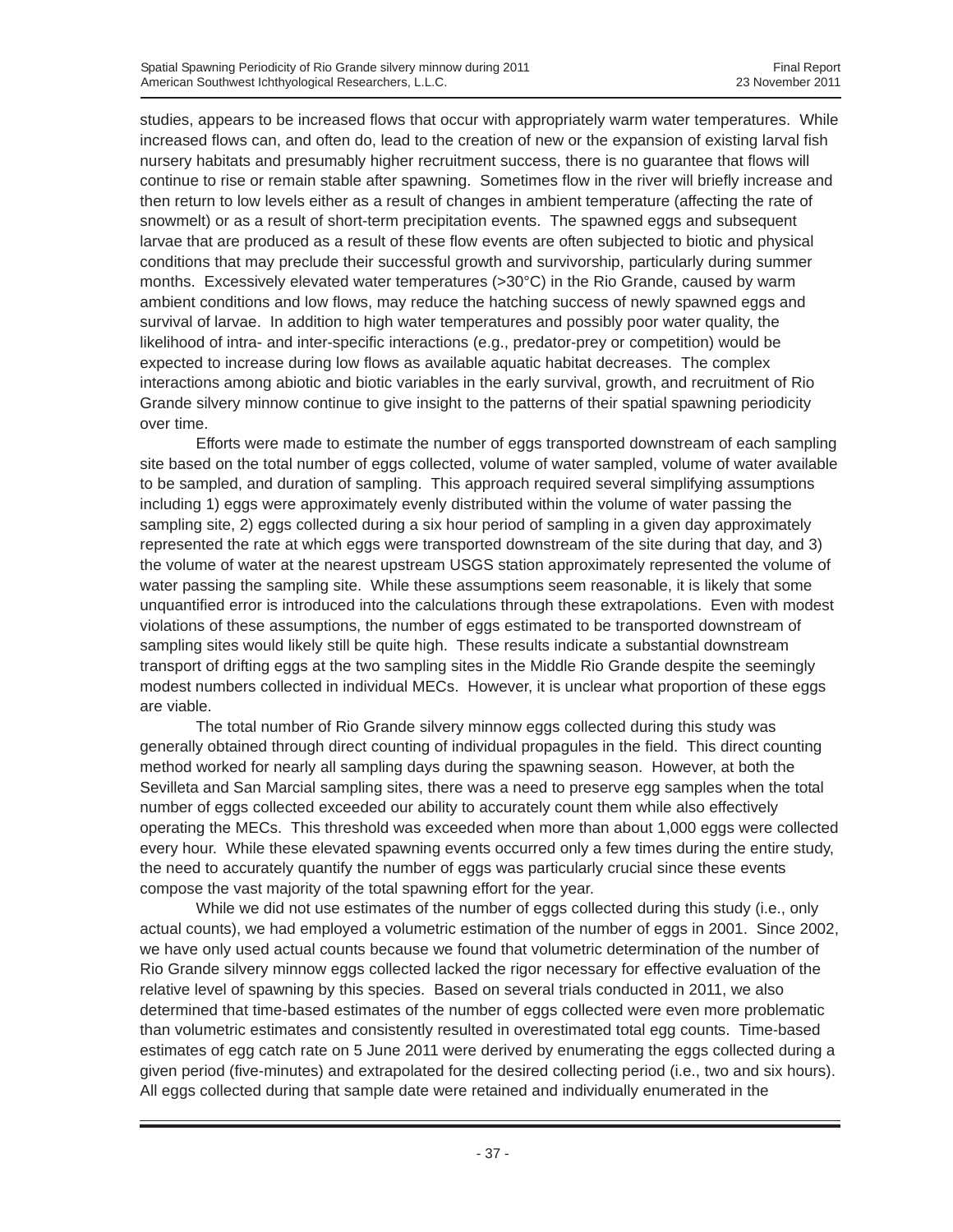laboratory. Comparison of the time-based estimates of the eggs with the actual number of eggs retained revealed that the time-based estimates were nearly an order of magnitude higher than actual counts. These problems were most exacerbated when the number of eggs was higher than could be counted accurately and perhaps led to an excited tendency to overestimate (or round up) the number of eggs collected. While these issues could be partially addressed through training or replication to essentially "calibrate" the time-based (or volumetric) estimates to actual numbers, it is clear that for this study there is a need to count individual eggs to accurately evaluate the level of spawning by Rio Grande silvery minnow.

The total number of eggs collected at a site, from multiple MECs and over an extended daily sampling period, has been combined for the purposes of this report. The variation in egg catch rates among MECs and different sequential periods in a single day was minimal compared to the variation among sampling days. The primary purpose in sampling with two MECs over an extended time period was to filter an adequate volume of water to both detect the presence of eggs and to obtain an accurate estimate of the level of spawning over time. The volume of water currently sampled daily at each of the sampling sites is very high, primarily because of the use of the new and more efficient sampling screens. However, sampling with a single MEC over a reduced duration at each site would likely still yield robust estimates of daily egg catch rates because of the large volume of water sampled in a short time period.

Population trends lend support to the observation that substantial numbers of eggs (and presumably larvae) are being transported downstream every year. In support of these observations, the highest densities of juvenile Rio Grande silvery minnow are most frequently found in the southern reaches of the Middle Rio Grande (Dudley and Platania, 2011). This trend was first noted over two decades ago (Bestgen and Platania, 1991), before Rio Grande silvery minnow was listed as a federally endangered species, and it persists to the present time. The few exceptions to this trend (i.e., higher densities of juveniles found in upstream reaches) have almost always occurred following years when flows were very low in the San Acacia Reach, resulting in moderate to substantial river drying and loss of fish in that area.

Despite the seemingly large number of Rio Grande silvery minnow propagules transported downstream every year, some portion do remain upstream. It is likely that the proportion of individuals retained and successfully recruited upstream is related to the complexity of instream habitat conditions and the long-term availability of nursery habitat. Since successful growth and survival of Rio Grande silvery minnow from the egg to the juvenile stage requires about six weeks (Platania, 1995), the persistence of these nursery habitats throughout this critical phase of development could lead to improved recruitment success (Pease et al., 2006). Years with elevated and extended spring runoff conditions appear to create the favorable habitat conditions required for the successful recruitment of early life stages of Rio Grande silvery minnow (Dudley and Platania, 2011).

Increased flows in June apparently resulted in an elevated spawning effort during the 2011 study period. However, summer monsoonal rainstorms (during late June and early July) that generally help maintain flow throughout the study area were largely absent in 2011, resulting in critically low flows during the post-spawning period. Rio Grande silvery minnow appear to have had a good year for spawning but it is possible that poor recruitment in 2011 (as a result of persistently low summer flows) could translate into decreased numbers of reproductively capable females available to spawn in the spring of 2012.

Populations of Rio Grande silvery minnow appear to have declined since 2009 and the lack of an adequately high spring runoff (high magnitude over an extended duration) combined with summer drying in 2011 could result in further population declines. The loss of individuals from downstream reaches during river drying events is particularly problematic as these are the areas that most frequently and consistently support the highest densities of Rio Grande silvery minnow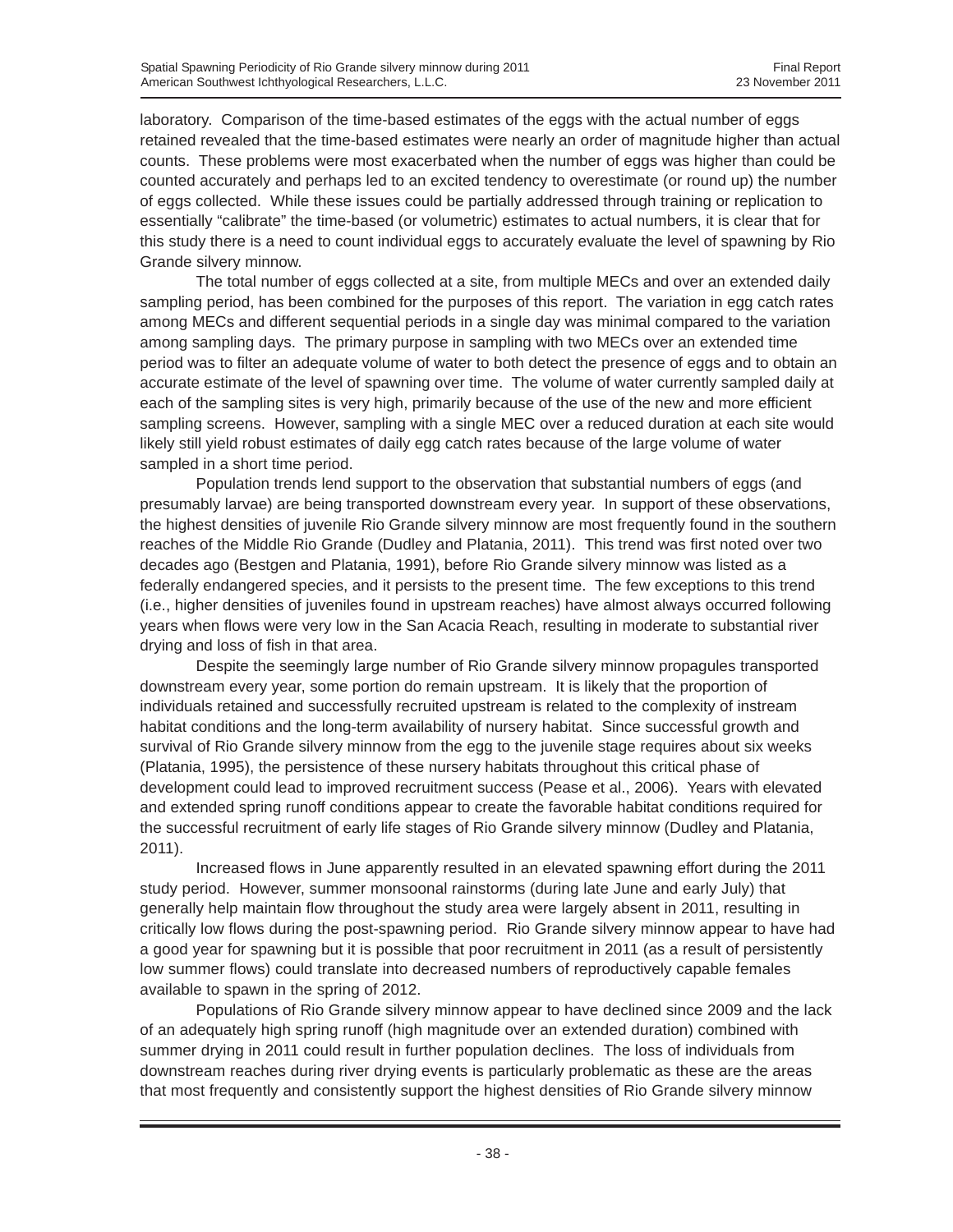(except in years immediately following downstream drying). The future conservation status of Rio Grande silvery minnow appears dependent on ensuring adequate flow and habitat conditions during the spawning and early recruitment phases of this species, while also allowing upstream recolonization by individuals transported downstream.

# **ACKNOWLEDGMENTS**

Numerous people from a variety of state and federal agencies collaborated to make this project possible. We thank Adam L. Barkalow (ASIR), Mary A. Brandenburg (ASIR), W. Howard Brandenburg (ASIR), Felipe P. Cook (ASIR), Andrew T. Dean (ASIR), Michael A. Farrington (ASIR), Jennifer L. Hester (ASIR), Trevor J. Krabbenhoft (UNM), Matthew F. Peralta (ASIR), and Tyler J. Pilger (UNM) for assistance with undertaking the field work (egg collecting phase) portion. This study was funded by the Middle Rio Grande Endangered Species Collaborative Program through a contract administered by the U. S. Bureau of Reclamation, Projects Office, Albuquerque, New Mexico. Yvette M. Paroz (USBR) assisted in the successful completion of this project, including assuming contract administration for the USBR.

# **LITERATURE CITED**

- Altenbach, C. S., Dudley, R. K., and S. P. Platania. 2000. A new device for collection drifting semibuoyant fish eggs. Transactions of the American Fisheries Society 129:296-300.
- Bestgen, K. R., and S. P. Platania. 1990. Extirpation and notes on the life history of *Notropis simus* simus and *Notropis orca* (Cypriniformes: Cyprinidae) from the Rio Grande, New Mexico. Occasional Papers of the Museum of Southwestern Biology 6:1-8.
- Bestgen, K. R., and S. P. Platania. 1991. Status and conservation of the Rio Grande silvery minnow, *Hybognathus amarus.* Southwestern Naturalist 36:225-232.
- Cross, F. B., and R. E. Moss. 1987. Historic changes in fish communities and aquatic habitats in plains streams of Kansas, p. 155-165. *In*: Community and evolutionary ecology of North American stream fishes. W. J. Matthews and D. C. Heins (eds.). University of Oklahoma Press, Norman, Oklahoma.
- Cross, F. B., O. T. Gorman, and S. G. Haslouer. 1983. The Red River shiner, *Notropis bairdi*, in Kansas with notes on depletion of its Arkansas River cognate, *Notropis girardi*. Transactions of the Kansas Academy of Science 86:93-98.
- Cross, F. B., R. E. Moss, and J. T. Collins. 1985. Assessment of dewatering impacts on stream fisheries in the Arkansas and Cimarron rivers. University of Kansas Natural History Museum, Lawrence, Kansas.
- Dudley, R. K., and S. P. Platania. 2007. Flow regulation and fragmentation imperil pelagicspawning riverine fishes. Ecological Applications 17: 2074-2086.
- Dudley, R. K. and S. P. Platania. 2010. Spatial spawning periodicity of Rio Grande silvery minnow during 2010. Submitted to the U.S. Bureau of Reclamation, Albuquerque, New Mexico.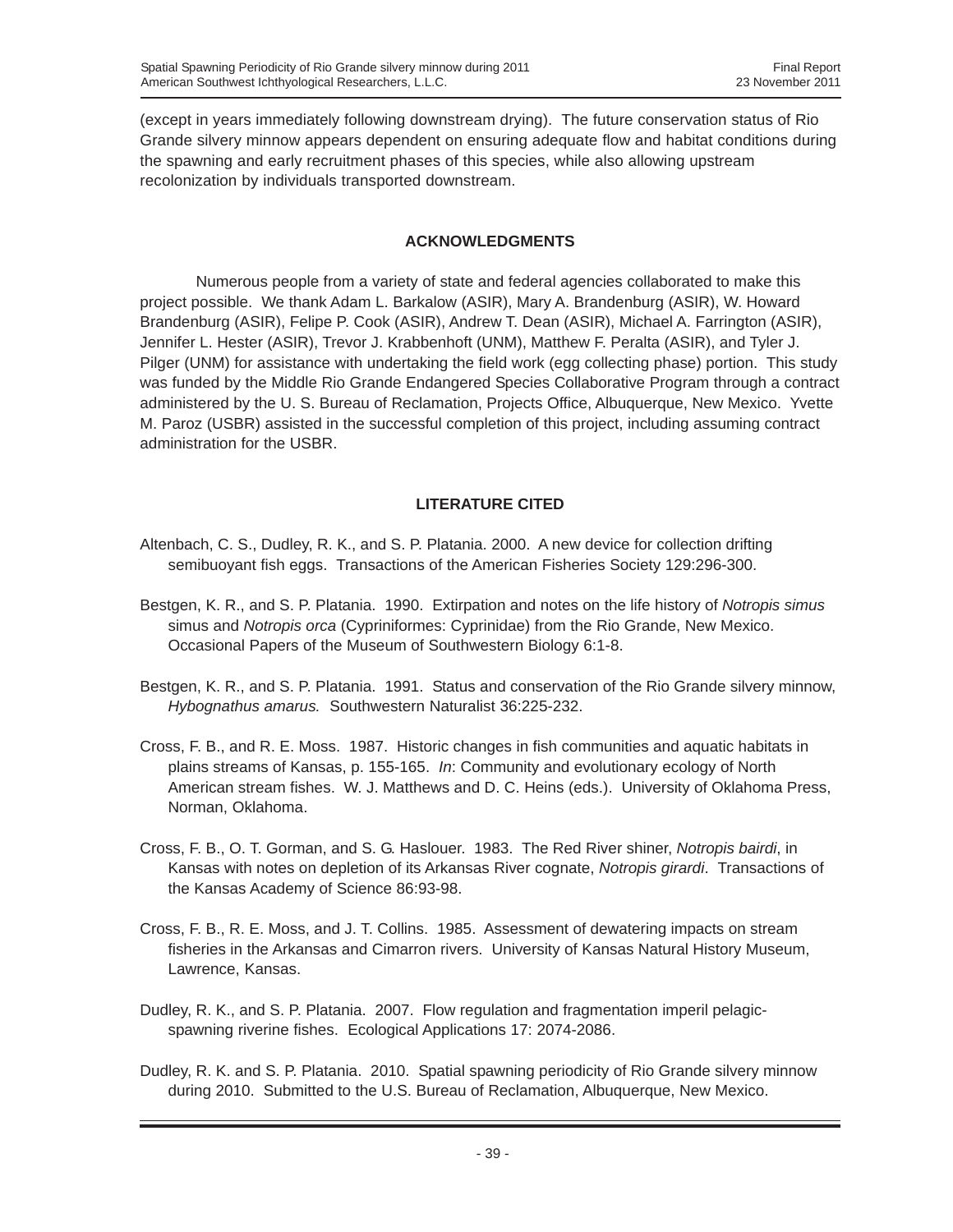- Dudley, R. K. and S. P. Platania. 2011. Rio Grande silvery minnow population monitoring program results from September 2009 to October 2010. Submitted to the U.S. Bureau of Reclamation, Albuquerque, New Mexico.
- Gold, R. L., and L. P. Denis. 1985. National water summary: New Mexico surface-water resources. U.S. Geological Survey Water-Supply Paper 2300:341-346.
- Lagasse, P. F. 1985. An assessment of the response of the Rio Grande to dam construction-- Cochiti to Isleta reach. A technical report for the U.S. Army Engineer District, Albuquerque, Corps of Engineers, Albuquerque, New Mexico.
- Luttrell, G. A., A. A. Echelle, W. L. Fisher, and D. J. Eisenhour. 1999. Declining status of two species of the *Macrhybopsis aestivalis* complex (Teleostei: Cyprinidae) in the Arkansas River Basin and related effects of reservoirs as barriers to dispersal. Copeia 1999:981-989.
- Osborne, M. J., M. A. Benavides, and T. F. Turner. 2005. Genetic heterogeneity among pelagic egg samples and variance in reproductive success in an endangered freshwater fish, *Hybognathus amarus* (Cyprinidae). Environmental Biology of Fishes 73:463-472.
- Pease, A. A. 2006. Habitat and resource use by larval and juvenile fishes in an arid-land river (Rio Grande, New Mexico). Freshwater Biology 51:475-486.
- Platania, S. P. 1991. Fishes of the Rio Chama and Upper Rio Grande, New Mexico, with preliminary comments on their longitudinal distribution. Southwestern Naturalist 36:186-193.
- Platania, S. P. 1995. Reproductive biology and early life-history of Rio Grande silvery minnow, *Hybognathus amarus*. Submitted to the U.S. Army Corps of Engineers, Albuquerque, New Mexico.
- Platania, S. P. 2000. Effects of four water temperature treatments on survival, growth, and developmental rates of Rio Grande silvery minnow, *Hybognathus amarus*, eggs and larvae. Submitted to the U.S. Fish and Wildlife Service, Albuquerque, New Mexico.
- Platania, S. P., and C. S. Altenbach. 1998. Reproductive strategies and egg types of seven Rio Grande Basin cyprinids. Copeia 1998:559-569.
- Platania, S. P., and R. K. Dudley. 2000. Spatial spawning periodicity of Rio Grande silvery minnow, during 1999. Submitted to the U.S. Bureau of Reclamation, Albuquerque, New Mexico.
- Platania, S. P., and R. K. Dudley. 2002. Spawning periodicity of Rio Grande silvery minnow, *Hybognathus amarus*, during 2001. Submitted to the U.S. Bureau of Reclamation, Albuquerque, New Mexico.
- Platania, S. P., and R. K. Dudley. 2003. Spawning periodicity of Rio Grande silvery minnow, *Hybognathus amarus*, during 2002. Submitted to the U.S. Bureau of Reclamation, Albuquerque, New Mexico.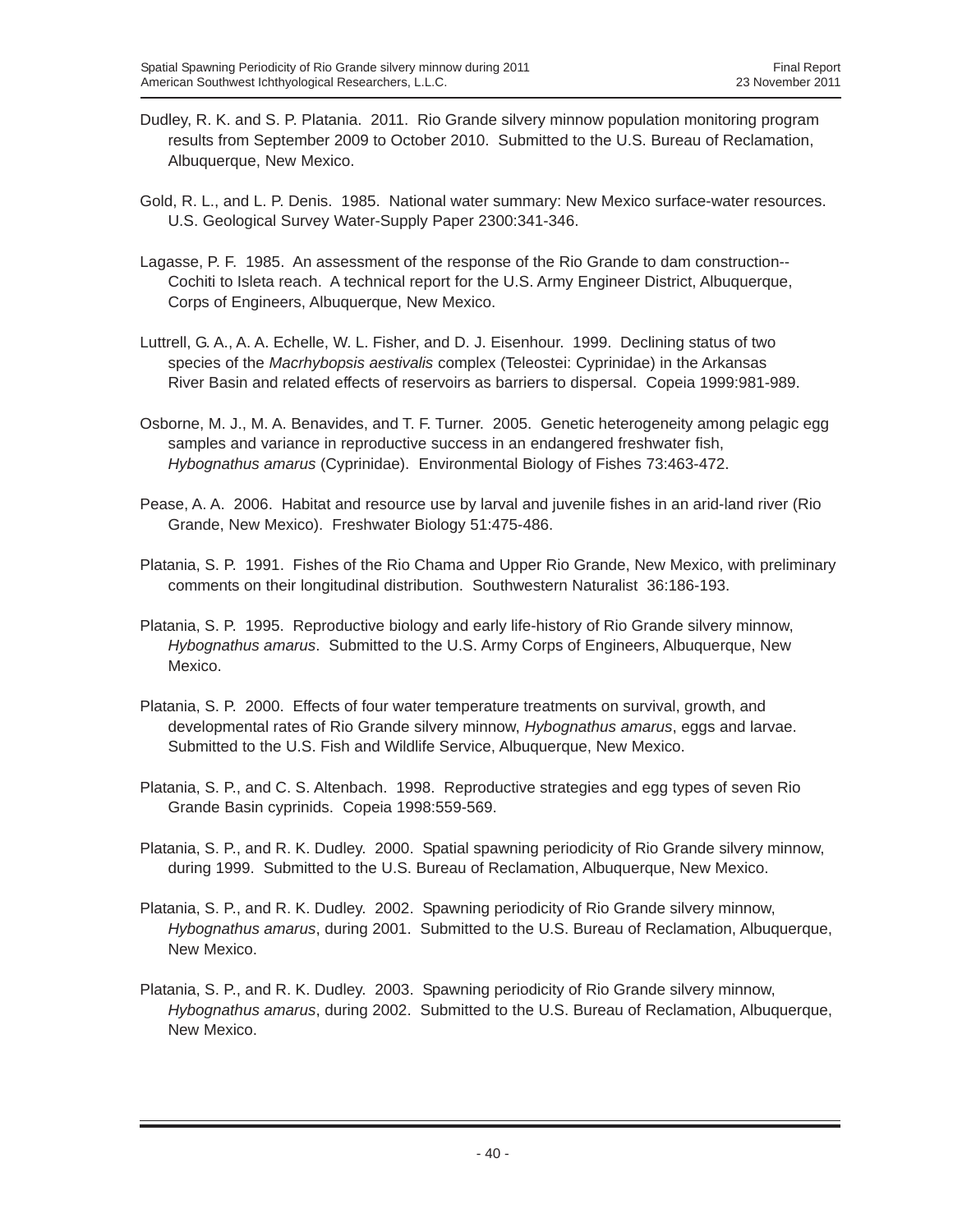- Platania, S. P., and R. K. Dudley. 2004. Spawning periodicity of Rio Grande silvery minnow, *Hybognathus amarus*, during 2003. Submitted to the U.S. Bureau of Reclamation, Albuquerque, New Mexico.
- Platania, S. P., and R. K. Dudley. 2005. Spawning periodicity of Rio Grande silvery minnow, *Hybognathus amarus*, during 2004. Submitted to the U.S. Bureau of Reclamation, Albuquerque, New Mexico.
- Platania, S. P., and R. K. Dudley. 2006. Spawning periodicity of Rio Grande silvery minnow, *Hybognathus amarus*, during 2006. Submitted to the U.S. Bureau of Reclamation, Albuquerque, New Mexico.
- Platania, S. P., and R. K. Dudley. 2007. Spawning periodicity of Rio Grande silvery minnow, *Hybognathus amarus*, during 2007. Submitted to the U.S. Bureau of Reclamation, Albuquerque, New Mexico.
- Platania, S. P., and R. K. Dudley. 2008. Spawning periodicity of Rio Grande silvery minnow, *Hybognathus amarus*, during 2008. Submitted to the U.S. Bureau of Reclamation, Albuquerque, New Mexico.
- Platania, S. P., and R. K. Dudley. 2009. Spawning periodicity of Rio Grande silvery minnow, *Hybognathus amarus*, during 2009. Submitted to the U.S. Bureau of Reclamation, Albuquerque, New Mexico.
- Platania, S. P. and Hoagstrom, C. W. 1996. Response of Rio Grande fish community to an artificial flow spike. Museum of Southwestern Biology, University of New Mexico, Albuquerque, New Mexico.
- Porter, M. D., and T. M. Massong. 2004. Contributions to delisting Rio Grande silvery minnow: egg habitat identification. Submitted to the U.S. Bureau of Reclamation, Albuquerque, New Mexico.
- Scurlock, D. 1998. From the rio to the sierra: An environmental history of the Middle Rio Grande Basin. General Technical Report RMRS-GTR-5. Fort Collins, CO: U.S. Department of Agriculture, Forest Service, Rocky Mountain Research Station.
- Smith, J. R. 1998. Summary of Low Flow Conveyance Channel fish investigations for fiscal year 1997. Report to the U.S. Bureau of Reclamation, Albuquerque, New Mexico.
- Smith, J. R. 1999. A summary of easy egg catching in the Low Flow Conveyance Channel in the 9 mile study reach during spring 1998 operations. Report to the U.S. Bureau of Reclamation, Albuquerque, New Mexico.
- Speirs, D. C., and W. S. C. Gurney. 2001. Population persistence in rivers and estuaries. Ecology 82:1219-1237.
- Stanford, J. A., and J. V. Ward. 1979. Stream regulation in North America, p. 215-236. *In*: The ecology of regulated streams. J. V. Ward and J. A. Stanford (eds.). Plenum Press, New York, New York.